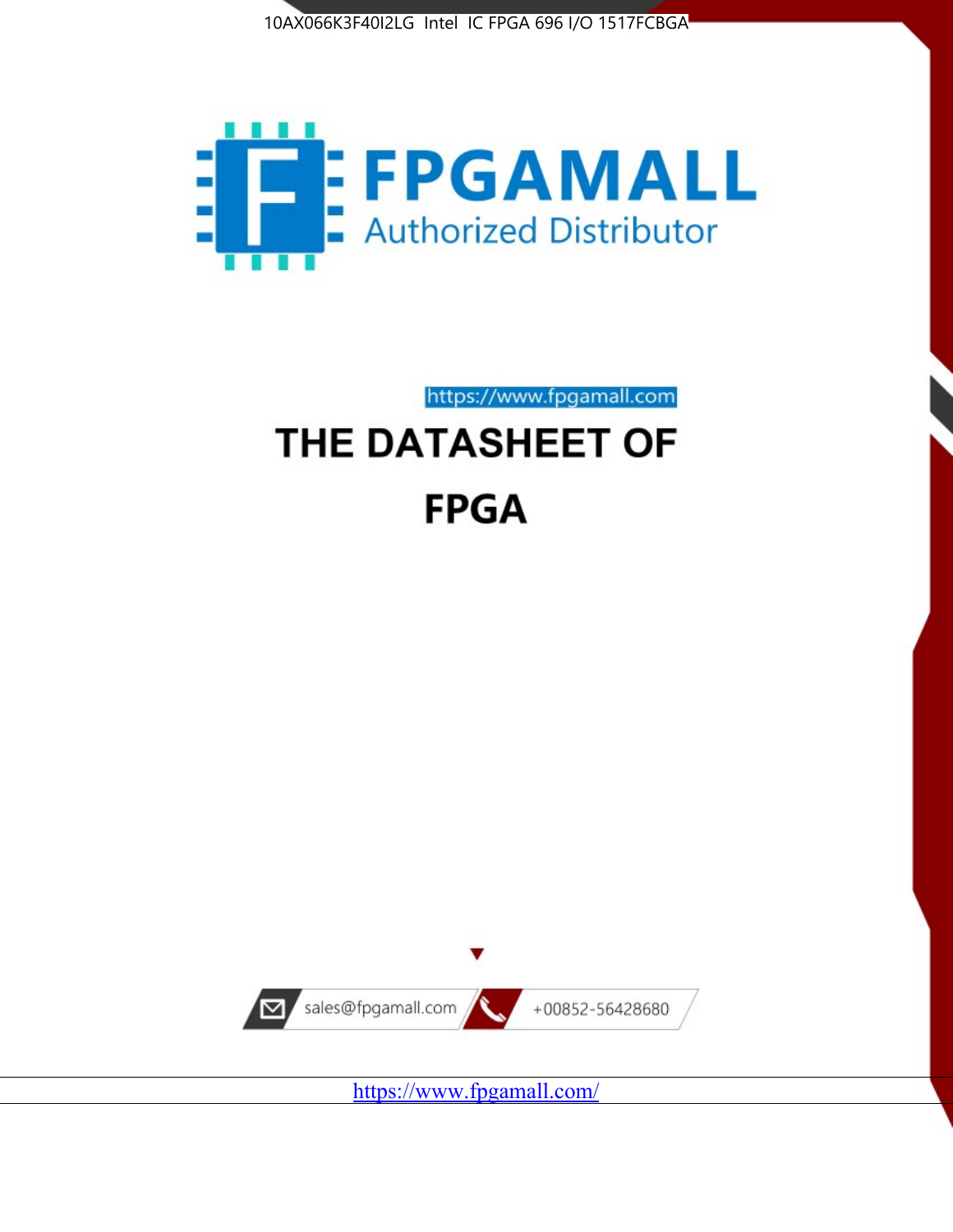10AX066K3F40I2LG Intel IC FPGA 696 I/O 1517FCBGA



# **Intel® Arria® 10 Device Overview**



**A10-OVERVIEW | 2018.12.06** Latest document on the web: **[PDF](https://www.intel.com/content/dam/www/programmable/us/en/pdfs/literature/hb/arria-10/a10_overview.pdf)** | **[HTML](https://www.intel.com/content/www/us/en/programmable/documentation/sam1403480274650.html)**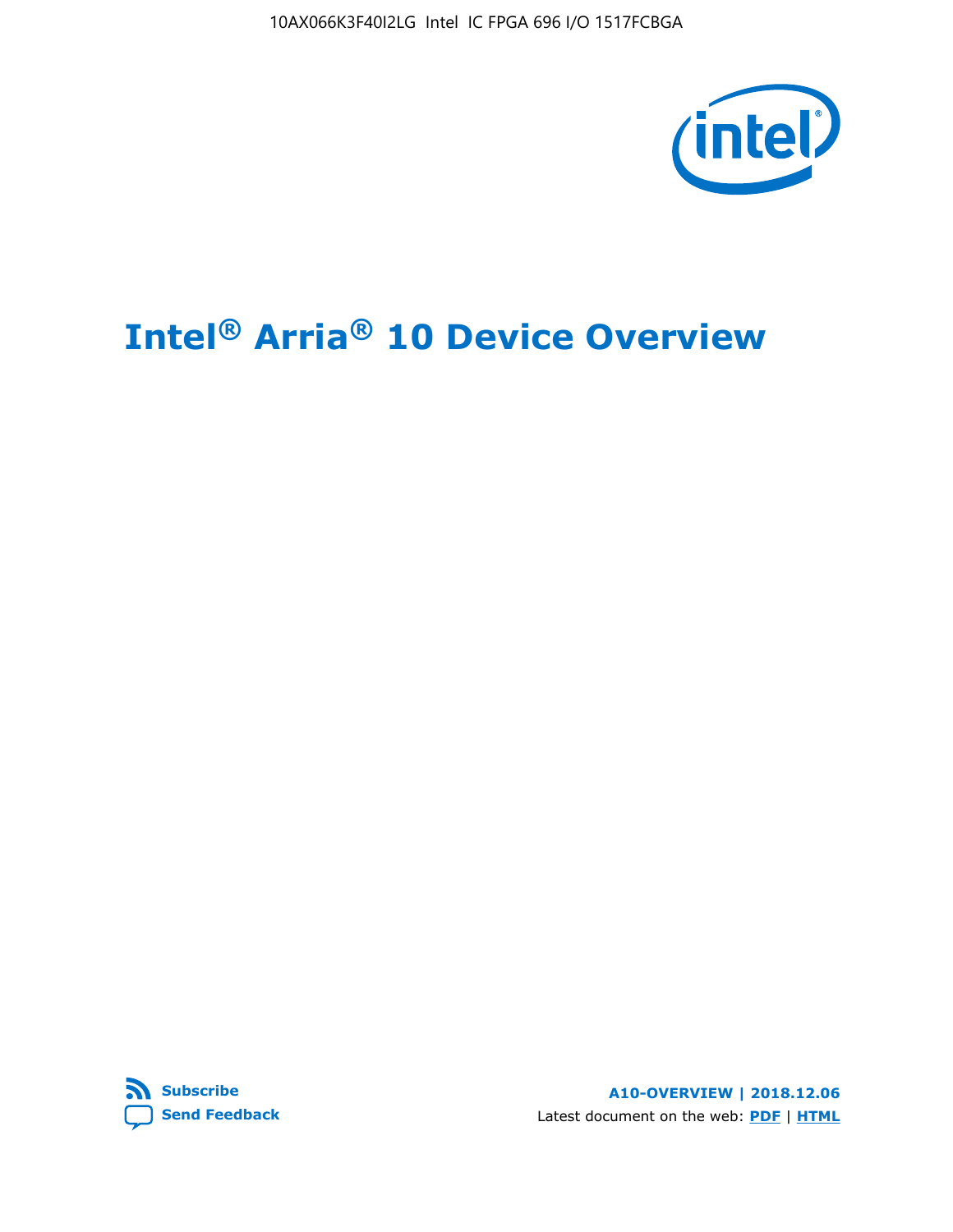

**Contents** 

# **Contents**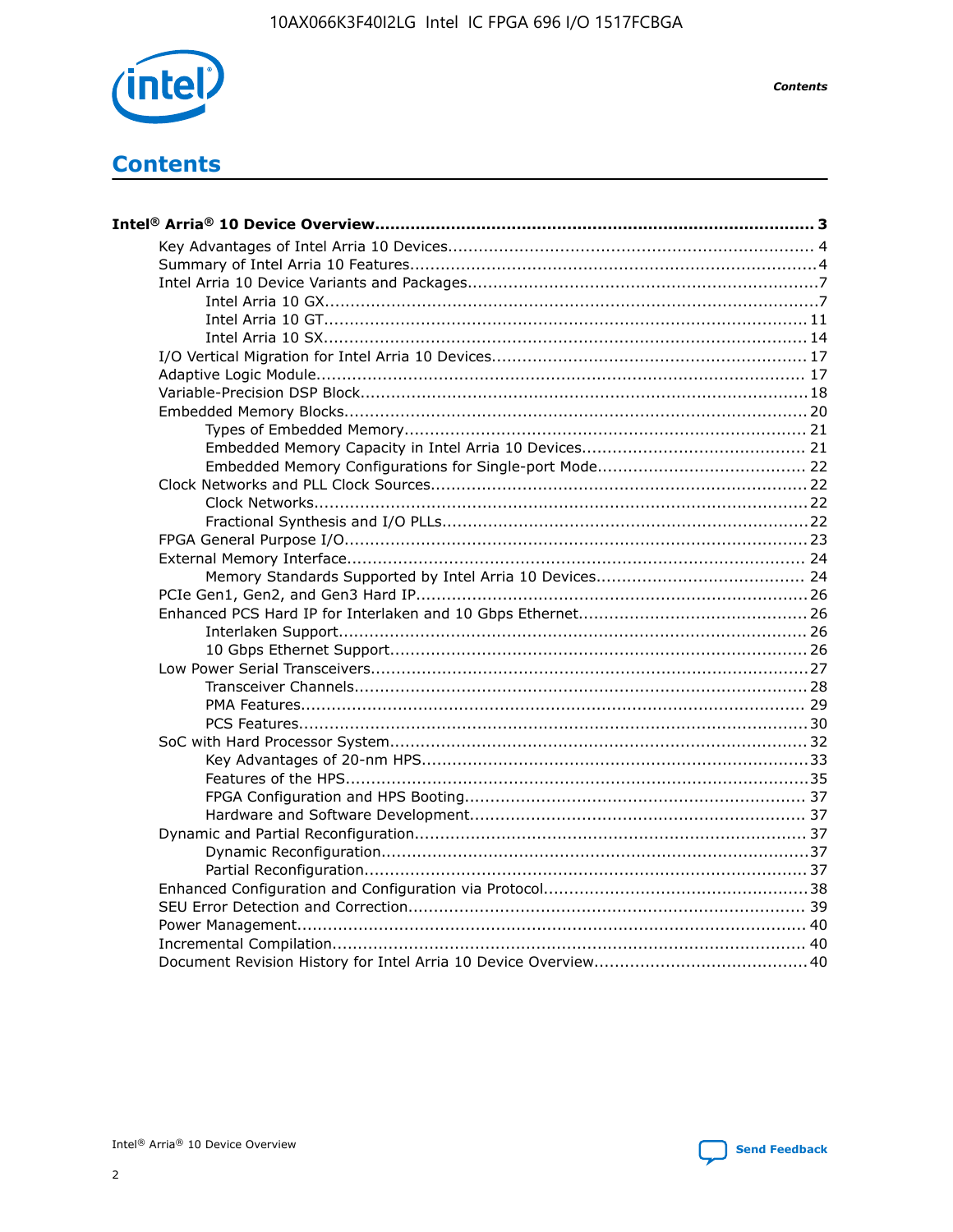**A10-OVERVIEW | 2018.12.06**

**[Send Feedback](mailto:FPGAtechdocfeedback@intel.com?subject=Feedback%20on%20Intel%20Arria%2010%20Device%20Overview%20(A10-OVERVIEW%202018.12.06)&body=We%20appreciate%20your%20feedback.%20In%20your%20comments,%20also%20specify%20the%20page%20number%20or%20paragraph.%20Thank%20you.)**



# **Intel® Arria® 10 Device Overview**

The Intel<sup>®</sup> Arria<sup>®</sup> 10 device family consists of high-performance and power-efficient 20 nm mid-range FPGAs and SoCs.

Intel Arria 10 device family delivers:

- Higher performance than the previous generation of mid-range and high-end FPGAs.
- Power efficiency attained through a comprehensive set of power-saving technologies.

The Intel Arria 10 devices are ideal for high performance, power-sensitive, midrange applications in diverse markets.

| <b>Market</b>         | <b>Applications</b>                                                                                                       |
|-----------------------|---------------------------------------------------------------------------------------------------------------------------|
| Wireless              | Channel and switch cards in remote radio heads<br>$\bullet$<br>Mobile backhaul<br>٠                                       |
| Wireline              | 40G/100G muxponders and transponders<br>٠<br>100G line cards<br>٠<br><b>Bridging</b><br>٠<br>Aggregation<br>٠             |
| <b>Broadcast</b>      | Studio switches<br>$\bullet$<br>Servers and transport<br>٠<br>Videoconferencing<br>٠<br>Professional audio and video<br>٠ |
| Computing and Storage | Flash cache<br>$\bullet$<br>Cloud computing servers<br>٠<br>Server acceleration<br>٠                                      |
| Medical               | Diagnostic scanners<br>٠<br>Diagnostic imaging<br>٠                                                                       |
| Military              | Missile guidance and control<br>٠<br>Radar<br>٠<br>Electronic warfare<br>٠<br>Secure communications                       |

#### **Table 1. Sample Markets and Ideal Applications for Intel Arria 10 Devices**

#### **Related Information**

- [Intel Arria 10 Device Handbook: Known Issues](http://www.altera.com/support/kdb/solutions/rd07302013_646.html) Lists the planned updates to the *Intel Arria 10 Device Handbook* chapters.
- [Intel Arria 10 GX/GT Device Errata and Design Recommendations](https://www.intel.com/content/www/us/en/programmable/documentation/agz1493851706374.html#yqz1494433888646)
- [Intel Arria 10 SX Device Errata and Design Recommendations](https://www.intel.com/content/www/us/en/programmable/documentation/cru1462832385668.html#cru1462832558642)

Intel Corporation. All rights reserved. Intel, the Intel logo, Altera, Arria, Cyclone, Enpirion, MAX, Nios, Quartus and Stratix words and logos are trademarks of Intel Corporation or its subsidiaries in the U.S. and/or other countries. Intel warrants performance of its FPGA and semiconductor products to current specifications in accordance with Intel's standard warranty, but reserves the right to make changes to any products and services at any time without notice. Intel assumes no responsibility or liability arising out of the application or use of any information, product, or service described herein except as expressly agreed to in writing by Intel. Intel customers are advised to obtain the latest version of device specifications before relying on any published information and before placing orders for products or services. \*Other names and brands may be claimed as the property of others.

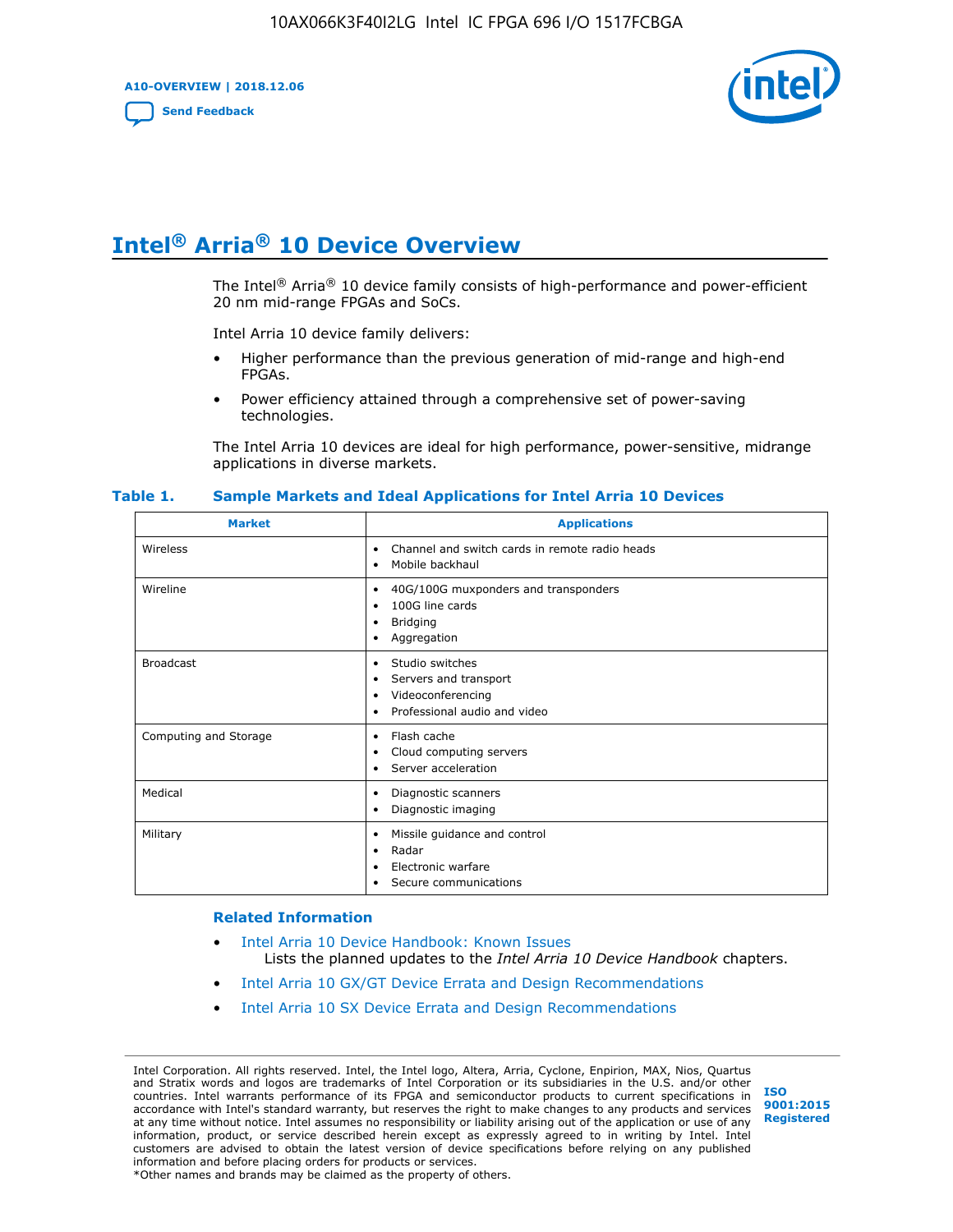

# **Key Advantages of Intel Arria 10 Devices**

# **Table 2. Key Advantages of the Intel Arria 10 Device Family**

| <b>Advantage</b>                                                                                          | <b>Supporting Feature</b>                                                                                                                                                                                                                                                                                                |  |  |  |  |  |  |
|-----------------------------------------------------------------------------------------------------------|--------------------------------------------------------------------------------------------------------------------------------------------------------------------------------------------------------------------------------------------------------------------------------------------------------------------------|--|--|--|--|--|--|
| Enhanced core architecture                                                                                | Built on TSMC's 20 nm process technology<br>٠<br>60% higher performance than the previous generation of mid-range FPGAs<br>٠<br>15% higher performance than the fastest previous-generation FPGA<br>٠                                                                                                                    |  |  |  |  |  |  |
| High-bandwidth integrated<br>transceivers                                                                 | Short-reach rates up to 25.8 Gigabits per second (Gbps)<br>٠<br>Backplane capability up to 12.5 Gbps<br>٠<br>Integrated 10GBASE-KR and 40GBASE-KR4 Forward Error Correction (FEC)<br>٠                                                                                                                                   |  |  |  |  |  |  |
| Improved logic integration and<br>hard IP blocks                                                          | 8-input adaptive logic module (ALM)<br>٠<br>Up to 65.6 megabits (Mb) of embedded memory<br>٠<br>Variable-precision digital signal processing (DSP) blocks<br>Fractional synthesis phase-locked loops (PLLs)<br>Hard PCI Express Gen3 IP blocks<br>Hard memory controllers and PHY up to 2,400 Megabits per second (Mbps) |  |  |  |  |  |  |
| Second generation hard<br>processor system (HPS) with<br>integrated ARM* Cortex*-A9*<br>MPCore* processor | Tight integration of a dual-core ARM Cortex-A9 MPCore processor, hard IP, and an<br>٠<br>FPGA in a single Intel Arria 10 system-on-a-chip (SoC)<br>Supports over 128 Gbps peak bandwidth with integrated data coherency between<br>$\bullet$<br>the processor and the FPGA fabric                                        |  |  |  |  |  |  |
| Advanced power savings                                                                                    | Comprehensive set of advanced power saving features<br>٠<br>Power-optimized MultiTrack routing and core architecture<br>٠<br>Up to 40% lower power compared to previous generation of mid-range FPGAs<br>٠<br>Up to 60% lower power compared to previous generation of high-end FPGAs                                    |  |  |  |  |  |  |

# **Summary of Intel Arria 10 Features**

## **Table 3. Summary of Features for Intel Arria 10 Devices**

| <b>Feature</b>                  | <b>Description</b>                                                                                                                                                                                                                                                                                                                                                                                           |
|---------------------------------|--------------------------------------------------------------------------------------------------------------------------------------------------------------------------------------------------------------------------------------------------------------------------------------------------------------------------------------------------------------------------------------------------------------|
| Technology                      | TSMC's 20-nm SoC process technology<br>Allows operation at a lower $V_{\text{CC}}$ level of 0.82 V instead of the 0.9 V standard $V_{\text{CC}}$ core voltage                                                                                                                                                                                                                                                |
| Packaging                       | 1.0 mm ball-pitch Fineline BGA packaging<br>٠<br>0.8 mm ball-pitch Ultra Fineline BGA packaging<br>Multiple devices with identical package footprints for seamless migration between different<br><b>FPGA</b> densities<br>Devices with compatible package footprints allow migration to next generation high-end<br>Stratix <sup>®</sup> 10 devices<br>RoHS, leaded $(1)$ , and lead-free (Pb-free) options |
| High-performance<br>FPGA fabric | Enhanced 8-input ALM with four registers<br>Improved multi-track routing architecture to reduce congestion and improve compilation time<br>Hierarchical core clocking architecture<br>Fine-grained partial reconfiguration                                                                                                                                                                                   |
| Internal memory<br>blocks       | M20K-20-Kb memory blocks with hard error correction code (ECC)<br>Memory logic array block (MLAB)-640-bit memory                                                                                                                                                                                                                                                                                             |
|                                 | continued                                                                                                                                                                                                                                                                                                                                                                                                    |



<sup>(1)</sup> Contact Intel for availability.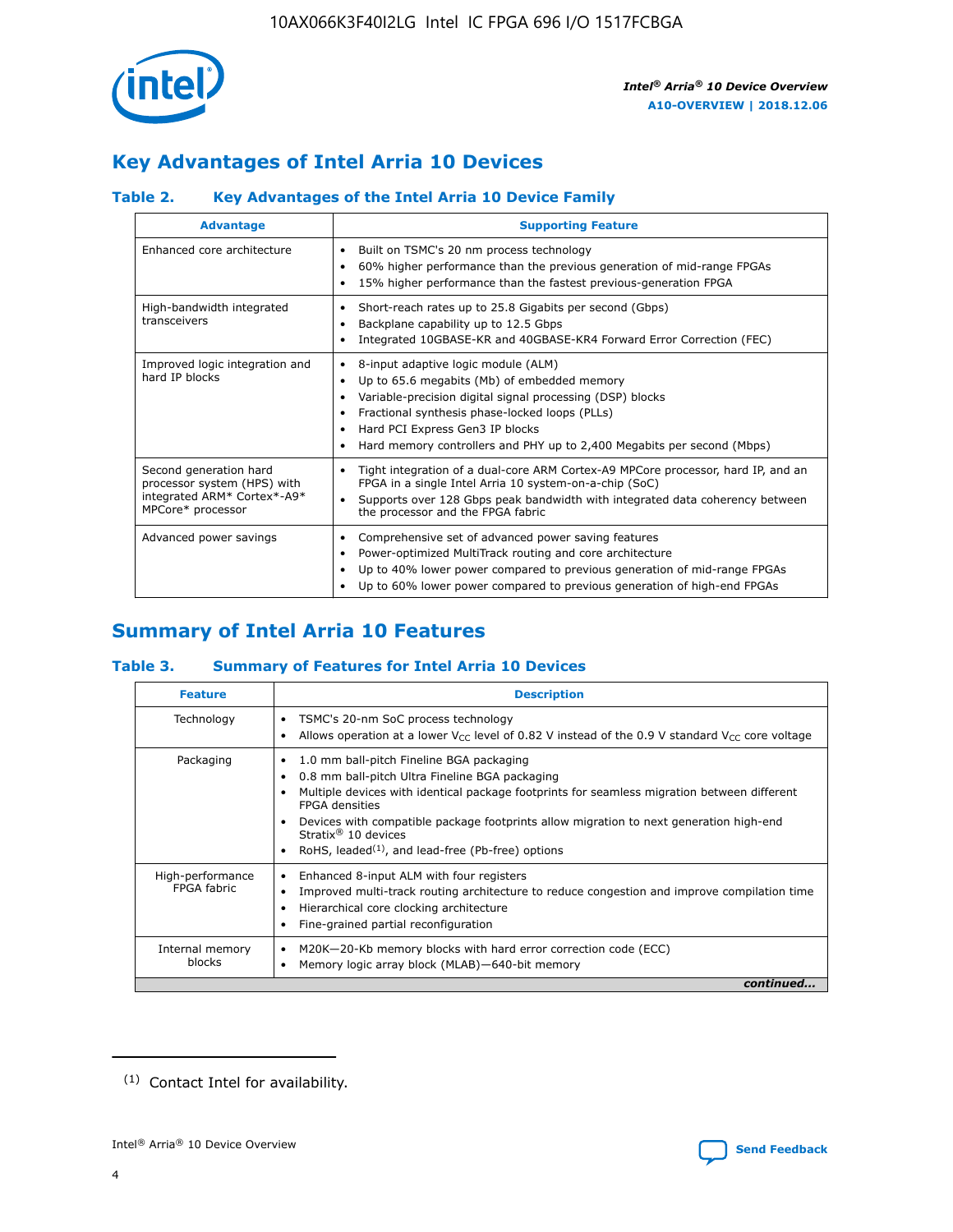r



| <b>Feature</b>                         | <b>Description</b>                                                                                             |                                                                                                                                                                                                                                                                                                                                                                                                                                                                                                                                                                                                                                                                                                                                                                                                                                        |  |  |  |  |  |
|----------------------------------------|----------------------------------------------------------------------------------------------------------------|----------------------------------------------------------------------------------------------------------------------------------------------------------------------------------------------------------------------------------------------------------------------------------------------------------------------------------------------------------------------------------------------------------------------------------------------------------------------------------------------------------------------------------------------------------------------------------------------------------------------------------------------------------------------------------------------------------------------------------------------------------------------------------------------------------------------------------------|--|--|--|--|--|
| Embedded Hard IP<br>blocks             | Variable-precision DSP                                                                                         | Native support for signal processing precision levels from $18 \times 19$ to<br>54 x 54<br>Native support for 27 x 27 multiplier mode<br>64-bit accumulator and cascade for systolic finite impulse responses<br>(FIRs)<br>Internal coefficient memory banks<br>$\bullet$<br>Preadder/subtractor for improved efficiency<br>Additional pipeline register to increase performance and reduce<br>power<br>Supports floating point arithmetic:<br>- Perform multiplication, addition, subtraction, multiply-add,<br>multiply-subtract, and complex multiplication.<br>- Supports multiplication with accumulation capability, cascade<br>summation, and cascade subtraction capability.<br>- Dynamic accumulator reset control.<br>- Support direct vector dot and complex multiplication chaining<br>multiply floating point DSP blocks. |  |  |  |  |  |
|                                        | Memory controller                                                                                              | DDR4, DDR3, and DDR3L                                                                                                                                                                                                                                                                                                                                                                                                                                                                                                                                                                                                                                                                                                                                                                                                                  |  |  |  |  |  |
|                                        | PCI Express*                                                                                                   | PCI Express (PCIe*) Gen3 (x1, x2, x4, or x8), Gen2 (x1, x2, x4, or x8)<br>and Gen1 (x1, x2, x4, or x8) hard IP with complete protocol stack,<br>endpoint, and root port                                                                                                                                                                                                                                                                                                                                                                                                                                                                                                                                                                                                                                                                |  |  |  |  |  |
|                                        | Transceiver I/O                                                                                                | 10GBASE-KR/40GBASE-KR4 Forward Error Correction (FEC)<br>PCS hard IPs that support:<br>$\bullet$<br>- 10-Gbps Ethernet (10GbE)<br>- PCIe PIPE interface<br>$-$ Interlaken<br>- Gbps Ethernet (GbE)<br>- Common Public Radio Interface (CPRI) with deterministic latency<br>support<br>- Gigabit-capable passive optical network (GPON) with fast lock-<br>time support<br>13.5G JESD204b<br>$\bullet$<br>8B/10B, 64B/66B, 64B/67B encoders and decoders<br>Custom mode support for proprietary protocols                                                                                                                                                                                                                                                                                                                               |  |  |  |  |  |
| Core clock networks                    | $\bullet$<br>$\bullet$                                                                                         | Up to 800 MHz fabric clocking, depending on the application:<br>- 667 MHz external memory interface clocking with 2,400 Mbps DDR4 interface<br>- 800 MHz LVDS interface clocking with 1,600 Mbps LVDS interface<br>Global, regional, and peripheral clock networks<br>Clock networks that are not used can be gated to reduce dynamic power                                                                                                                                                                                                                                                                                                                                                                                                                                                                                            |  |  |  |  |  |
| Phase-locked loops<br>(PLLs)           | High-resolution fractional synthesis PLLs:<br>$\bullet$<br>Integer PLLs:<br>- Adjacent to general purpose I/Os | - Precision clock synthesis, clock delay compensation, and zero delay buffering (ZDB)<br>- Support integer mode and fractional mode<br>- Fractional mode support with third-order delta-sigma modulation<br>- Support external memory and LVDS interfaces                                                                                                                                                                                                                                                                                                                                                                                                                                                                                                                                                                              |  |  |  |  |  |
| FPGA General-purpose<br>$I/Os$ (GPIOs) | On-chip termination (OCT)                                                                                      | 1.6 Gbps LVDS-every pair can be configured as receiver or transmitter<br>1.2 V to 3.0 V single-ended LVTTL/LVCMOS interfacing                                                                                                                                                                                                                                                                                                                                                                                                                                                                                                                                                                                                                                                                                                          |  |  |  |  |  |
| <b>External Memory</b><br>Interface    |                                                                                                                | Hard memory controller- DDR4, DDR3, and DDR3L support<br>$-$ DDR4 $-$ speeds up to 1,200 MHz/2,400 Mbps<br>- DDR3-speeds up to 1,067 MHz/2,133 Mbps<br>Soft memory controller—provides support for RLDRAM $3^{(2)}$ , QDR IV $^{(2)}$ , and QDR II+<br>continued                                                                                                                                                                                                                                                                                                                                                                                                                                                                                                                                                                       |  |  |  |  |  |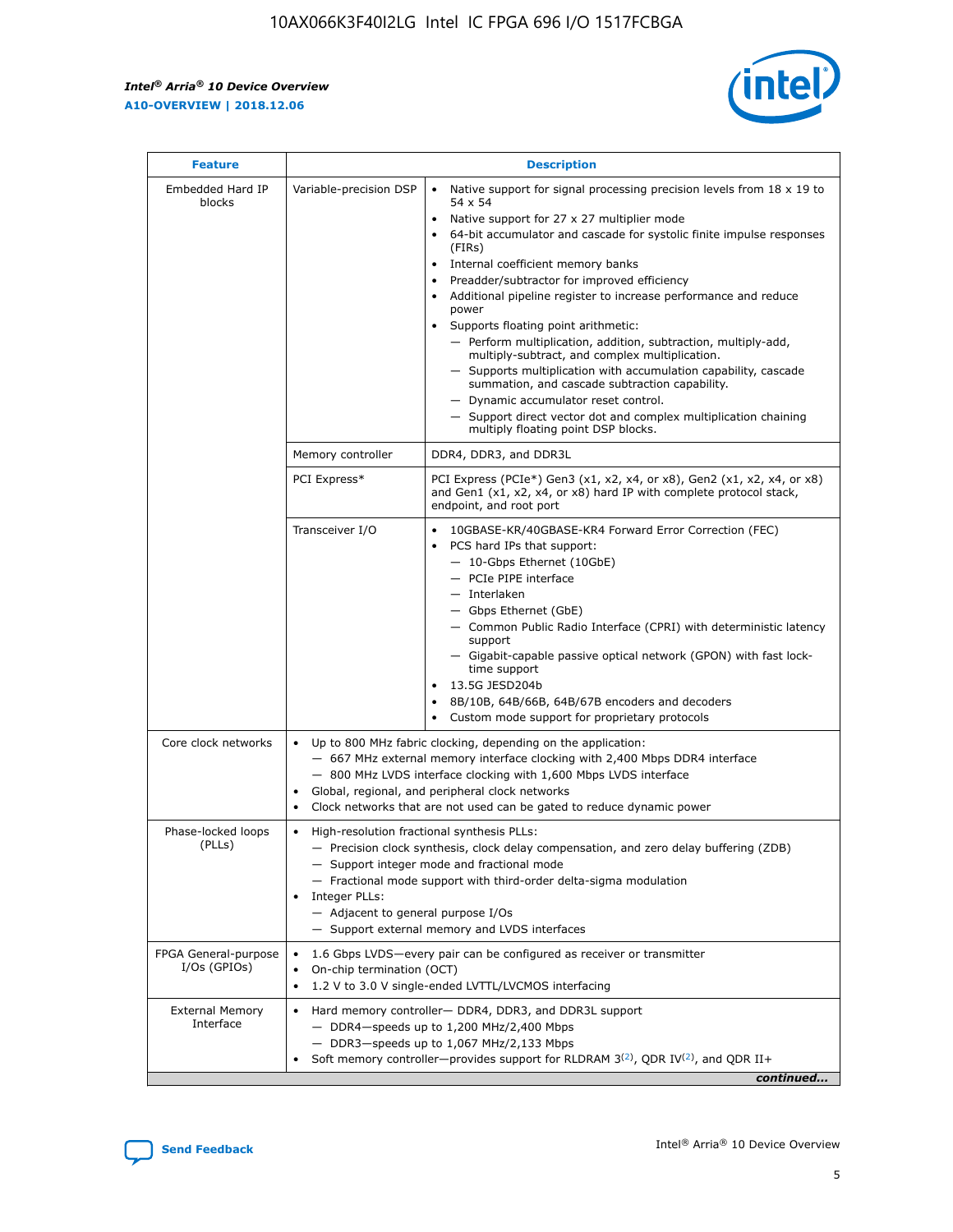

| <b>Feature</b>                                    | <b>Description</b>                                                                                                                                                                                                                                                                                                                                                                                                                                                                                                                                                                                                                                  |
|---------------------------------------------------|-----------------------------------------------------------------------------------------------------------------------------------------------------------------------------------------------------------------------------------------------------------------------------------------------------------------------------------------------------------------------------------------------------------------------------------------------------------------------------------------------------------------------------------------------------------------------------------------------------------------------------------------------------|
| Low-power serial<br>transceivers                  | • Continuous operating range:<br>- Intel Arria 10 GX-1 Gbps to 17.4 Gbps<br>- Intel Arria 10 GT-1 Gbps to 25.8 Gbps<br>Backplane support:<br>- Intel Arria 10 GX-up to 12.5<br>- Intel Arria 10 GT-up to 12.5<br>Extended range down to 125 Mbps with oversampling<br>ATX transmit PLLs with user-configurable fractional synthesis capability<br>Electronic Dispersion Compensation (EDC) support for XFP, SFP+, QSFP, and CFP optical<br>module<br>Adaptive linear and decision feedback equalization<br>$\bullet$<br>Transmitter pre-emphasis and de-emphasis<br>$\bullet$<br>Dynamic partial reconfiguration of individual transceiver channels |
| <b>HPS</b><br>(Intel Arria 10 SX<br>devices only) | Dual-core ARM Cortex-A9 MPCore processor-1.2 GHz CPU with<br>Processor and system<br>$\bullet$<br>1.5 GHz overdrive capability<br>256 KB on-chip RAM and 64 KB on-chip ROM<br>System peripherals—general-purpose timers, watchdog timers, direct<br>memory access (DMA) controller, FPGA configuration manager, and<br>clock and reset managers<br>Security features-anti-tamper, secure boot, Advanced Encryption<br>Standard (AES) and authentication (SHA)<br>ARM CoreSight* JTAG debug access port, trace port, and on-chip<br>trace storage                                                                                                    |
|                                                   | <b>External interfaces</b><br>Hard memory interface-Hard memory controller (2,400 Mbps DDR4,<br>$\bullet$<br>and 2,133 Mbps DDR3), Quad serial peripheral interface (QSPI) flash<br>controller, NAND flash controller, direct memory access (DMA)<br>controller, Secure Digital/MultiMediaCard (SD/MMC) controller<br>Communication interface-10/100/1000 Ethernet media access<br>control (MAC), USB On-The-GO (OTG) controllers, I <sup>2</sup> C controllers,<br>UART 16550, serial peripheral interface (SPI), and up to 62<br>HPS GPIO interfaces (48 direct-share I/Os)                                                                       |
|                                                   | High-performance ARM AMBA* AXI bus bridges that support<br>Interconnects to core<br>$\bullet$<br>simultaneous read and write<br>HPS-FPGA bridges-include the FPGA-to-HPS, HPS-to-FPGA, and<br>$\bullet$<br>lightweight HPS-to-FPGA bridges that allow the FPGA fabric to issue<br>transactions to slaves in the HPS, and vice versa<br>Configuration bridge that allows HPS configuration manager to<br>configure the core logic via dedicated 32-bit configuration port<br>FPGA-to-HPS SDRAM controller bridge-provides configuration<br>interfaces for the multiport front end (MPFE) of the HPS SDRAM<br>controller                              |
| Configuration                                     | Tamper protection—comprehensive design protection to protect your valuable IP investments<br>Enhanced 256-bit advanced encryption standard (AES) design security with authentication<br>٠<br>Configuration via protocol (CvP) using PCIe Gen1, Gen2, or Gen3<br>continued                                                                                                                                                                                                                                                                                                                                                                           |

<sup>(2)</sup> Intel Arria 10 devices support this external memory interface using hard PHY with soft memory controller.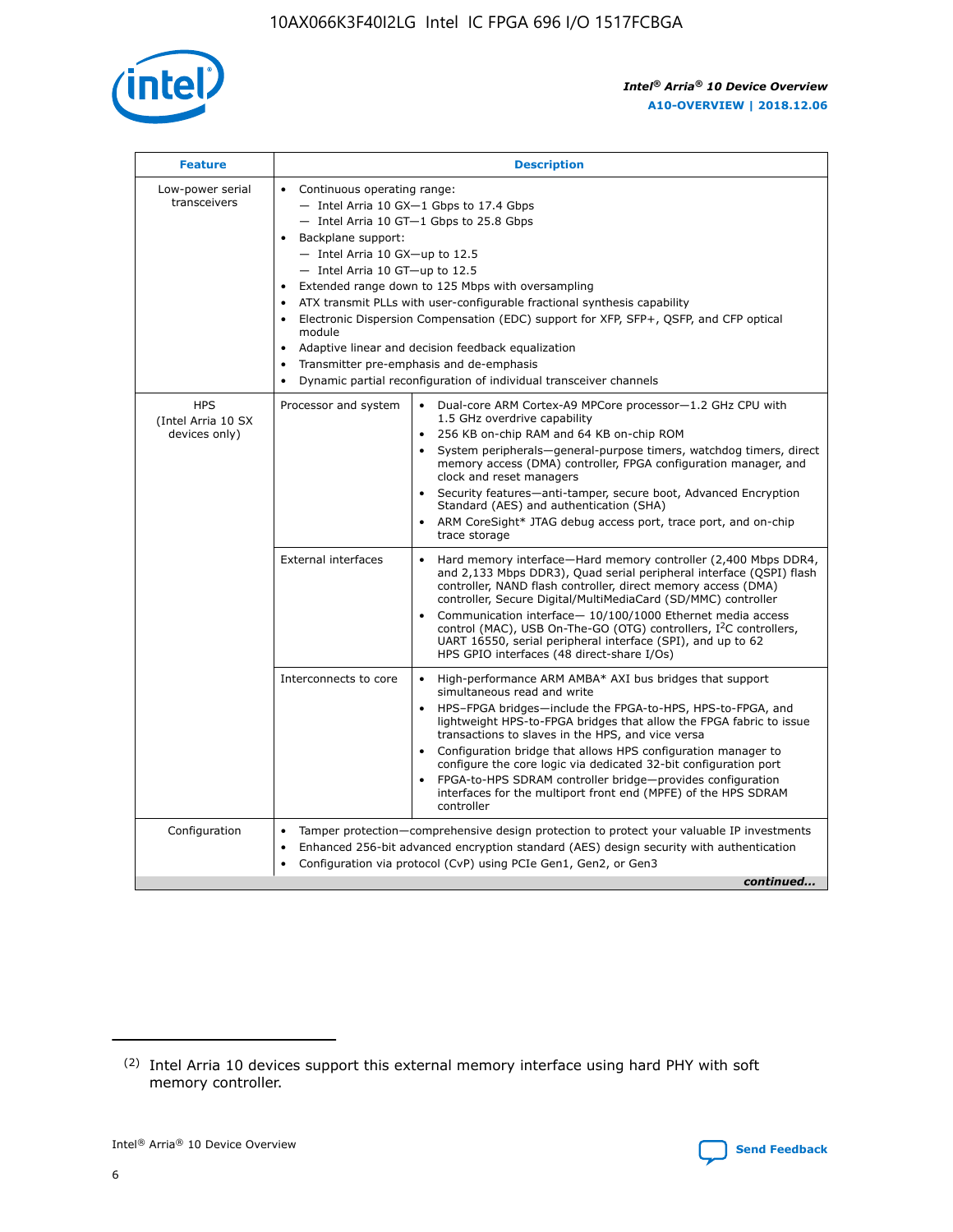

| <b>Feature</b>     | <b>Description</b>                                                                                                                                                                                                    |
|--------------------|-----------------------------------------------------------------------------------------------------------------------------------------------------------------------------------------------------------------------|
|                    | Dynamic reconfiguration of the transceivers and PLLs<br>Fine-grained partial reconfiguration of the core fabric<br>Active Serial x4 Interface                                                                         |
| Power management   | SmartVID<br>Low static power device options<br>Programmable Power Technology<br>Intel Quartus <sup>®</sup> Prime integrated power analysis                                                                            |
| Software and tools | Intel Quartus Prime design suite<br>Transceiver toolkit<br>٠<br>Platform Designer system integration tool<br>DSP Builder for Intel FPGAs<br>OpenCL <sup>™</sup> support<br>Intel SoC FPGA Embedded Design Suite (EDS) |

## **Related Information**

[Intel Arria 10 Transceiver PHY Overview](https://www.intel.com/content/www/us/en/programmable/documentation/nik1398707230472.html#nik1398706768037) Provides details on Intel Arria 10 transceivers.

# **Intel Arria 10 Device Variants and Packages**

#### **Table 4. Device Variants for the Intel Arria 10 Device Family**

| <b>Variant</b>    | <b>Description</b>                                                                                                                                                                                                     |
|-------------------|------------------------------------------------------------------------------------------------------------------------------------------------------------------------------------------------------------------------|
| Intel Arria 10 GX | FPGA featuring 17.4 Gbps transceivers for short reach applications with 12.5 backplane driving<br>capability.                                                                                                          |
| Intel Arria 10 GT | FPGA featuring:<br>17.4 Gbps transceivers for short reach applications with 12.5 backplane driving capability.<br>25.8 Gbps transceivers for supporting CAUI-4 and CEI-25G applications with CFP2 and CFP4<br>modules. |
| Intel Arria 10 SX | SoC integrating ARM-based HPS and FPGA featuring 17.4 Gbps transceivers for short reach<br>applications with 12.5 backplane driving capability.                                                                        |

# **Intel Arria 10 GX**

This section provides the available options, maximum resource counts, and package plan for the Intel Arria 10 GX devices.

The information in this section is correct at the time of publication. For the latest information and to get more details, refer to the Intel FPGA Product Selector.

#### **Related Information**

#### [Intel FPGA Product Selector](http://www.altera.com/products/selector/psg-selector.html) Provides the latest information on Intel products.

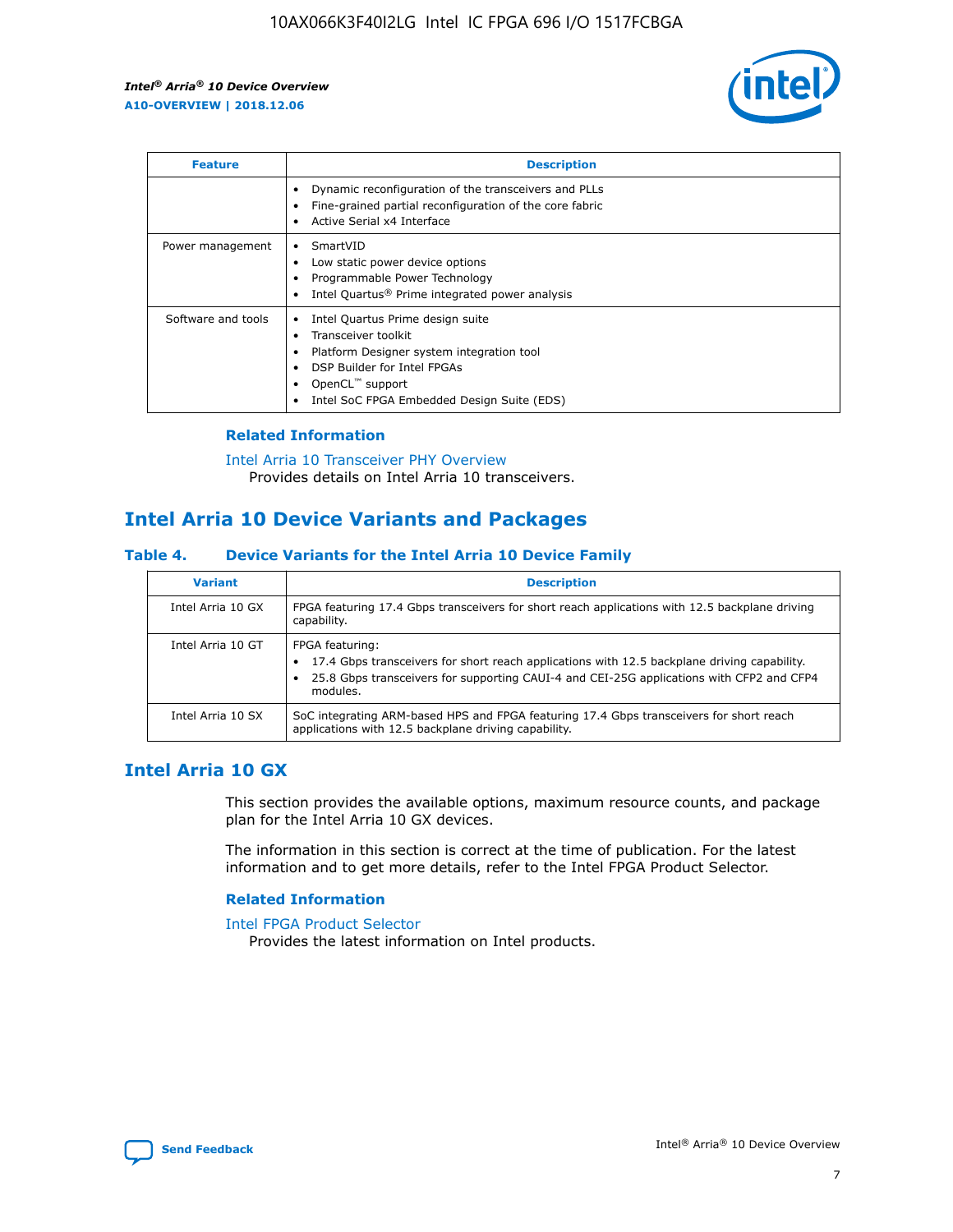

# **Available Options**





#### **Related Information**

[Transceiver Performance for Intel Arria 10 GX/SX Devices](https://www.intel.com/content/www/us/en/programmable/documentation/mcn1413182292568.html#mcn1413213965502) Provides more information about the transceiver speed grade.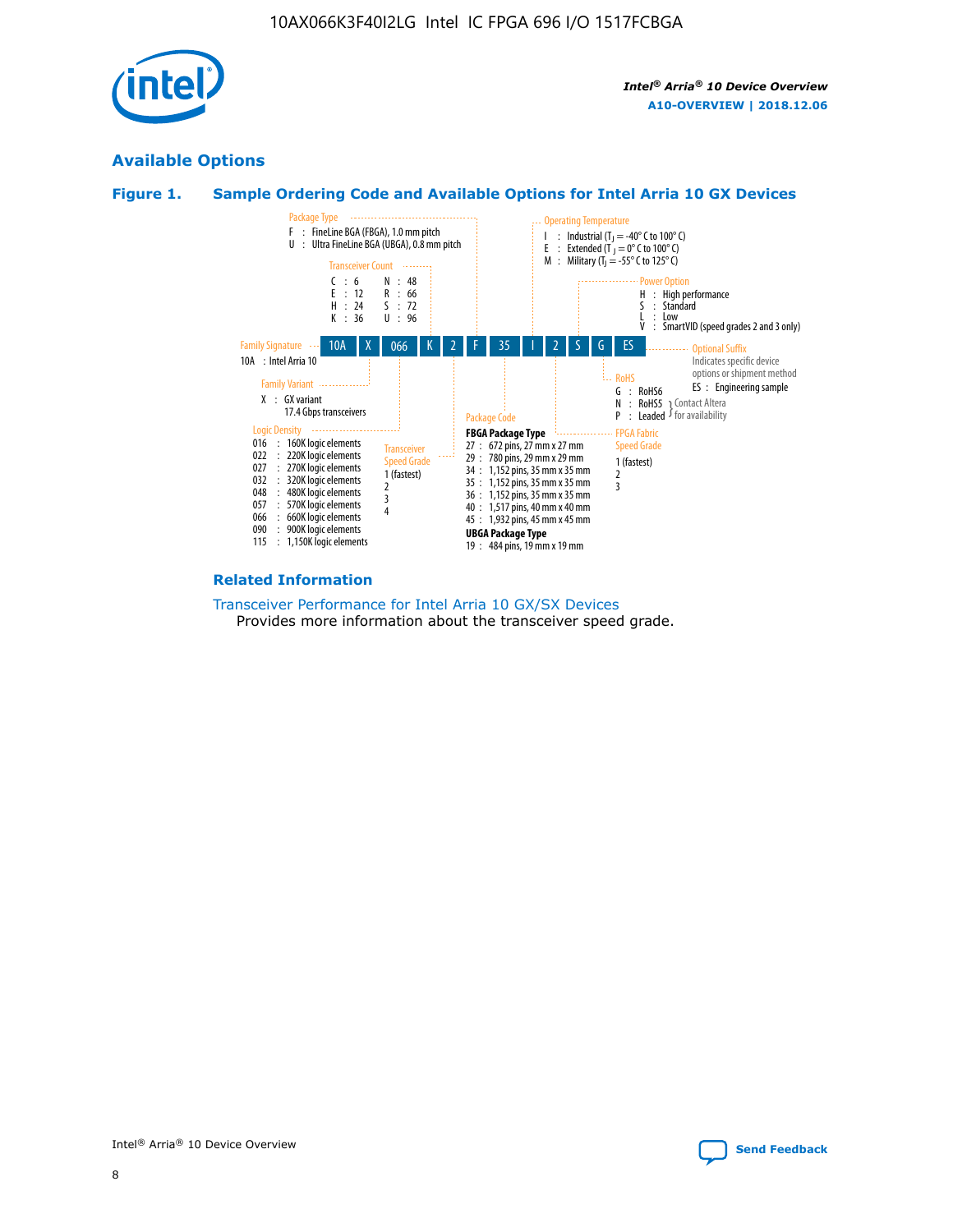

# **Maximum Resources**

#### **Table 5. Maximum Resource Counts for Intel Arria 10 GX Devices (GX 160, GX 220, GX 270, GX 320, and GX 480)**

| <b>Resource</b>         |                                                          | <b>Product Line</b> |                                |         |                |                |  |  |  |
|-------------------------|----------------------------------------------------------|---------------------|--------------------------------|---------|----------------|----------------|--|--|--|
|                         |                                                          | <b>GX 160</b>       | <b>GX 220</b><br><b>GX 270</b> |         | <b>GX 320</b>  | <b>GX 480</b>  |  |  |  |
| Logic Elements (LE) (K) |                                                          | 160                 | 220                            | 270     | 320            | 480            |  |  |  |
| <b>ALM</b>              |                                                          | 61,510              | 80,330                         | 101,620 | 119,900        | 183,590        |  |  |  |
| Register                |                                                          | 246,040             | 321,320                        | 406,480 | 479,600        | 734,360        |  |  |  |
| Memory (Kb)             | M <sub>20</sub> K                                        | 8,800               | 11,740                         | 15,000  | 17,820         | 28,620         |  |  |  |
| <b>MLAB</b>             |                                                          | 1,050               | 1,690                          | 2,452   | 2,727          | 4,164          |  |  |  |
|                         | Variable-precision DSP Block<br>156<br>192<br>830<br>985 |                     |                                |         | 1,368          |                |  |  |  |
| 18 x 19 Multiplier      |                                                          | 312                 | 384                            | 1,660   | 1,970          | 2,736          |  |  |  |
| PLL                     | Fractional<br>Synthesis                                  | 6                   | 6                              | 8       | 8              | 12             |  |  |  |
|                         | I/O                                                      | 6                   | 6                              | 8       | 8              | 12             |  |  |  |
| 17.4 Gbps Transceiver   |                                                          | 12                  | 12                             | 24      | 24             |                |  |  |  |
| GPIO <sup>(3)</sup>     |                                                          | 288                 | 288                            | 384     | 384            | 492            |  |  |  |
| LVDS Pair $(4)$         |                                                          | 120                 | 120                            | 168     | 168            | 222            |  |  |  |
| PCIe Hard IP Block      |                                                          | 1                   | 1                              | 2       | $\overline{2}$ | $\overline{2}$ |  |  |  |
| Hard Memory Controller  |                                                          | 6                   | 6                              | 8       | 8              | 12             |  |  |  |

<sup>(4)</sup> Each LVDS I/O pair can be used as differential input or output.



<sup>(3)</sup> The number of GPIOs does not include transceiver I/Os. In the Intel Quartus Prime software, the number of user I/Os includes transceiver I/Os.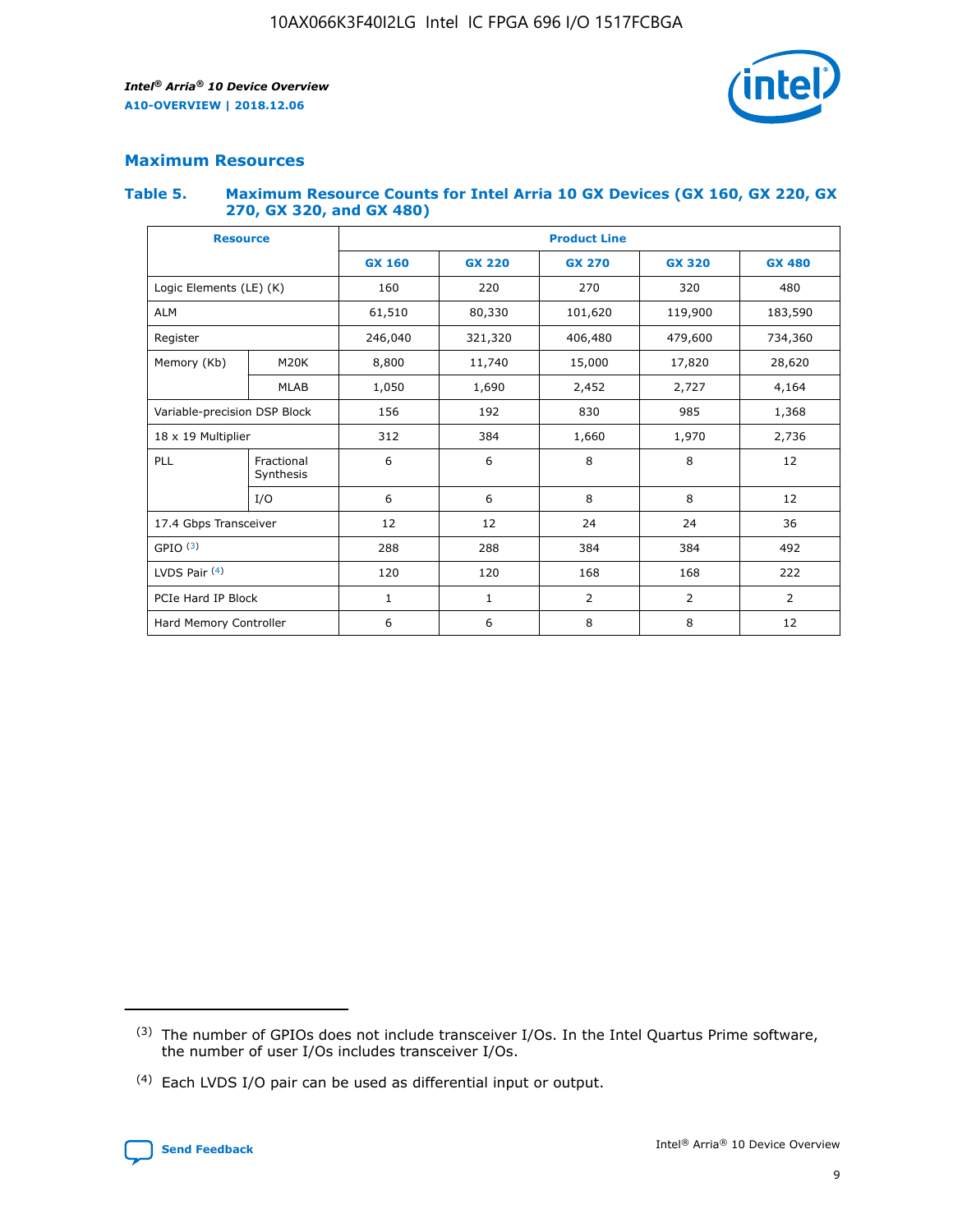

## **Table 6. Maximum Resource Counts for Intel Arria 10 GX Devices (GX 570, GX 660, GX 900, and GX 1150)**

|                              | <b>Resource</b>         | <b>Product Line</b> |                |                |                |  |  |  |
|------------------------------|-------------------------|---------------------|----------------|----------------|----------------|--|--|--|
|                              |                         | <b>GX 570</b>       | <b>GX 660</b>  |                | <b>GX 1150</b> |  |  |  |
| Logic Elements (LE) (K)      |                         | 570                 | 660            | 900            | 1,150          |  |  |  |
| <b>ALM</b>                   |                         | 217,080             | 251,680        | 339,620        | 427,200        |  |  |  |
| Register                     |                         | 868,320             | 1,006,720      | 1,358,480      | 1,708,800      |  |  |  |
| Memory (Kb)                  | <b>M20K</b>             | 36,000              | 42,620         | 48,460         | 54,260         |  |  |  |
|                              | <b>MLAB</b>             | 5,096               | 5,788          |                | 12,984         |  |  |  |
| Variable-precision DSP Block |                         | 1,523               | 1,687          | 1,518          | 1,518          |  |  |  |
| $18 \times 19$ Multiplier    |                         | 3,046               | 3,374          | 3,036          | 3,036          |  |  |  |
| PLL                          | Fractional<br>Synthesis | 16                  | 16             | 32             | 32             |  |  |  |
|                              | I/O                     | 16                  | 16             | 16             | 16             |  |  |  |
| 17.4 Gbps Transceiver        |                         | 48                  | 48<br>96       |                | 96             |  |  |  |
| GPIO <sup>(3)</sup>          |                         | 696                 | 696            | 768            | 768            |  |  |  |
| LVDS Pair $(4)$              |                         | 324                 | 324            | 384            | 384            |  |  |  |
| PCIe Hard IP Block           |                         | 2                   | $\overline{2}$ | $\overline{4}$ | $\overline{4}$ |  |  |  |
| Hard Memory Controller       |                         | 16                  | 16             | 16             | 16             |  |  |  |

# **Package Plan**

## **Table 7. Package Plan for Intel Arria 10 GX Devices (U19, F27, and F29)**

Refer to I/O and High Speed I/O in Intel Arria 10 Devices chapter for the number of 3 V I/O, LVDS I/O, and LVDS channels in each device package.

| <b>Product Line</b> | U <sub>19</sub><br>$(19 \text{ mm} \times 19 \text{ mm})$<br>484-pin UBGA) |          |             |         | <b>F27</b><br>(27 mm × 27 mm,<br>672-pin FBGA) |             | <b>F29</b><br>(29 mm × 29 mm,<br>780-pin FBGA) |          |             |  |
|---------------------|----------------------------------------------------------------------------|----------|-------------|---------|------------------------------------------------|-------------|------------------------------------------------|----------|-------------|--|
|                     | 3 V I/O                                                                    | LVDS I/O | <b>XCVR</b> | 3 V I/O | <b>LVDS I/O</b>                                | <b>XCVR</b> | 3 V I/O                                        | LVDS I/O | <b>XCVR</b> |  |
| GX 160              | 48                                                                         | 192      | 6           | 48      | 192                                            | 12          | 48                                             | 240      | 12          |  |
| GX 220              | 48                                                                         | 192      | 6           | 48      | 192                                            | 12          | 48                                             | 240      | 12          |  |
| GX 270              |                                                                            |          |             | 48      | 192                                            | 12          | 48                                             | 312      | 12          |  |
| GX 320              |                                                                            |          |             | 48      | 192                                            | 12          | 48                                             | 312      | 12          |  |
| GX 480              |                                                                            |          |             |         |                                                |             | 48                                             | 312      | 12          |  |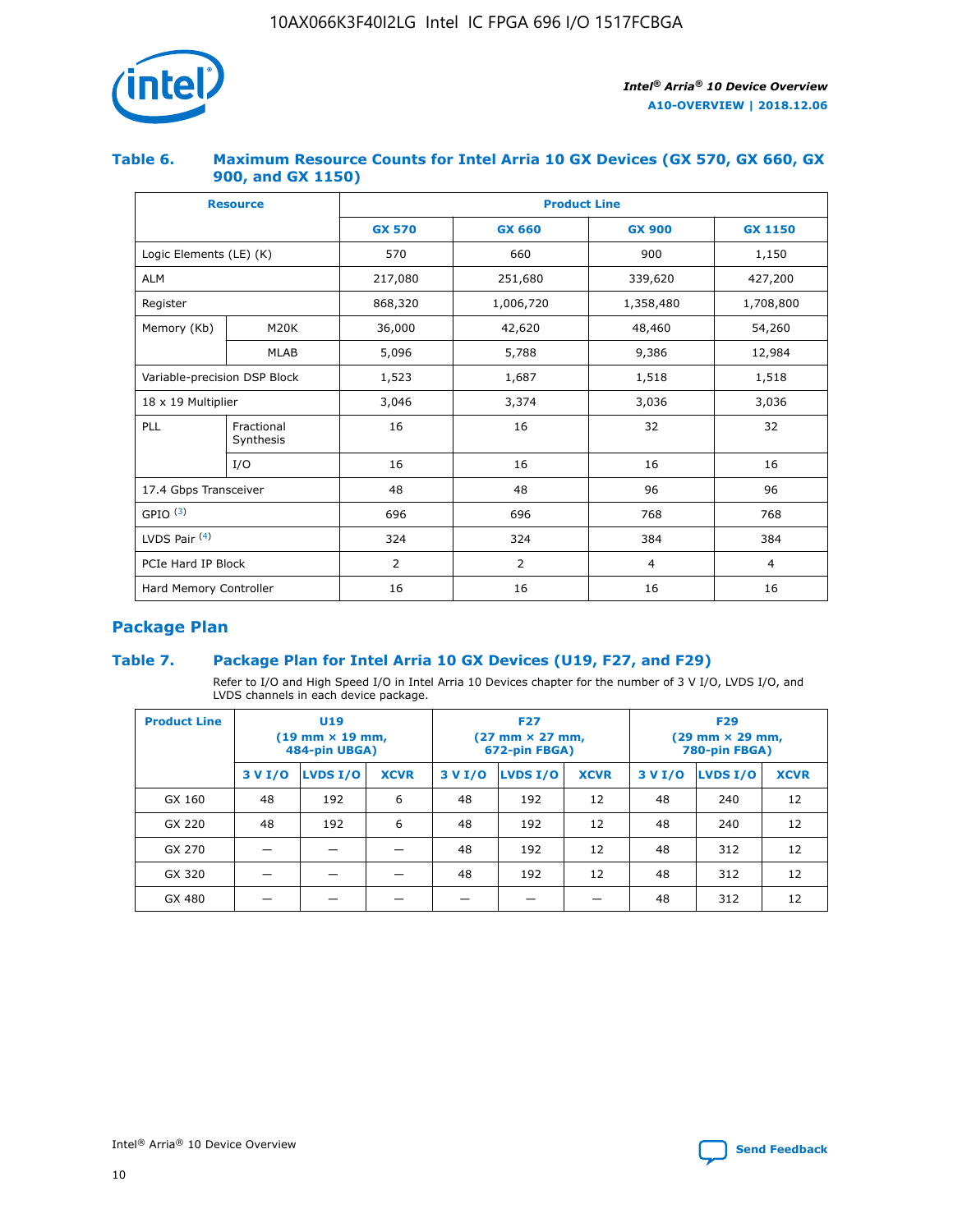

#### **Table 8. Package Plan for Intel Arria 10 GX Devices (F34, F35, NF40, and KF40)**

Refer to I/O and High Speed I/O in Intel Arria 10 Devices chapter for the number of 3 V I/O, LVDS I/O, and LVDS channels in each device package.

| <b>Product Line</b> | <b>F34</b><br>$(35 \text{ mm} \times 35 \text{ mm})$<br>1152-pin FBGA) |                    | <b>F35</b><br>$(35 \text{ mm} \times 35 \text{ mm})$<br><b>1152-pin FBGA)</b> |           | <b>KF40</b><br>$(40$ mm $\times$ 40 mm,<br>1517-pin FBGA) |             |           | <b>NF40</b><br>$(40 \text{ mm} \times 40 \text{ mm})$<br><b>1517-pin FBGA)</b> |             |            |                    |             |
|---------------------|------------------------------------------------------------------------|--------------------|-------------------------------------------------------------------------------|-----------|-----------------------------------------------------------|-------------|-----------|--------------------------------------------------------------------------------|-------------|------------|--------------------|-------------|
|                     | 3V<br>I/O                                                              | <b>LVDS</b><br>I/O | <b>XCVR</b>                                                                   | 3V<br>I/O | <b>LVDS</b><br>I/O                                        | <b>XCVR</b> | 3V<br>I/O | <b>LVDS</b><br>I/O                                                             | <b>XCVR</b> | 3 V<br>I/O | <b>LVDS</b><br>I/O | <b>XCVR</b> |
| GX 270              | 48                                                                     | 336                | 24                                                                            | 48        | 336                                                       | 24          |           |                                                                                |             |            |                    |             |
| GX 320              | 48                                                                     | 336                | 24                                                                            | 48        | 336                                                       | 24          |           |                                                                                |             |            |                    |             |
| GX 480              | 48                                                                     | 444                | 24                                                                            | 48        | 348                                                       | 36          |           |                                                                                |             |            |                    |             |
| GX 570              | 48                                                                     | 444                | 24                                                                            | 48        | 348                                                       | 36          | 96        | 600                                                                            | 36          | 48         | 540                | 48          |
| GX 660              | 48                                                                     | 444                | 24                                                                            | 48        | 348                                                       | 36          | 96        | 600                                                                            | 36          | 48         | 540                | 48          |
| GX 900              |                                                                        | 504                | 24                                                                            | –         |                                                           |             |           |                                                                                |             |            | 600                | 48          |
| GX 1150             |                                                                        | 504                | 24                                                                            |           |                                                           |             |           |                                                                                |             |            | 600                | 48          |

#### **Table 9. Package Plan for Intel Arria 10 GX Devices (RF40, NF45, SF45, and UF45)**

Refer to I/O and High Speed I/O in Intel Arria 10 Devices chapter for the number of 3 V I/O, LVDS I/O, and LVDS channels in each device package.

| <b>Product Line</b> | <b>RF40</b><br>$(40$ mm $\times$ 40 mm,<br>1517-pin FBGA) |                    |             | <b>NF45</b><br>$(45 \text{ mm} \times 45 \text{ mm})$<br><b>1932-pin FBGA)</b> |                    |             | <b>SF45</b><br>$(45 \text{ mm} \times 45 \text{ mm})$<br><b>1932-pin FBGA)</b> |                    |             | <b>UF45</b><br>$(45 \text{ mm} \times 45 \text{ mm})$<br><b>1932-pin FBGA)</b> |                    |             |
|---------------------|-----------------------------------------------------------|--------------------|-------------|--------------------------------------------------------------------------------|--------------------|-------------|--------------------------------------------------------------------------------|--------------------|-------------|--------------------------------------------------------------------------------|--------------------|-------------|
|                     | 3V<br>I/O                                                 | <b>LVDS</b><br>I/O | <b>XCVR</b> | 3 V<br>I/O                                                                     | <b>LVDS</b><br>I/O | <b>XCVR</b> | 3 V<br>I/O                                                                     | <b>LVDS</b><br>I/O | <b>XCVR</b> | 3V<br>I/O                                                                      | <b>LVDS</b><br>I/O | <b>XCVR</b> |
| GX 900              |                                                           | 342                | 66          | _                                                                              | 768                | 48          |                                                                                | 624                | 72          |                                                                                | 480                | 96          |
| GX 1150             |                                                           | 342                | 66          | _                                                                              | 768                | 48          |                                                                                | 624                | 72          |                                                                                | 480                | 96          |

#### **Related Information**

[I/O and High-Speed Differential I/O Interfaces in Intel Arria 10 Devices chapter, Intel](https://www.intel.com/content/www/us/en/programmable/documentation/sam1403482614086.html#sam1403482030321) [Arria 10 Device Handbook](https://www.intel.com/content/www/us/en/programmable/documentation/sam1403482614086.html#sam1403482030321)

Provides the number of 3 V and LVDS I/Os, and LVDS channels for each Intel Arria 10 device package.

# **Intel Arria 10 GT**

This section provides the available options, maximum resource counts, and package plan for the Intel Arria 10 GT devices.

The information in this section is correct at the time of publication. For the latest information and to get more details, refer to the Intel FPGA Product Selector.

#### **Related Information**

#### [Intel FPGA Product Selector](http://www.altera.com/products/selector/psg-selector.html)

Provides the latest information on Intel products.

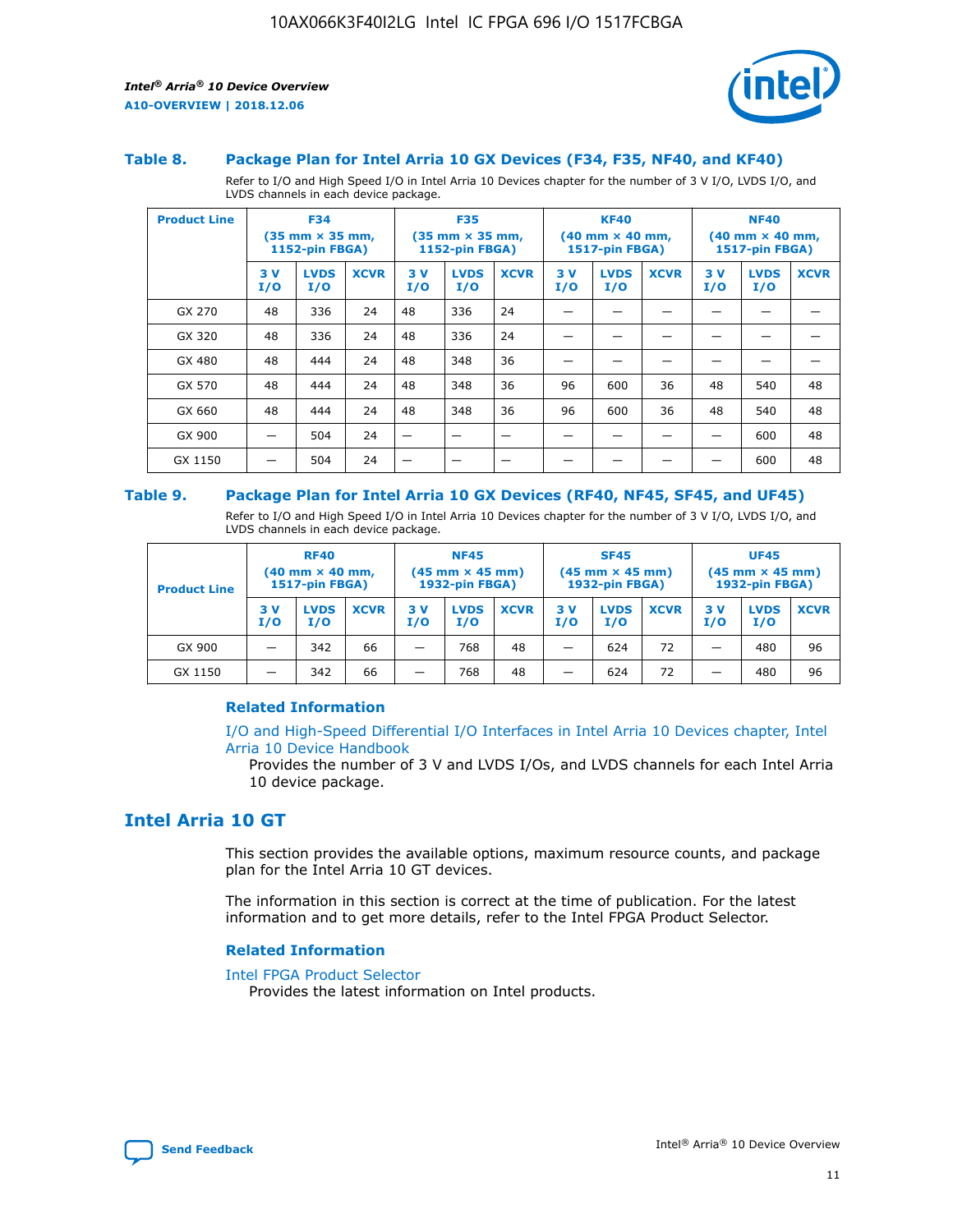

# **Available Options**

# **Figure 2. Sample Ordering Code and Available Options for Intel Arria 10 GT Devices**

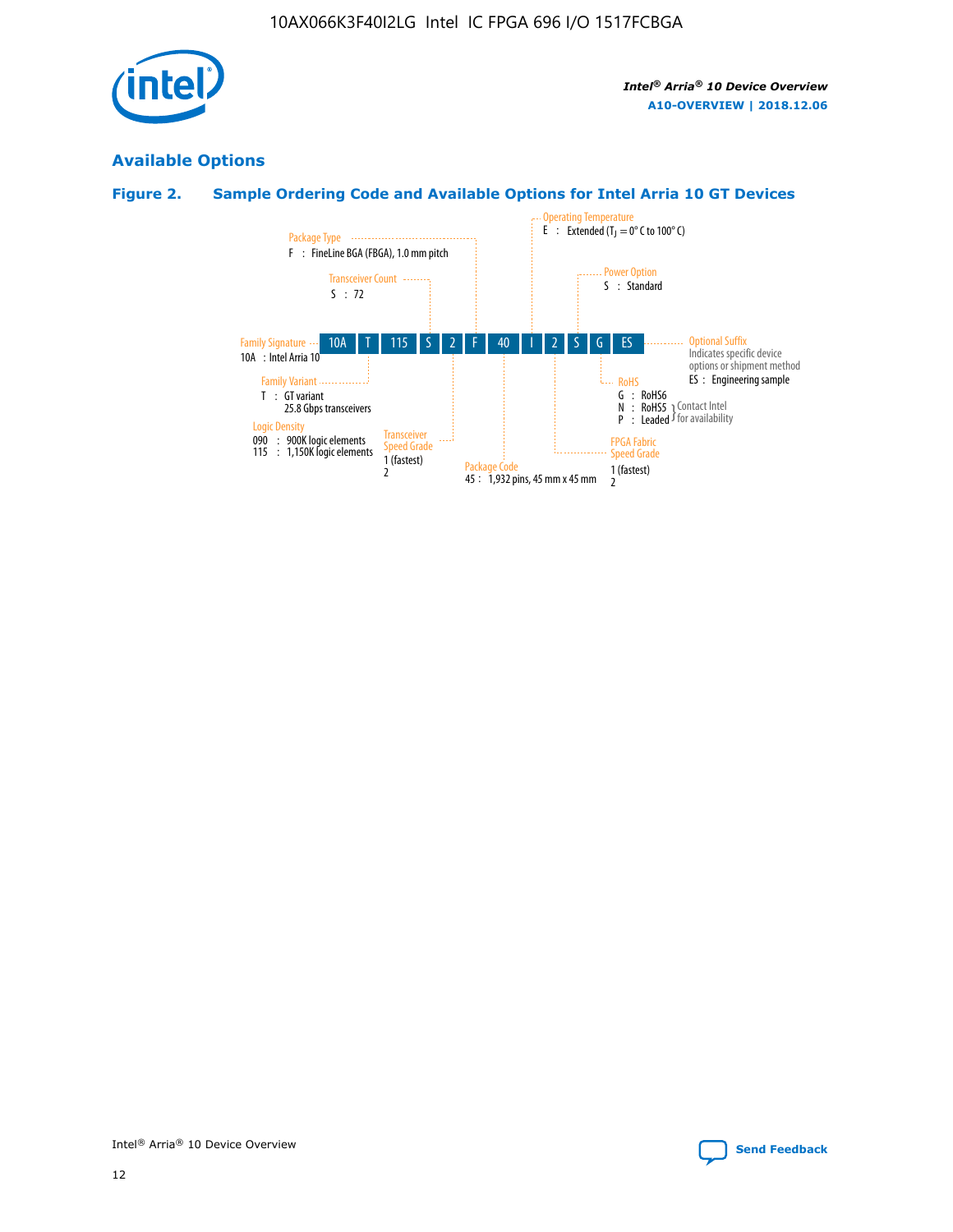

## **Maximum Resources**

#### **Table 10. Maximum Resource Counts for Intel Arria 10 GT Devices**

|                              | <b>Resource</b>      | <b>Product Line</b> |                |  |
|------------------------------|----------------------|---------------------|----------------|--|
|                              |                      | <b>GT 900</b>       | GT 1150        |  |
| Logic Elements (LE) (K)      |                      | 900                 | 1,150          |  |
| <b>ALM</b>                   |                      | 339,620             | 427,200        |  |
| Register                     |                      | 1,358,480           | 1,708,800      |  |
| Memory (Kb)                  | M20K                 | 48,460              | 54,260         |  |
| <b>MLAB</b>                  |                      | 9,386               | 12,984         |  |
| Variable-precision DSP Block |                      | 1,518               | 1,518          |  |
| 18 x 19 Multiplier           |                      | 3,036               | 3,036          |  |
| PLL                          | Fractional Synthesis | 32                  | 32             |  |
|                              | I/O                  | 16                  | 16             |  |
| Transceiver                  | 17.4 Gbps            | 72(5)               | 72(5)          |  |
|                              | 25.8 Gbps            | 6                   | 6              |  |
| GPIO <sup>(6)</sup>          |                      | 624                 | 624            |  |
| LVDS Pair $(7)$              |                      | 312                 | 312            |  |
| PCIe Hard IP Block           |                      | $\overline{4}$      | $\overline{4}$ |  |
| Hard Memory Controller       |                      | 16                  | 16             |  |

#### **Related Information**

#### [Intel Arria 10 GT Channel Usage](https://www.intel.com/content/www/us/en/programmable/documentation/nik1398707230472.html#nik1398707008178)

Configuring GT/GX channels in Intel Arria 10 GT devices.

## **Package Plan**

#### **Table 11. Package Plan for Intel Arria 10 GT Devices**

Refer to I/O and High Speed I/O in Intel Arria 10 Devices chapter for the number of 3 V I/O, LVDS I/O, and LVDS channels in each device package.

| <b>Product Line</b> | <b>SF45</b><br>(45 mm × 45 mm, 1932-pin FBGA) |                 |             |  |  |  |
|---------------------|-----------------------------------------------|-----------------|-------------|--|--|--|
|                     | 3 V I/O                                       | <b>LVDS I/O</b> | <b>XCVR</b> |  |  |  |
| GT 900              |                                               | 624             | 72          |  |  |  |
| GT 1150             |                                               | 624             | 72          |  |  |  |

<sup>(7)</sup> Each LVDS I/O pair can be used as differential input or output.



 $(5)$  If all 6 GT channels are in use, 12 of the GX channels are not usable.

<sup>(6)</sup> The number of GPIOs does not include transceiver I/Os. In the Intel Quartus Prime software, the number of user I/Os includes transceiver I/Os.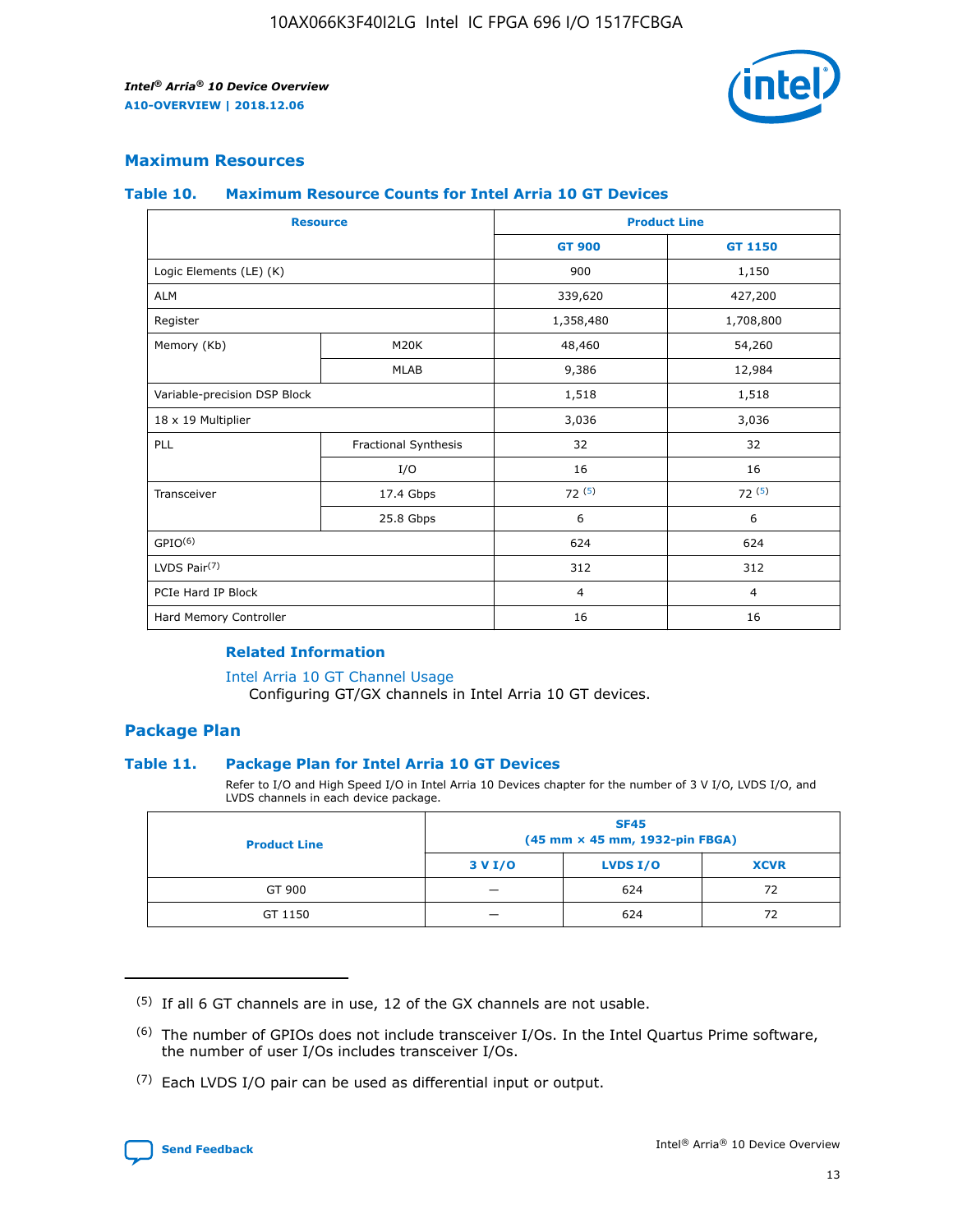

#### **Related Information**

[I/O and High-Speed Differential I/O Interfaces in Intel Arria 10 Devices chapter, Intel](https://www.intel.com/content/www/us/en/programmable/documentation/sam1403482614086.html#sam1403482030321) [Arria 10 Device Handbook](https://www.intel.com/content/www/us/en/programmable/documentation/sam1403482614086.html#sam1403482030321)

Provides the number of 3 V and LVDS I/Os, and LVDS channels for each Intel Arria 10 device package.

# **Intel Arria 10 SX**

This section provides the available options, maximum resource counts, and package plan for the Intel Arria 10 SX devices.

The information in this section is correct at the time of publication. For the latest information and to get more details, refer to the Intel FPGA Product Selector.

#### **Related Information**

[Intel FPGA Product Selector](http://www.altera.com/products/selector/psg-selector.html) Provides the latest information on Intel products.

#### **Available Options**

#### **Figure 3. Sample Ordering Code and Available Options for Intel Arria 10 SX Devices**



#### **Related Information**

[Transceiver Performance for Intel Arria 10 GX/SX Devices](https://www.intel.com/content/www/us/en/programmable/documentation/mcn1413182292568.html#mcn1413213965502) Provides more information about the transceiver speed grade.

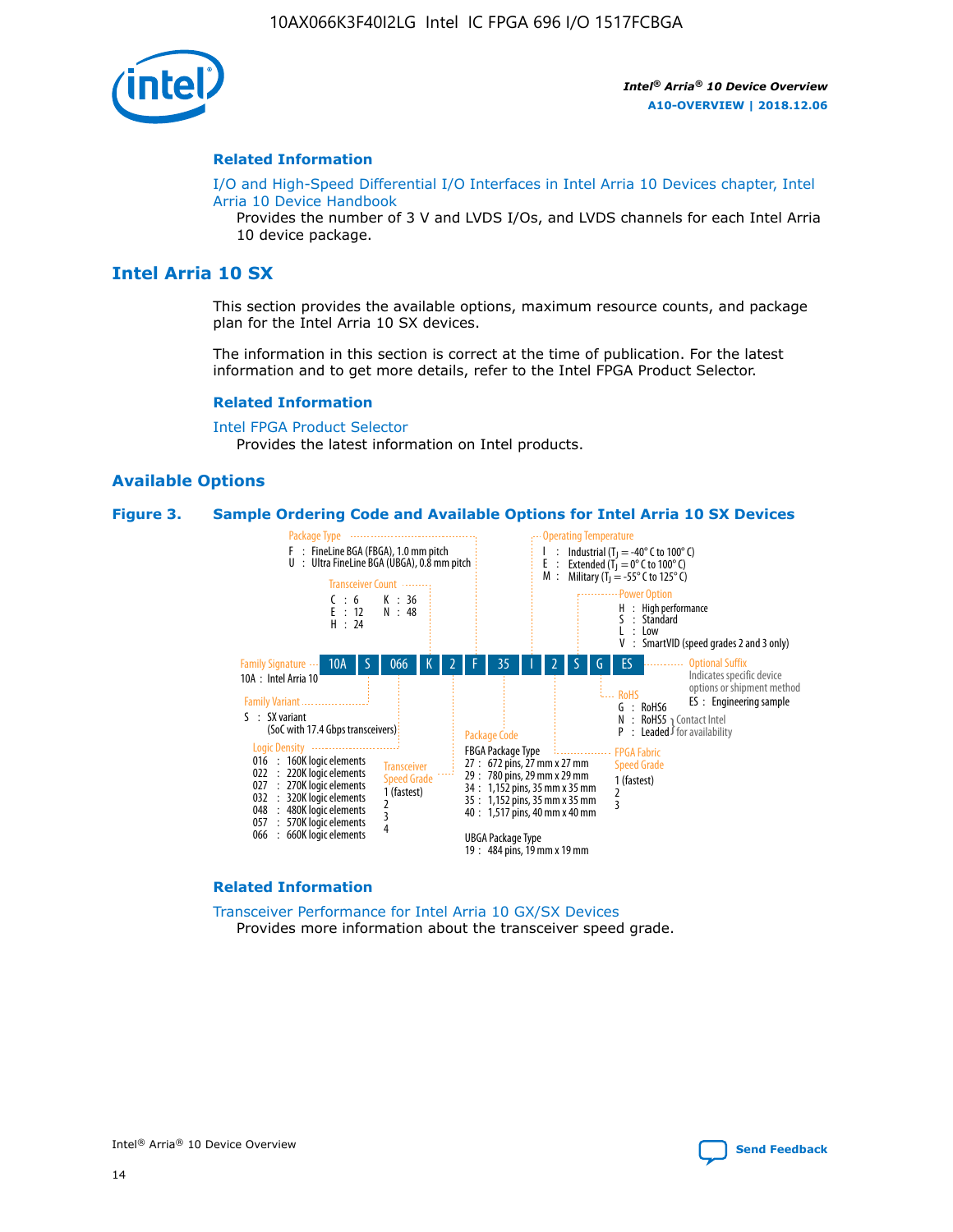

## **Maximum Resources**

#### **Table 12. Maximum Resource Counts for Intel Arria 10 SX Devices**

|                                   | <b>Resource</b>         | <b>Product Line</b> |               |                |                |                |                |                |  |  |  |
|-----------------------------------|-------------------------|---------------------|---------------|----------------|----------------|----------------|----------------|----------------|--|--|--|
|                                   |                         | <b>SX 160</b>       | <b>SX 220</b> | <b>SX 270</b>  | <b>SX 320</b>  | <b>SX 480</b>  | <b>SX 570</b>  | <b>SX 660</b>  |  |  |  |
| Logic Elements (LE) (K)           |                         | 160                 | 220           | 270            | 320            | 480            | 570            | 660            |  |  |  |
| <b>ALM</b>                        |                         | 61,510              | 80,330        | 101,620        | 119,900        | 183,590        | 217,080        | 251,680        |  |  |  |
| Register                          |                         | 246,040             | 321,320       | 406,480        | 479,600        | 734,360        | 868,320        | 1,006,720      |  |  |  |
| Memory (Kb)                       | M <sub>20</sub> K       | 8,800               | 11,740        | 15,000         | 17,820         | 28,620         | 36,000         | 42,620         |  |  |  |
|                                   | <b>MLAB</b>             | 1,050               | 1,690         | 2,452          | 2,727          | 4,164          | 5,096          | 5,788          |  |  |  |
| Variable-precision DSP Block      |                         | 156                 | 192           | 830            | 985            | 1,368          | 1,523          | 1,687          |  |  |  |
| 18 x 19 Multiplier                |                         | 312                 | 384           | 1,660          | 1,970          | 2,736          | 3,046          | 3,374          |  |  |  |
| <b>PLL</b>                        | Fractional<br>Synthesis | 6                   | 6             | 8              | 8              | 12             | 16             | 16             |  |  |  |
|                                   | I/O                     | 6                   | 6             | 8              | 8              | 12             | 16             | 16             |  |  |  |
| 17.4 Gbps Transceiver             |                         | 12                  | 12            | 24             | 24             | 36             | 48             | 48             |  |  |  |
| GPIO <sup>(8)</sup>               |                         | 288                 | 288           | 384            | 384            | 492            | 696            | 696            |  |  |  |
| LVDS Pair $(9)$                   |                         | 120                 | 120           | 168            | 168            | 174            | 324            | 324            |  |  |  |
| PCIe Hard IP Block                |                         | $\mathbf{1}$        | $\mathbf{1}$  | $\overline{2}$ | $\overline{2}$ | $\overline{2}$ | $\overline{2}$ | $\overline{2}$ |  |  |  |
| Hard Memory Controller            |                         | 6                   | 6             | 8              | 8              | 12             | 16             | 16             |  |  |  |
| ARM Cortex-A9 MPCore<br>Processor |                         | Yes                 | Yes           | Yes            | Yes            | Yes            | Yes            | Yes            |  |  |  |

## **Package Plan**

#### **Table 13. Package Plan for Intel Arria 10 SX Devices (U19, F27, F29, and F34)**

Refer to I/O and High Speed I/O in Intel Arria 10 Devices chapter for the number of 3 V I/O, LVDS I/O, and LVDS channels in each device package.

| <b>Product Line</b> | U <sub>19</sub><br>$(19 \text{ mm} \times 19 \text{ mm})$<br>484-pin UBGA) |                    | <b>F27</b><br>$(27 \text{ mm} \times 27 \text{ mm})$<br>672-pin FBGA) |           | <b>F29</b><br>$(29 \text{ mm} \times 29 \text{ mm})$<br>780-pin FBGA) |             |            | <b>F34</b><br>$(35 \text{ mm} \times 35 \text{ mm})$<br><b>1152-pin FBGA)</b> |             |           |                    |             |
|---------------------|----------------------------------------------------------------------------|--------------------|-----------------------------------------------------------------------|-----------|-----------------------------------------------------------------------|-------------|------------|-------------------------------------------------------------------------------|-------------|-----------|--------------------|-------------|
|                     | 3V<br>I/O                                                                  | <b>LVDS</b><br>I/O | <b>XCVR</b>                                                           | 3V<br>I/O | <b>LVDS</b><br>I/O                                                    | <b>XCVR</b> | 3 V<br>I/O | <b>LVDS</b><br>I/O                                                            | <b>XCVR</b> | 3V<br>I/O | <b>LVDS</b><br>I/O | <b>XCVR</b> |
| SX 160              | 48                                                                         | 144                | 6                                                                     | 48        | 192                                                                   | 12          | 48         | 240                                                                           | 12          | –         |                    |             |
| SX 220              | 48                                                                         | 144                | 6                                                                     | 48        | 192                                                                   | 12          | 48         | 240                                                                           | 12          |           |                    |             |
| SX 270              |                                                                            |                    |                                                                       | 48        | 192                                                                   | 12          | 48         | 312                                                                           | 12          | 48        | 336                | 24          |
| SX 320              |                                                                            |                    |                                                                       | 48        | 192                                                                   | 12          | 48         | 312                                                                           | 12          | 48        | 336                | 24          |
|                     | continued                                                                  |                    |                                                                       |           |                                                                       |             |            |                                                                               |             |           |                    |             |

 $(8)$  The number of GPIOs does not include transceiver I/Os. In the Intel Quartus Prime software, the number of user I/Os includes transceiver I/Os.

 $(9)$  Each LVDS I/O pair can be used as differential input or output.

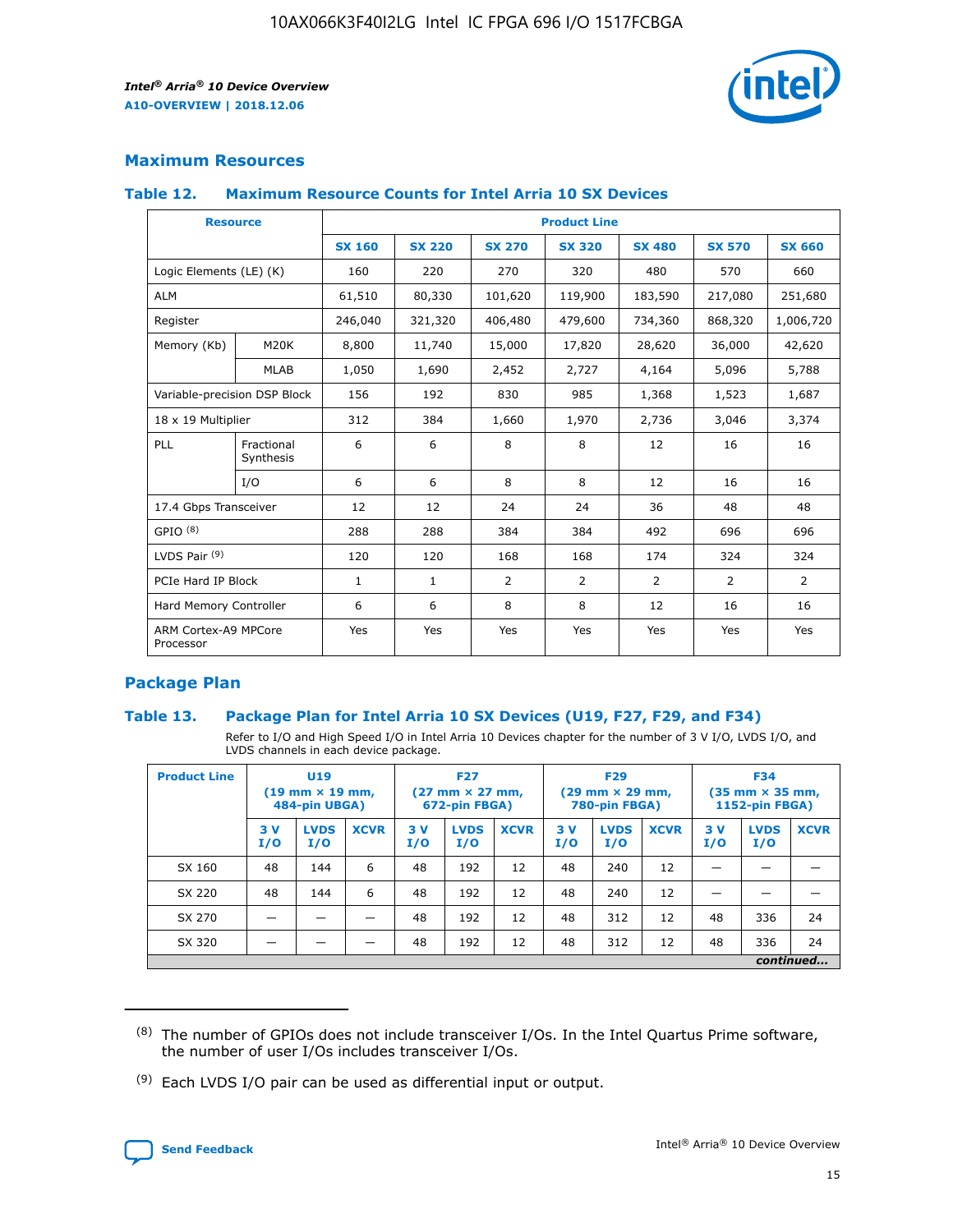

| <b>Product Line</b> | U <sub>19</sub><br>$(19$ mm $\times$ 19 mm,<br>484-pin UBGA) |                    | <b>F27</b><br>$(27 \text{ mm} \times 27 \text{ mm})$<br>672-pin FBGA) |           | <b>F29</b><br>$(29 \text{ mm} \times 29 \text{ mm})$<br>780-pin FBGA) |             |           | <b>F34</b><br>$(35$ mm $\times$ 35 mm,<br>1152-pin FBGA) |             |           |                    |             |
|---------------------|--------------------------------------------------------------|--------------------|-----------------------------------------------------------------------|-----------|-----------------------------------------------------------------------|-------------|-----------|----------------------------------------------------------|-------------|-----------|--------------------|-------------|
|                     | 3 V<br>I/O                                                   | <b>LVDS</b><br>I/O | <b>XCVR</b>                                                           | 3V<br>I/O | <b>LVDS</b><br>I/O                                                    | <b>XCVR</b> | 3V<br>I/O | <b>LVDS</b><br>I/O                                       | <b>XCVR</b> | 3V<br>I/O | <b>LVDS</b><br>I/O | <b>XCVR</b> |
| SX 480              |                                                              |                    |                                                                       |           |                                                                       |             | 48        | 312                                                      | 12          | 48        | 444                | 24          |
| SX 570              |                                                              |                    |                                                                       |           |                                                                       |             |           |                                                          |             | 48        | 444                | 24          |
| SX 660              |                                                              |                    |                                                                       |           |                                                                       |             |           |                                                          |             | 48        | 444                | 24          |

## **Table 14. Package Plan for Intel Arria 10 SX Devices (F35, KF40, and NF40)**

Refer to I/O and High Speed I/O in Intel Arria 10 Devices chapter for the number of 3 V I/O, LVDS I/O, and LVDS channels in each device package.

| <b>Product Line</b> | <b>F35</b><br>$(35 \text{ mm} \times 35 \text{ mm})$<br><b>1152-pin FBGA)</b> |          |             |                                           | <b>KF40</b><br>(40 mm × 40 mm,<br>1517-pin FBGA) |    | <b>NF40</b><br>$(40 \text{ mm} \times 40 \text{ mm})$<br>1517-pin FBGA) |          |             |  |
|---------------------|-------------------------------------------------------------------------------|----------|-------------|-------------------------------------------|--------------------------------------------------|----|-------------------------------------------------------------------------|----------|-------------|--|
|                     | 3 V I/O                                                                       | LVDS I/O | <b>XCVR</b> | <b>LVDS I/O</b><br><b>XCVR</b><br>3 V I/O |                                                  |    | 3 V I/O                                                                 | LVDS I/O | <b>XCVR</b> |  |
| SX 270              | 48                                                                            | 336      | 24          |                                           |                                                  |    |                                                                         |          |             |  |
| SX 320              | 48                                                                            | 336      | 24          |                                           |                                                  |    |                                                                         |          |             |  |
| SX 480              | 48                                                                            | 348      | 36          |                                           |                                                  |    |                                                                         |          |             |  |
| SX 570              | 48                                                                            | 348      | 36          | 96                                        | 600                                              | 36 | 48                                                                      | 540      | 48          |  |
| SX 660              | 48                                                                            | 348      | 36          | 96                                        | 600                                              | 36 | 48                                                                      | 540      | 48          |  |

# **Related Information**

[I/O and High-Speed Differential I/O Interfaces in Intel Arria 10 Devices chapter, Intel](https://www.intel.com/content/www/us/en/programmable/documentation/sam1403482614086.html#sam1403482030321) [Arria 10 Device Handbook](https://www.intel.com/content/www/us/en/programmable/documentation/sam1403482614086.html#sam1403482030321)

Provides the number of 3 V and LVDS I/Os, and LVDS channels for each Intel Arria 10 device package.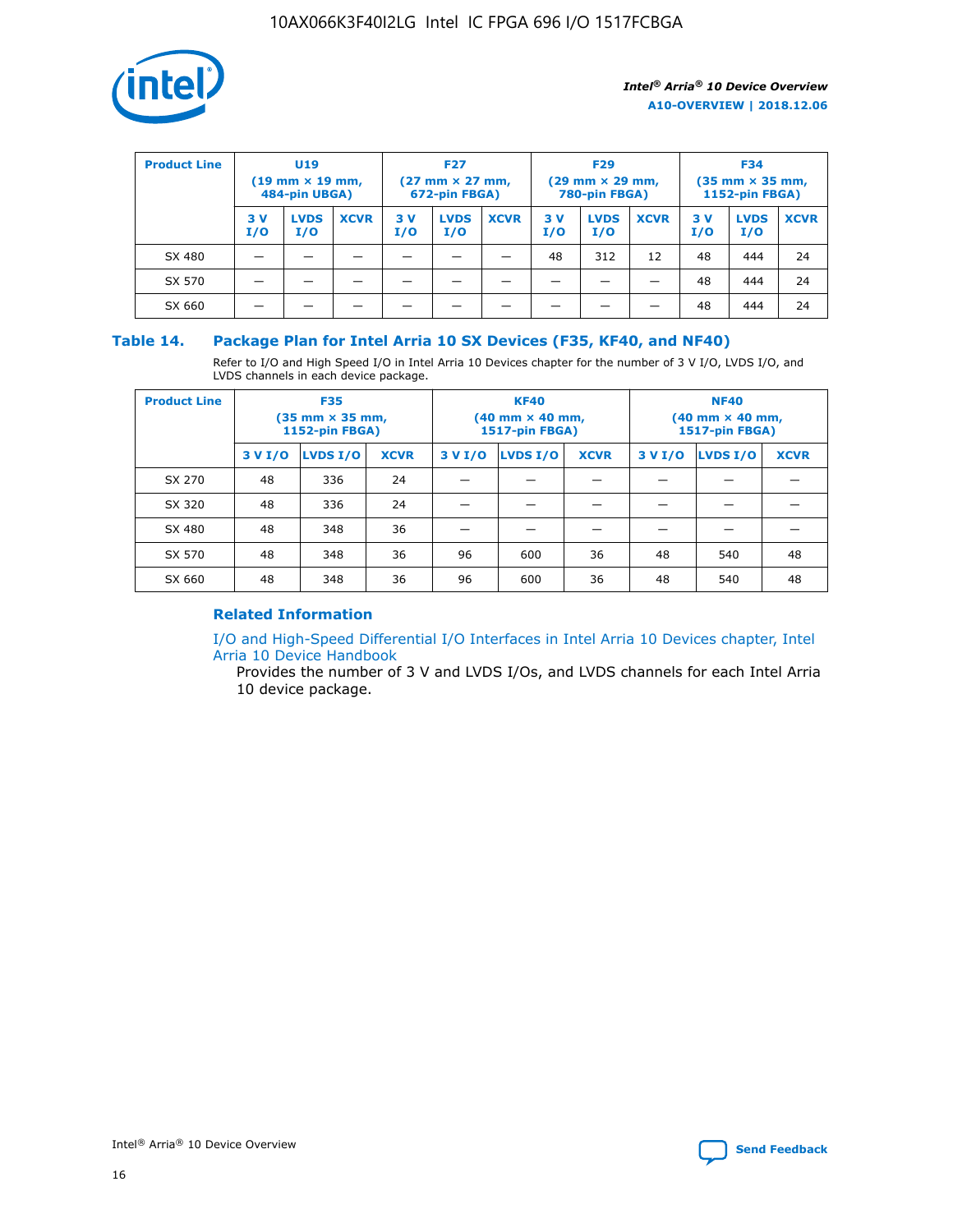

# **I/O Vertical Migration for Intel Arria 10 Devices**

#### **Figure 4. Migration Capability Across Intel Arria 10 Product Lines**

- The arrows indicate the migration paths. The devices included in each vertical migration path are shaded. Devices with fewer resources in the same path have lighter shades.
- To achieve the full I/O migration across product lines in the same migration path, restrict I/Os and transceivers usage to match the product line with the lowest I/O and transceiver counts.
- An LVDS I/O bank in the source device may be mapped to a 3 V I/O bank in the target device. To use memory interface clock frequency higher than 533 MHz, assign external memory interface pins only to banks that are LVDS I/O in both devices.
- There may be nominal 0.15 mm package height difference between some product lines in the same package type.
	- **Variant Product Line Package U19 F27 F29 F34 F35 KF40 NF40 RF40 NF45 SF45 UF45** Intel® Arria® 10 GX GX 160 GX 220 GX 270 GX 320 GX 480 GX 570 GX 660 GX 900 GX 1150 Intel Arria 10 GT GT 900 GT 1150 Intel Arria 10 SX SX 160 SX 220 SX 270 SX 320 SX 480 SX 570 SX 660
- Some migration paths are not shown in the Intel Quartus Prime software **Pin Migration View**.

*Note:* To verify the pin migration compatibility, use the **Pin Migration View** window in the Intel Quartus Prime software Pin Planner.

# **Adaptive Logic Module**

Intel Arria 10 devices use a 20 nm ALM as the basic building block of the logic fabric.

The ALM architecture is the same as the previous generation FPGAs, allowing for efficient implementation of logic functions and easy conversion of IP between the device generations.

The ALM, as shown in following figure, uses an 8-input fracturable look-up table (LUT) with four dedicated registers to help improve timing closure in register-rich designs and achieve an even higher design packing capability than the traditional two-register per LUT architecture.

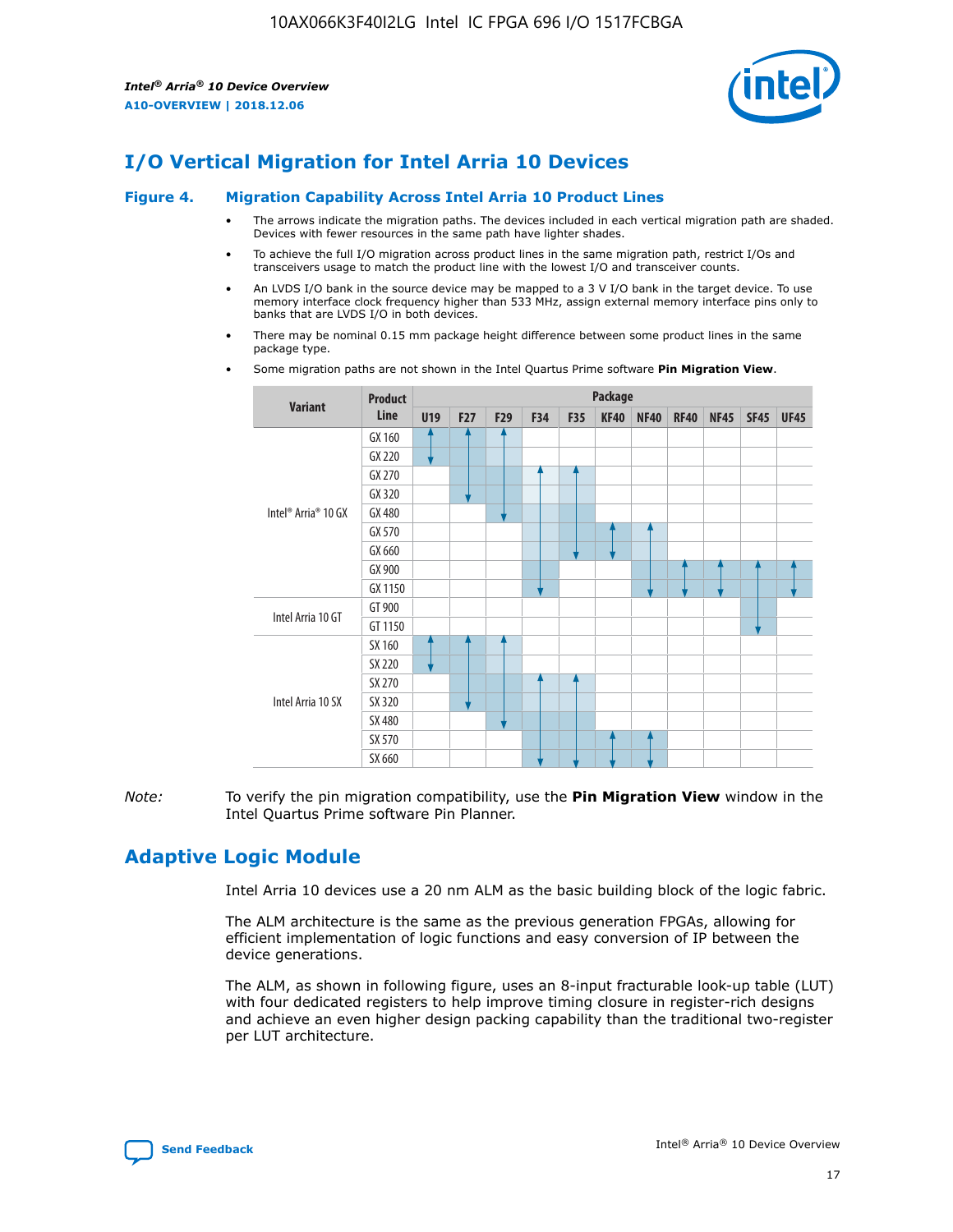

**Figure 5. ALM for Intel Arria 10 Devices**



The Intel Quartus Prime software optimizes your design according to the ALM logic structure and automatically maps legacy designs into the Intel Arria 10 ALM architecture.

# **Variable-Precision DSP Block**

The Intel Arria 10 variable precision DSP blocks support fixed-point arithmetic and floating-point arithmetic.

Features for fixed-point arithmetic:

- High-performance, power-optimized, and fully registered multiplication operations
- 18-bit and 27-bit word lengths
- Two 18 x 19 multipliers or one 27 x 27 multiplier per DSP block
- Built-in addition, subtraction, and 64-bit double accumulation register to combine multiplication results
- Cascading 19-bit or 27-bit when pre-adder is disabled and cascading 18-bit when pre-adder is used to form the tap-delay line for filtering applications
- Cascading 64-bit output bus to propagate output results from one block to the next block without external logic support
- Hard pre-adder supported in 19-bit and 27-bit modes for symmetric filters
- Internal coefficient register bank in both 18-bit and 27-bit modes for filter implementation
- 18-bit and 27-bit systolic finite impulse response (FIR) filters with distributed output adder
- Biased rounding support

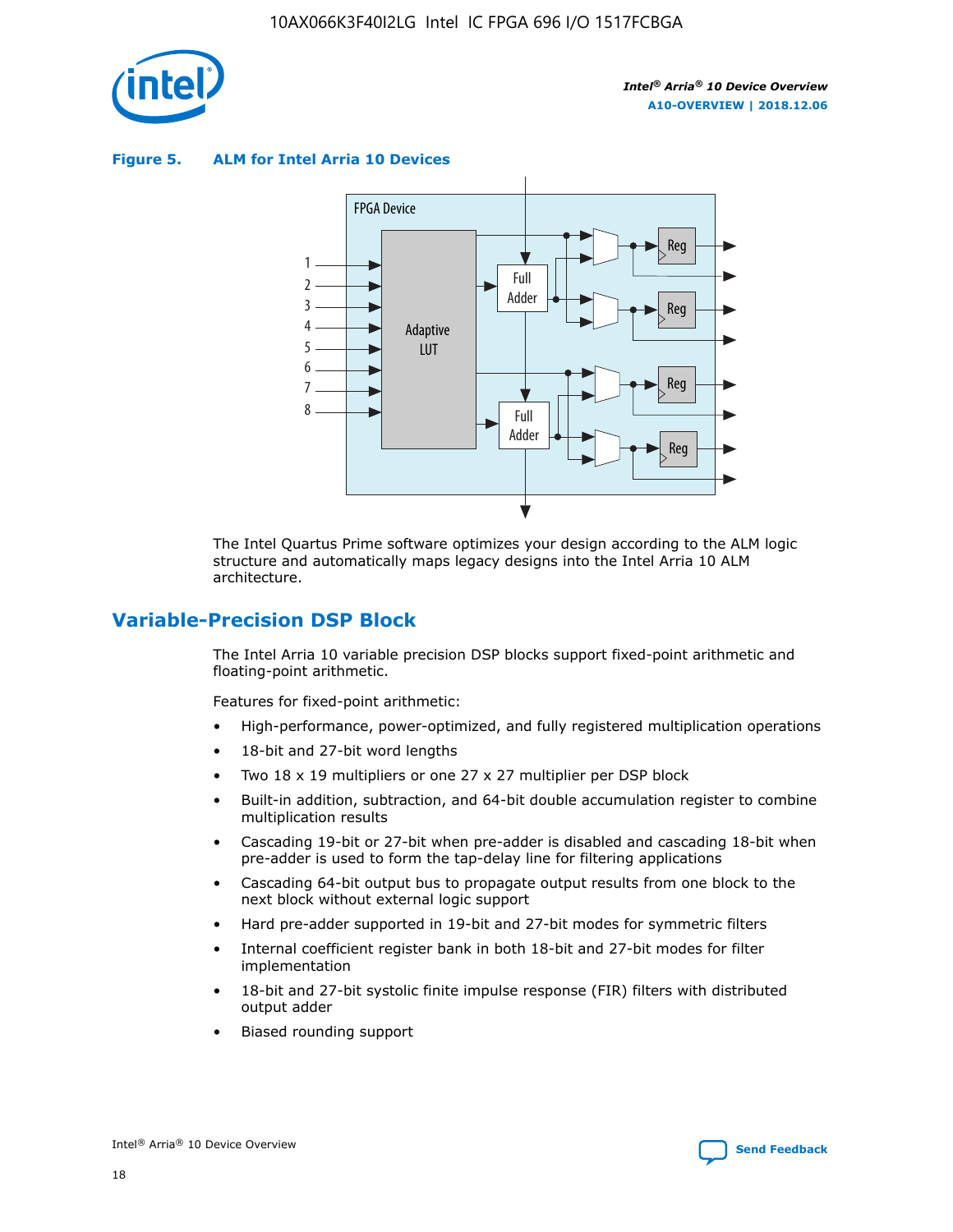

Features for floating-point arithmetic:

- A completely hardened architecture that supports multiplication, addition, subtraction, multiply-add, and multiply-subtract
- Multiplication with accumulation capability and a dynamic accumulator reset control
- Multiplication with cascade summation capability
- Multiplication with cascade subtraction capability
- Complex multiplication
- Direct vector dot product
- Systolic FIR filter

#### **Table 15. Variable-Precision DSP Block Configurations for Intel Arria 10 Devices**

| <b>Usage Example</b>                                       | <b>Multiplier Size (Bit)</b>    | <b>DSP Block Resources</b> |
|------------------------------------------------------------|---------------------------------|----------------------------|
| Medium precision fixed point                               | Two 18 x 19                     |                            |
| High precision fixed or Single precision<br>floating point | One 27 x 27                     |                            |
| Fixed point FFTs                                           | One 19 x 36 with external adder |                            |
| Very high precision fixed point                            | One 36 x 36 with external adder |                            |
| Double precision floating point                            | One 54 x 54 with external adder | 4                          |

#### **Table 16. Resources for Fixed-Point Arithmetic in Intel Arria 10 Devices**

The table lists the variable-precision DSP resources by bit precision for each Intel Arria 10 device.

| <b>Variant</b>        | <b>Product Line</b> | Variable-<br>precision | <b>Independent Input and Output</b><br><b>Multiplications Operator</b> |                                     | $18 \times 19$<br><b>Multiplier</b><br><b>Adder Sum</b> | $18 \times 18$<br><b>Multiplier</b>                |
|-----------------------|---------------------|------------------------|------------------------------------------------------------------------|-------------------------------------|---------------------------------------------------------|----------------------------------------------------|
|                       |                     | <b>DSP Block</b>       | 18 x 19<br><b>Multiplier</b>                                           | $27 \times 27$<br><b>Multiplier</b> | <b>Mode</b>                                             | <b>Adder</b><br><b>Summed with</b><br>36 bit Input |
| AIntel Arria 10<br>GX | GX 160              | 156                    | 312                                                                    | 156                                 | 156                                                     | 156                                                |
|                       | GX 220              | 192                    | 384                                                                    | 192                                 | 192                                                     | 192                                                |
|                       | GX 270              | 830                    | 1,660                                                                  | 830                                 | 830                                                     | 830                                                |
|                       | GX 320              | 984                    | 1,968                                                                  | 984                                 | 984                                                     | 984                                                |
|                       | GX 480              | 1,368                  | 2,736                                                                  | 1,368                               | 1,368                                                   | 1,368                                              |
|                       | GX 570              | 1,523                  | 3,046                                                                  | 1,523                               | 1,523                                                   | 1,523                                              |
|                       | GX 660              | 1,687                  | 3,374                                                                  | 1,687                               | 1,687                                                   | 1,687                                              |
|                       | GX 900              | 1,518                  | 3,036                                                                  | 1,518                               | 1,518                                                   | 1,518                                              |
|                       | GX 1150             | 1,518                  | 3,036                                                                  | 1,518                               | 1,518                                                   | 1,518                                              |
| Intel Arria 10        | GT 900              | 1,518                  | 3,036                                                                  | 1,518                               | 1,518                                                   | 1,518                                              |
| GT                    | GT 1150             | 1,518                  | 3,036                                                                  | 1,518                               | 1,518                                                   | 1,518                                              |
| Intel Arria 10        | SX 160              | 156                    | 312                                                                    | 156                                 | 156                                                     | 156                                                |
| <b>SX</b>             | SX 220              | 192                    | 384                                                                    | 192                                 | 192                                                     | 192                                                |
|                       | SX 270              | 830                    | 1,660                                                                  | 830                                 | 830                                                     | 830                                                |
|                       |                     |                        |                                                                        |                                     |                                                         | continued                                          |

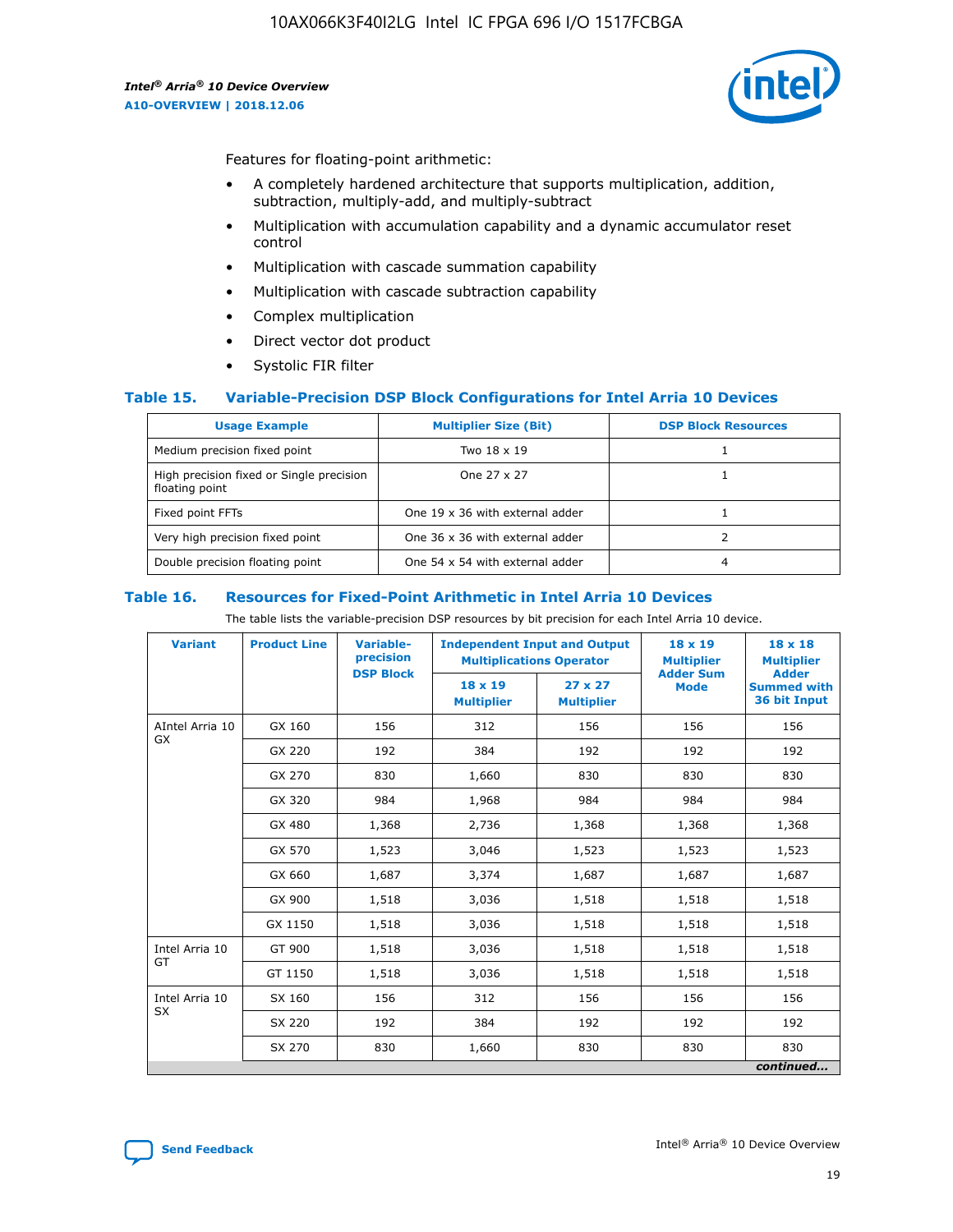

| <b>Variant</b> | <b>Product Line</b> | <b>Variable-</b><br>precision<br><b>DSP Block</b> | <b>Independent Input and Output</b><br><b>Multiplications Operator</b> |                                     | $18 \times 19$<br><b>Multiplier</b><br><b>Adder Sum</b> | $18 \times 18$<br><b>Multiplier</b><br><b>Adder</b> |  |
|----------------|---------------------|---------------------------------------------------|------------------------------------------------------------------------|-------------------------------------|---------------------------------------------------------|-----------------------------------------------------|--|
|                |                     |                                                   | $18 \times 19$<br><b>Multiplier</b>                                    | $27 \times 27$<br><b>Multiplier</b> | <b>Mode</b>                                             | <b>Summed with</b><br>36 bit Input                  |  |
|                | SX 320              | 984                                               | 1,968                                                                  | 984                                 | 984                                                     | 984                                                 |  |
|                | SX 480              | 1,368                                             | 2,736                                                                  | 1,368                               | 1,368                                                   | 1,368                                               |  |
|                | SX 570              | 1,523                                             | 3,046                                                                  | 1,523                               | 1,523                                                   | 1,523                                               |  |
|                | SX 660              | 1,687                                             | 3,374                                                                  | 1,687                               | 1,687                                                   | 1,687                                               |  |

# **Table 17. Resources for Floating-Point Arithmetic in Intel Arria 10 Devices**

The table lists the variable-precision DSP resources by bit precision for each Intel Arria 10 device.

| <b>Variant</b>              | <b>Product Line</b> | <b>Variable-</b><br>precision<br><b>DSP Block</b> | <b>Single</b><br><b>Precision</b><br><b>Floating-Point</b><br><b>Multiplication</b><br><b>Mode</b> | <b>Single-Precision</b><br><b>Floating-Point</b><br><b>Adder Mode</b> | Single-<br><b>Precision</b><br><b>Floating-Point</b><br><b>Multiply</b><br><b>Accumulate</b><br><b>Mode</b> | <b>Peak</b><br><b>Giga Floating-</b><br><b>Point</b><br><b>Operations</b><br>per Second<br>(GFLOPs) |
|-----------------------------|---------------------|---------------------------------------------------|----------------------------------------------------------------------------------------------------|-----------------------------------------------------------------------|-------------------------------------------------------------------------------------------------------------|-----------------------------------------------------------------------------------------------------|
| Intel Arria 10<br><b>GX</b> | GX 160              | 156                                               | 156                                                                                                | 156                                                                   | 156                                                                                                         | 140                                                                                                 |
|                             | GX 220              | 192                                               | 192                                                                                                | 192                                                                   | 192                                                                                                         | 173                                                                                                 |
|                             | GX 270              | 830                                               | 830                                                                                                | 830                                                                   | 830                                                                                                         | 747                                                                                                 |
|                             | GX 320              | 984                                               | 984                                                                                                | 984                                                                   | 984                                                                                                         | 886                                                                                                 |
|                             | GX 480              | 1,369                                             | 1,368                                                                                              | 1,368                                                                 | 1,368                                                                                                       | 1,231                                                                                               |
|                             | GX 570              | 1,523                                             | 1,523                                                                                              | 1,523                                                                 | 1,523                                                                                                       | 1,371                                                                                               |
|                             | GX 660              | 1,687                                             | 1,687                                                                                              | 1,687                                                                 | 1,687                                                                                                       | 1,518                                                                                               |
|                             | GX 900              | 1,518                                             | 1,518                                                                                              | 1,518                                                                 | 1,518                                                                                                       | 1,366                                                                                               |
|                             | GX 1150             | 1,518                                             | 1,518                                                                                              | 1,518                                                                 | 1,518                                                                                                       | 1,366                                                                                               |
| Intel Arria 10              | GT 900              | 1,518                                             | 1,518                                                                                              | 1,518                                                                 | 1,518                                                                                                       | 1,366                                                                                               |
| GT                          | GT 1150             | 1,518                                             | 1,518                                                                                              | 1,518                                                                 | 1,518                                                                                                       | 1,366                                                                                               |
| Intel Arria 10              | SX 160              | 156                                               | 156                                                                                                | 156                                                                   | 156                                                                                                         | 140                                                                                                 |
| <b>SX</b>                   | SX 220              | 192                                               | 192                                                                                                | 192                                                                   | 192                                                                                                         | 173                                                                                                 |
|                             | SX 270              | 830                                               | 830                                                                                                | 830                                                                   | 830                                                                                                         | 747                                                                                                 |
|                             | SX 320              | 984                                               | 984                                                                                                | 984                                                                   | 984                                                                                                         | 886                                                                                                 |
|                             | SX 480              | 1,369                                             | 1,368                                                                                              | 1,368                                                                 | 1,368                                                                                                       | 1,231                                                                                               |
|                             | SX 570              | 1,523                                             | 1,523                                                                                              | 1,523                                                                 | 1,523                                                                                                       | 1,371                                                                                               |
|                             | SX 660              | 1,687                                             | 1,687                                                                                              | 1,687                                                                 | 1,687                                                                                                       | 1,518                                                                                               |

# **Embedded Memory Blocks**

The embedded memory blocks in the devices are flexible and designed to provide an optimal amount of small- and large-sized memory arrays to fit your design requirements.

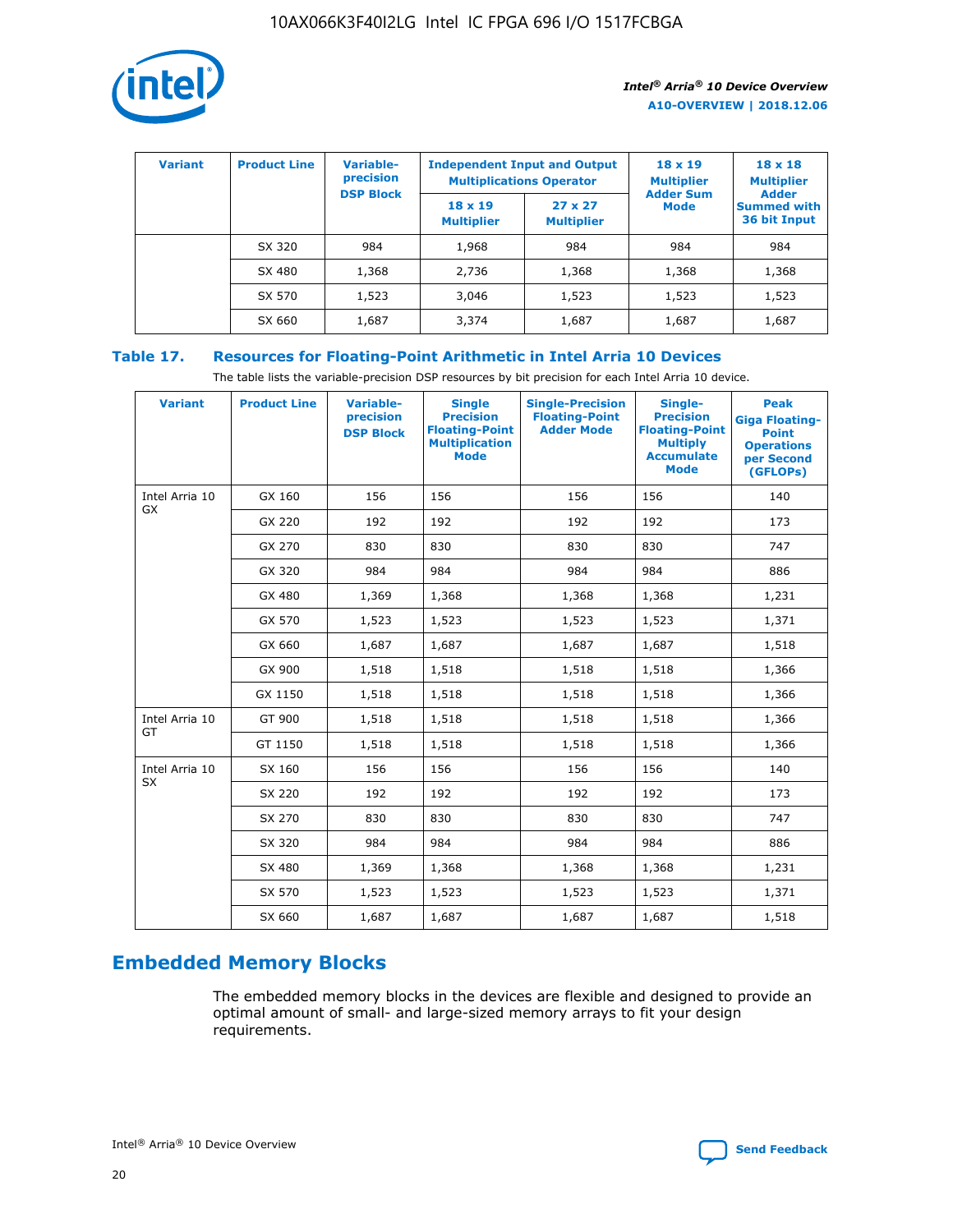

# **Types of Embedded Memory**

The Intel Arria 10 devices contain two types of memory blocks:

- 20 Kb M20K blocks—blocks of dedicated memory resources. The M20K blocks are ideal for larger memory arrays while still providing a large number of independent ports.
- 640 bit memory logic array blocks (MLABs)—enhanced memory blocks that are configured from dual-purpose logic array blocks (LABs). The MLABs are ideal for wide and shallow memory arrays. The MLABs are optimized for implementation of shift registers for digital signal processing (DSP) applications, wide and shallow FIFO buffers, and filter delay lines. Each MLAB is made up of ten adaptive logic modules (ALMs). In the Intel Arria 10 devices, you can configure these ALMs as ten 32 x 2 blocks, giving you one 32 x 20 simple dual-port SRAM block per MLAB.

# **Embedded Memory Capacity in Intel Arria 10 Devices**

|                   | <b>Product</b> |              | <b>M20K</b>         | <b>MLAB</b>  |                     | <b>Total RAM Bit</b> |
|-------------------|----------------|--------------|---------------------|--------------|---------------------|----------------------|
| <b>Variant</b>    | Line           | <b>Block</b> | <b>RAM Bit (Kb)</b> | <b>Block</b> | <b>RAM Bit (Kb)</b> | (Kb)                 |
| Intel Arria 10 GX | GX 160         | 440          | 8,800               | 1,680        | 1,050               | 9,850                |
|                   | GX 220         | 587          | 11,740              | 2,703        | 1,690               | 13,430               |
|                   | GX 270         | 750          | 15,000              | 3,922        | 2,452               | 17,452               |
|                   | GX 320         | 891          | 17,820              | 4,363        | 2,727               | 20,547               |
|                   | GX 480         | 1,431        | 28,620              | 6,662        | 4,164               | 32,784               |
|                   | GX 570         | 1,800        | 36,000              | 8,153        | 5,096               | 41,096               |
|                   | GX 660         | 2,131        | 42,620              | 9,260        | 5,788               | 48,408               |
|                   | GX 900         | 2,423        | 48,460              | 15,017       | 9,386               | 57,846               |
|                   | GX 1150        | 2,713        | 54,260              | 20,774       | 12,984              | 67,244               |
| Intel Arria 10 GT | GT 900         | 2,423        | 48,460              | 15,017       | 9,386               | 57,846               |
|                   | GT 1150        | 2,713        | 54,260              | 20,774       | 12,984              | 67,244               |
| Intel Arria 10 SX | SX 160         | 440          | 8,800               | 1,680        | 1,050               | 9,850                |
|                   | SX 220         | 587          | 11,740              | 2,703        | 1,690               | 13,430               |
|                   | SX 270         | 750          | 15,000              | 3,922        | 2,452               | 17,452               |
|                   | SX 320         | 891          | 17,820              | 4,363        | 2,727               | 20,547               |
|                   | SX 480         | 1,431        | 28,620              | 6,662        | 4,164               | 32,784               |
|                   | SX 570         | 1,800        | 36,000              | 8,153        | 5,096               | 41,096               |
|                   | SX 660         | 2,131        | 42,620              | 9,260        | 5,788               | 48,408               |

#### **Table 18. Embedded Memory Capacity and Distribution in Intel Arria 10 Devices**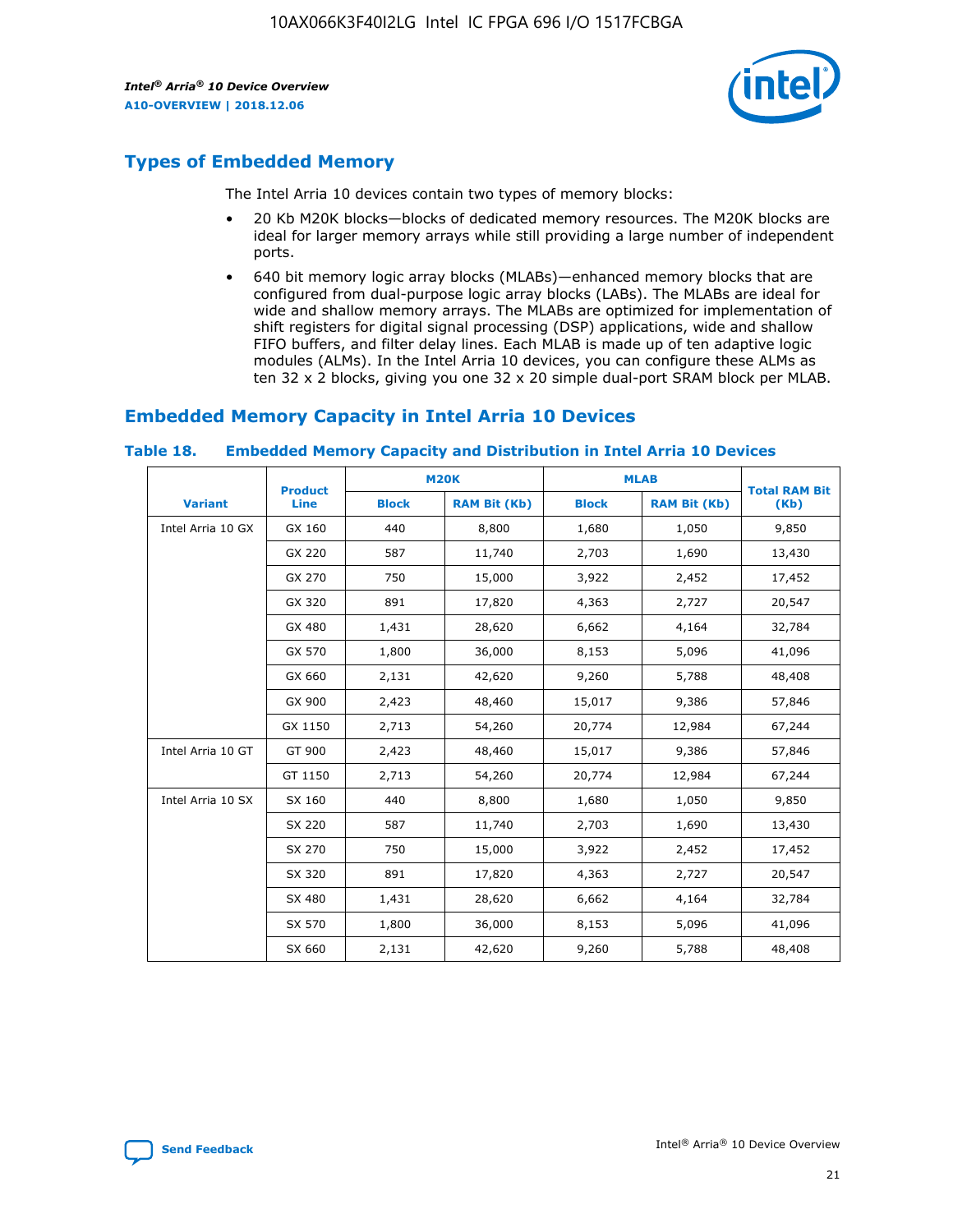

# **Embedded Memory Configurations for Single-port Mode**

#### **Table 19. Single-port Embedded Memory Configurations for Intel Arria 10 Devices**

This table lists the maximum configurations supported for single-port RAM and ROM modes.

| <b>Memory Block</b> | Depth (bits) | <b>Programmable Width</b> |
|---------------------|--------------|---------------------------|
| MLAB                | 32           | x16, x18, or x20          |
|                     | 64(10)       | x8, x9, x10               |
| M20K                | 512          | x40, x32                  |
|                     | 1K           | x20, x16                  |
|                     | 2K           | x10, x8                   |
|                     | 4K           | x5, x4                    |
|                     | 8K           | x2                        |
|                     | 16K          | x1                        |

# **Clock Networks and PLL Clock Sources**

The clock network architecture is based on Intel's global, regional, and peripheral clock structure. This clock structure is supported by dedicated clock input pins, fractional clock synthesis PLLs, and integer I/O PLLs.

## **Clock Networks**

The Intel Arria 10 core clock networks are capable of up to 800 MHz fabric operation across the full industrial temperature range. For the external memory interface, the clock network supports the hard memory controller with speeds up to 2,400 Mbps in a quarter-rate transfer.

To reduce power consumption, the Intel Quartus Prime software identifies all unused sections of the clock network and powers them down.

# **Fractional Synthesis and I/O PLLs**

Intel Arria 10 devices contain up to 32 fractional synthesis PLLs and up to 16 I/O PLLs that are available for both specific and general purpose uses in the core:

- Fractional synthesis PLLs—located in the column adjacent to the transceiver blocks
- I/O PLLs—located in each bank of the 48 I/Os

#### **Fractional Synthesis PLLs**

You can use the fractional synthesis PLLs to:

- Reduce the number of oscillators that are required on your board
- Reduce the number of clock pins that are used in the device by synthesizing multiple clock frequencies from a single reference clock source

<sup>(10)</sup> Supported through software emulation and consumes additional MLAB blocks.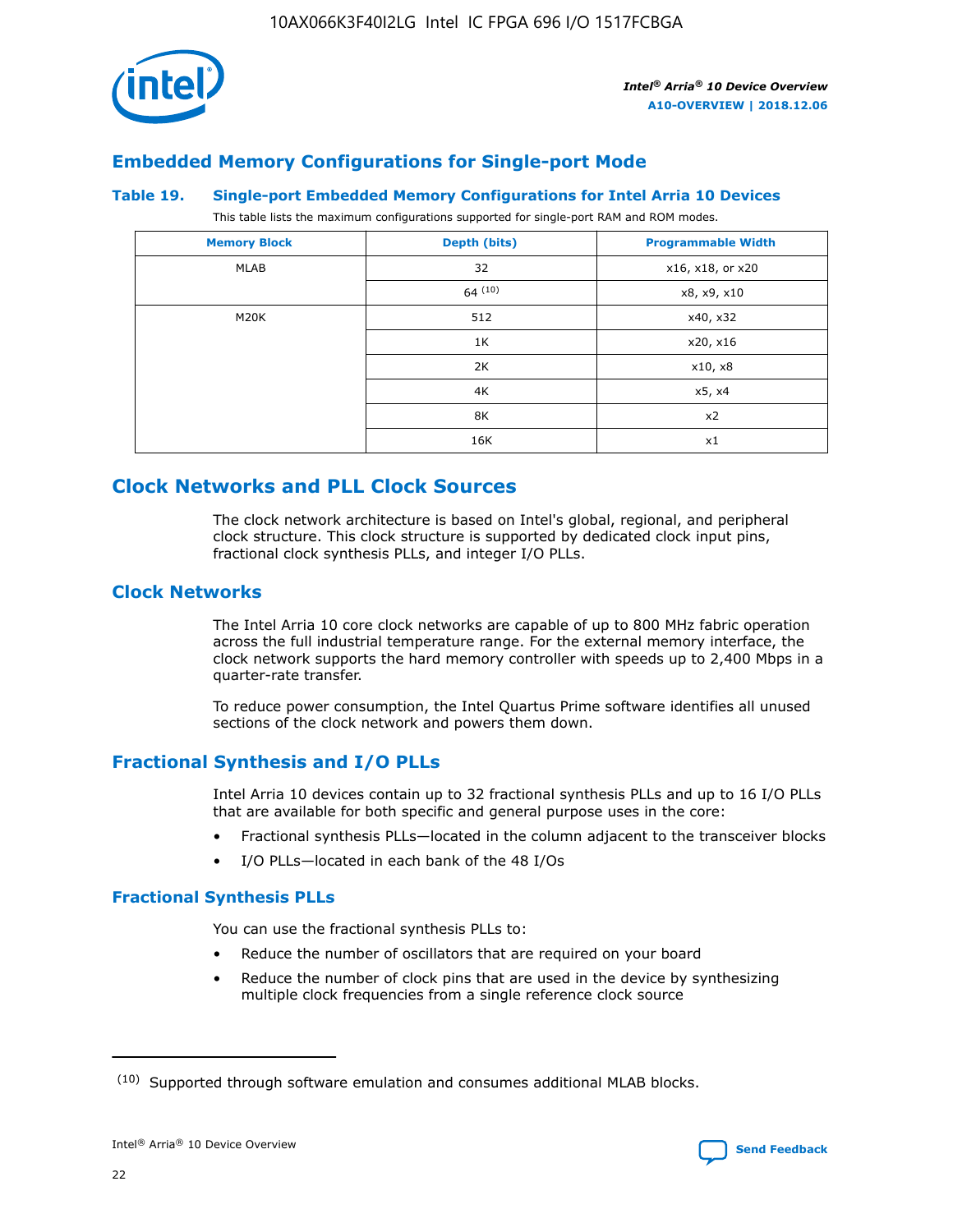

The fractional synthesis PLLs support the following features:

- Reference clock frequency synthesis for transceiver CMU and Advanced Transmit (ATX) PLLs
- Clock network delay compensation
- Zero-delay buffering
- Direct transmit clocking for transceivers
- Independently configurable into two modes:
	- Conventional integer mode equivalent to the general purpose PLL
	- Enhanced fractional mode with third order delta-sigma modulation
- PLL cascading

## **I/O PLLs**

The integer mode I/O PLLs are located in each bank of 48 I/Os. You can use the I/O PLLs to simplify the design of external memory and high-speed LVDS interfaces.

In each I/O bank, the I/O PLLs are adjacent to the hard memory controllers and LVDS SERDES. Because these PLLs are tightly coupled with the I/Os that need to use them, it makes it easier to close timing.

You can use the I/O PLLs for general purpose applications in the core such as clock network delay compensation and zero-delay buffering.

Intel Arria 10 devices support PLL-to-PLL cascading.

# **FPGA General Purpose I/O**

Intel Arria 10 devices offer highly configurable GPIOs. Each I/O bank contains 48 general purpose I/Os and a high-efficiency hard memory controller.

The following list describes the features of the GPIOs:

- Consist of 3 V I/Os for high-voltage application and LVDS I/Os for differential signaling
	- Up to two 3 V I/O banks, available in some devices, that support up to 3 V I/O standards
	- LVDS I/O banks that support up to 1.8 V I/O standards
- Support a wide range of single-ended and differential I/O interfaces
- LVDS speeds up to 1.6 Gbps
- Each LVDS pair of pins has differential input and output buffers, allowing you to configure the LVDS direction for each pair.
- Programmable bus hold and weak pull-up
- Programmable differential output voltage  $(V_{OD})$  and programmable pre-emphasis

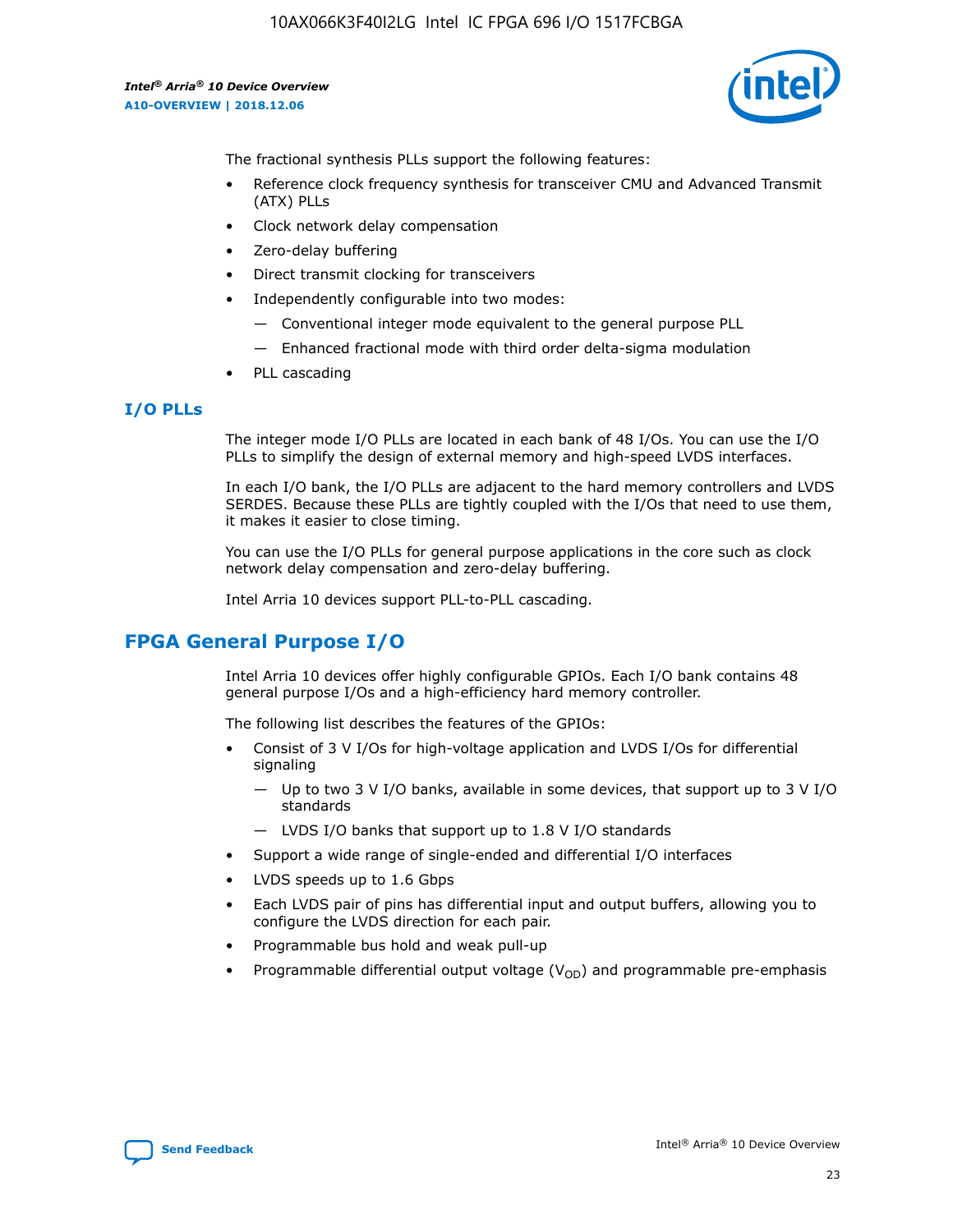

- Series (R<sub>S</sub>) and parallel (R<sub>T</sub>) on-chip termination (OCT) for all I/O banks with OCT calibration to limit the termination impedance variation
- On-chip dynamic termination that has the ability to swap between series and parallel termination, depending on whether there is read or write on a common bus for signal integrity
- Easy timing closure support using the hard read FIFO in the input register path, and delay-locked loop (DLL) delay chain with fine and coarse architecture

# **External Memory Interface**

Intel Arria 10 devices offer massive external memory bandwidth, with up to seven 32 bit DDR4 memory interfaces running at up to 2,400 Mbps. This bandwidth provides additional ease of design, lower power, and resource efficiencies of hardened highperformance memory controllers.

The memory interface within Intel Arria 10 FPGAs and SoCs delivers the highest performance and ease of use. You can configure up to a maximum width of 144 bits when using the hard or soft memory controllers. If required, you can bypass the hard memory controller and use a soft controller implemented in the user logic.

Each I/O contains a hardened DDR read/write path (PHY) capable of performing key memory interface functionality such as read/write leveling, FIFO buffering to lower latency and improve margin, timing calibration, and on-chip termination.

The timing calibration is aided by the inclusion of hard microcontrollers based on Intel's Nios® II technology, specifically tailored to control the calibration of multiple memory interfaces. This calibration allows the Intel Arria 10 device to compensate for any changes in process, voltage, or temperature either within the Intel Arria 10 device itself, or within the external memory device. The advanced calibration algorithms ensure maximum bandwidth and robust timing margin across all operating conditions.

In addition to parallel memory interfaces, Intel Arria 10 devices support serial memory technologies such as the Hybrid Memory Cube (HMC). The HMC is supported by the Intel Arria 10 high-speed serial transceivers which connect up to four HMC links, with each link running at data rates up to 15 Gbps.

#### **Related Information**

#### [External Memory Interface Spec Estimator](http://www.altera.com/technology/memory/estimator/mem-emif-index.html)

Provides a parametric tool that allows you to find and compare the performance of the supported external memory interfaces in IntelFPGAs.

# **Memory Standards Supported by Intel Arria 10 Devices**

The I/Os are designed to provide high performance support for existing and emerging external memory standards.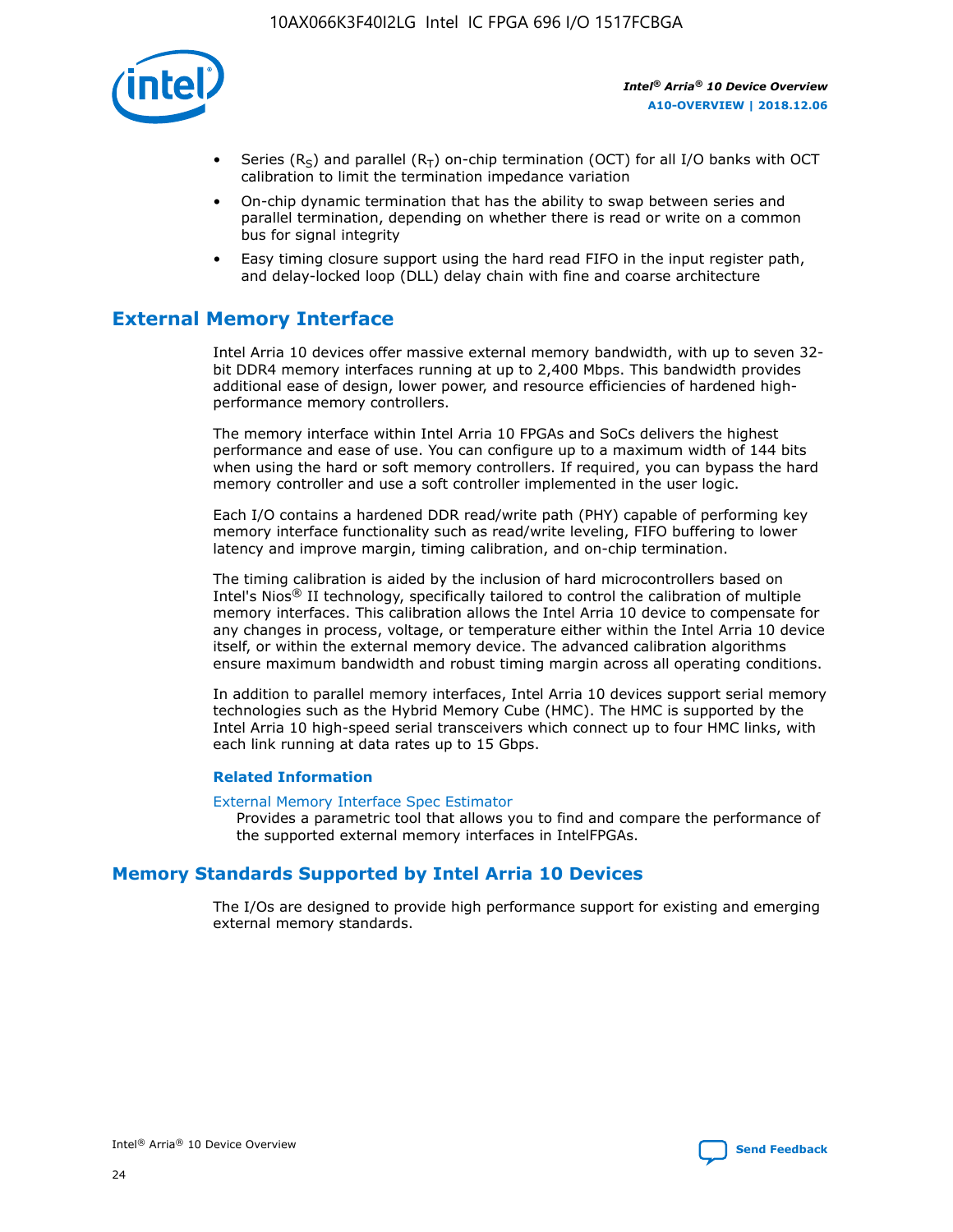

#### **Table 20. Memory Standards Supported by the Hard Memory Controller**

This table lists the overall capability of the hard memory controller. For specific details, refer to the External Memory Interface Spec Estimator and Intel Arria 10 Device Datasheet.

| <b>Memory Standard</b> | <b>Rate Support</b> | <b>Ping Pong PHY Support</b> | <b>Maximum Frequency</b><br>(MHz) |
|------------------------|---------------------|------------------------------|-----------------------------------|
| <b>DDR4 SDRAM</b>      | Quarter rate        | Yes                          | 1,067                             |
|                        |                     |                              | 1,200                             |
| DDR3 SDRAM             | Half rate           | Yes                          | 533                               |
|                        |                     |                              | 667                               |
|                        | Quarter rate        | Yes                          | 1,067                             |
|                        |                     |                              | 1,067                             |
| <b>DDR3L SDRAM</b>     | Half rate           | Yes                          | 533                               |
|                        |                     |                              | 667                               |
|                        | Quarter rate        | Yes                          | 933                               |
|                        |                     |                              | 933                               |
| LPDDR3 SDRAM           | Half rate           |                              | 533                               |
|                        | Quarter rate        |                              | 800                               |

#### **Table 21. Memory Standards Supported by the Soft Memory Controller**

| <b>Memory Standard</b>      | <b>Rate Support</b> | <b>Maximum Frequency</b><br>(MHz) |
|-----------------------------|---------------------|-----------------------------------|
| <b>RLDRAM 3 (11)</b>        | Quarter rate        | 1,200                             |
| ODR IV SRAM <sup>(11)</sup> | Quarter rate        | 1,067                             |
| <b>ODR II SRAM</b>          | Full rate           | 333                               |
|                             | Half rate           | 633                               |
| <b>ODR II+ SRAM</b>         | Full rate           | 333                               |
|                             | Half rate           | 633                               |
| <b>ODR II+ Xtreme SRAM</b>  | Full rate           | 333                               |
|                             | Half rate           | 633                               |

#### **Table 22. Memory Standards Supported by the HPS Hard Memory Controller**

The hard processor system (HPS) is available in Intel Arria 10 SoC devices only.

| <b>Memory Standard</b> | <b>Rate Support</b> | <b>Maximum Frequency</b><br>(MHz) |
|------------------------|---------------------|-----------------------------------|
| <b>DDR4 SDRAM</b>      | Half rate           | 1,200                             |
| <b>DDR3 SDRAM</b>      | Half rate           | 1,067                             |
| <b>DDR3L SDRAM</b>     | Half rate           | 933                               |

<sup>(11)</sup> Intel Arria 10 devices support this external memory interface using hard PHY with soft memory controller.

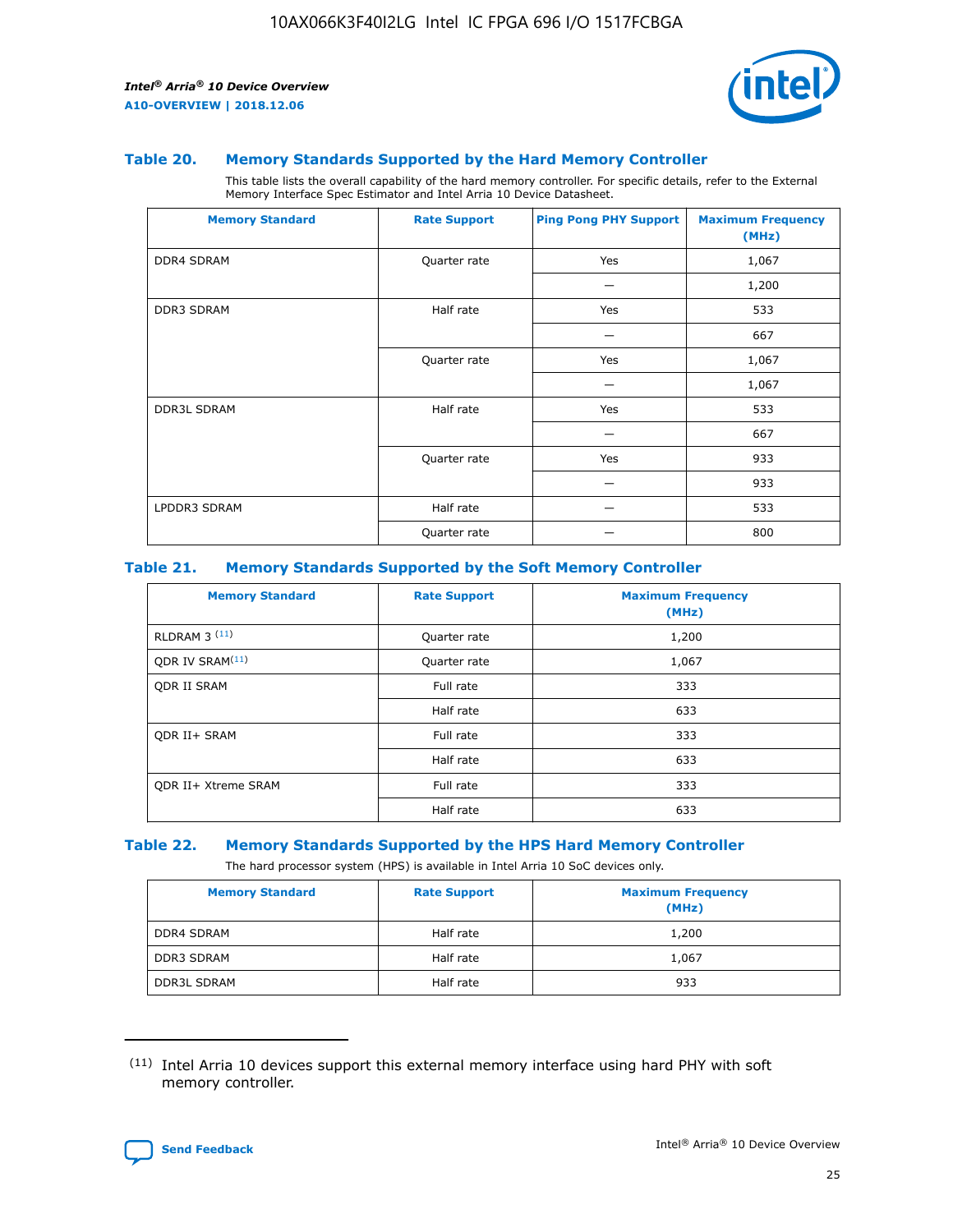

#### **Related Information**

#### [Intel Arria 10 Device Datasheet](https://www.intel.com/content/www/us/en/programmable/documentation/mcn1413182292568.html#mcn1413182153340)

Lists the memory interface performance according to memory interface standards, rank or chip select configurations, and Intel Arria 10 device speed grades.

# **PCIe Gen1, Gen2, and Gen3 Hard IP**

Intel Arria 10 devices contain PCIe hard IP that is designed for performance and ease-of-use:

- Includes all layers of the PCIe stack—transaction, data link and physical layers.
- Supports PCIe Gen3, Gen2, and Gen1 Endpoint and Root Port in x1, x2, x4, or x8 lane configuration.
- Operates independently from the core logic—optional configuration via protocol (CvP) allows the PCIe link to power up and complete link training in less than 100 ms while the Intel Arria 10 device completes loading the programming file for the rest of the FPGA.
- Provides added functionality that makes it easier to support emerging features such as Single Root I/O Virtualization (SR-IOV) and optional protocol extensions.
- Provides improved end-to-end datapath protection using ECC.
- Supports FPGA configuration via protocol (CvP) using PCIe at Gen3, Gen2, or Gen1 speed.

#### **Related Information**

PCS Features on page 30

# **Enhanced PCS Hard IP for Interlaken and 10 Gbps Ethernet**

# **Interlaken Support**

The Intel Arria 10 enhanced PCS hard IP provides integrated Interlaken PCS supporting rates up to 25.8 Gbps per lane.

The Interlaken PCS is based on the proven functionality of the PCS developed for Intel's previous generation FPGAs, which demonstrated interoperability with Interlaken ASSP vendors and third-party IP suppliers. The Interlaken PCS is present in every transceiver channel in Intel Arria 10 devices.

#### **Related Information**

PCS Features on page 30

## **10 Gbps Ethernet Support**

The Intel Arria 10 enhanced PCS hard IP supports 10GBASE-R PCS compliant with IEEE 802.3 10 Gbps Ethernet (10GbE). The integrated hard IP support for 10GbE and the 10 Gbps transceivers save external PHY cost, board space, and system power.

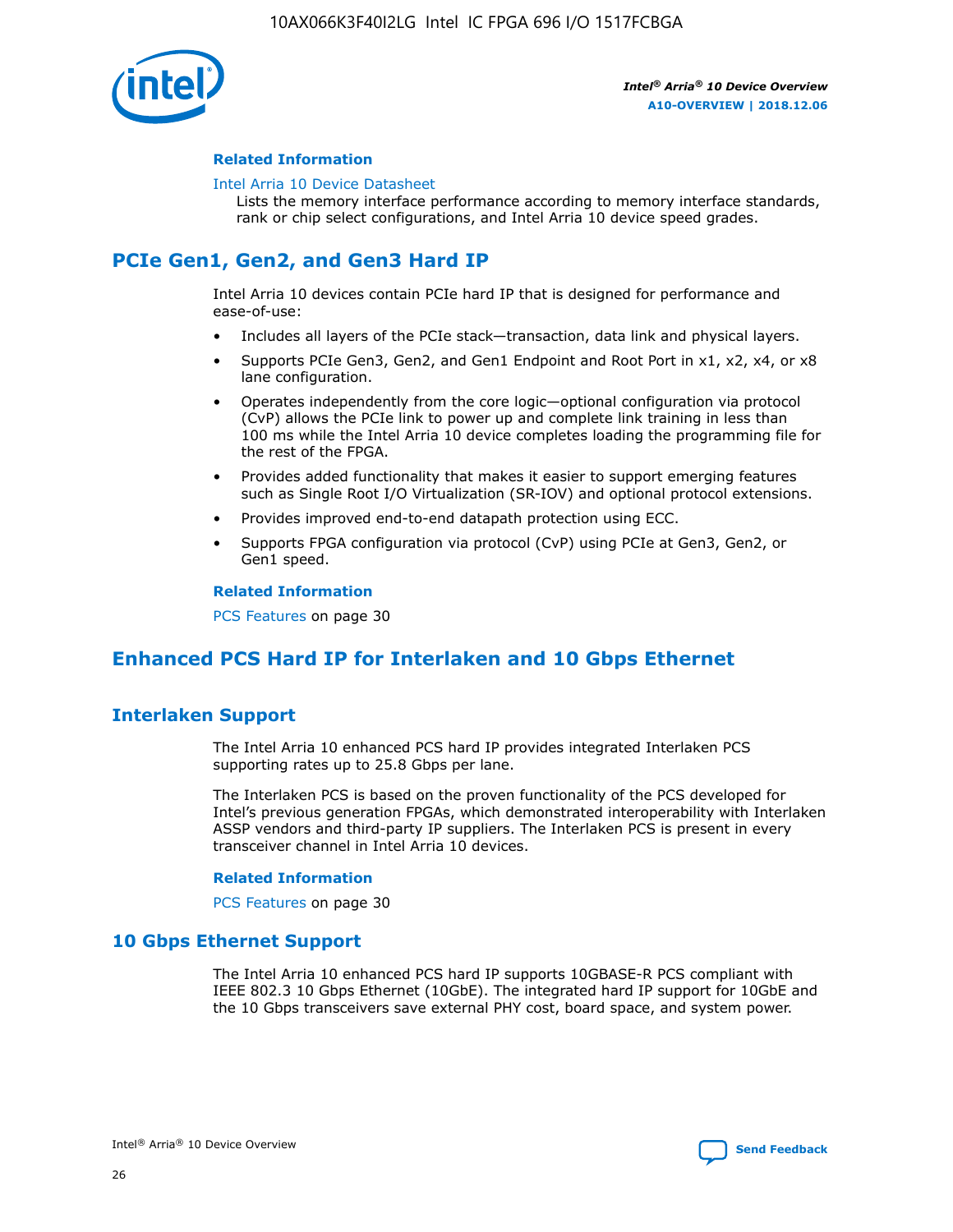

The scalable hard IP supports multiple independent 10GbE ports while using a single PLL for all the 10GBASE-R PCS instantiations, which saves on core logic resources and clock networks:

- Simplifies multiport 10GbE systems compared to XAUI interfaces that require an external XAUI-to-10G PHY.
- Incorporates Electronic Dispersion Compensation (EDC), which enables direct connection to standard 10 Gbps XFP and SFP+ pluggable optical modules.
- Supports backplane Ethernet applications and includes a hard 10GBASE-KR Forward Error Correction (FEC) circuit that you can use for 10 Gbps and 40 Gbps applications.

The 10 Gbps Ethernet PCS hard IP and 10GBASE-KR FEC are present in every transceiver channel.

#### **Related Information**

PCS Features on page 30

# **Low Power Serial Transceivers**

Intel Arria 10 FPGAs and SoCs include lowest power transceivers that deliver high bandwidth, throughput and low latency.

Intel Arria 10 devices deliver the industry's lowest power consumption per transceiver channel:

- 12.5 Gbps transceivers at as low as 242 mW
- 10 Gbps transceivers at as low as 168 mW
- 6 Gbps transceivers at as low as 117 mW

Intel Arria 10 transceivers support various data rates according to application:

- Chip-to-chip and chip-to-module applications—from 1 Gbps up to 25.8 Gbps
- Long reach and backplane applications—from 1 Gbps up to 12.5 with advanced adaptive equalization
- Critical power sensitive applications—from 1 Gbps up to 11.3 Gbps using lower power modes

The combination of 20 nm process technology and architectural advances provide the following benefits:

- Significant reduction in die area and power consumption
- Increase of up to two times in transceiver I/O density compared to previous generation devices while maintaining optimal signal integrity
- Up to 72 total transceiver channels—you can configure up to 6 of these channels to run as fast as 25.8 Gbps
- All channels feature continuous data rate support up to the maximum rated speed

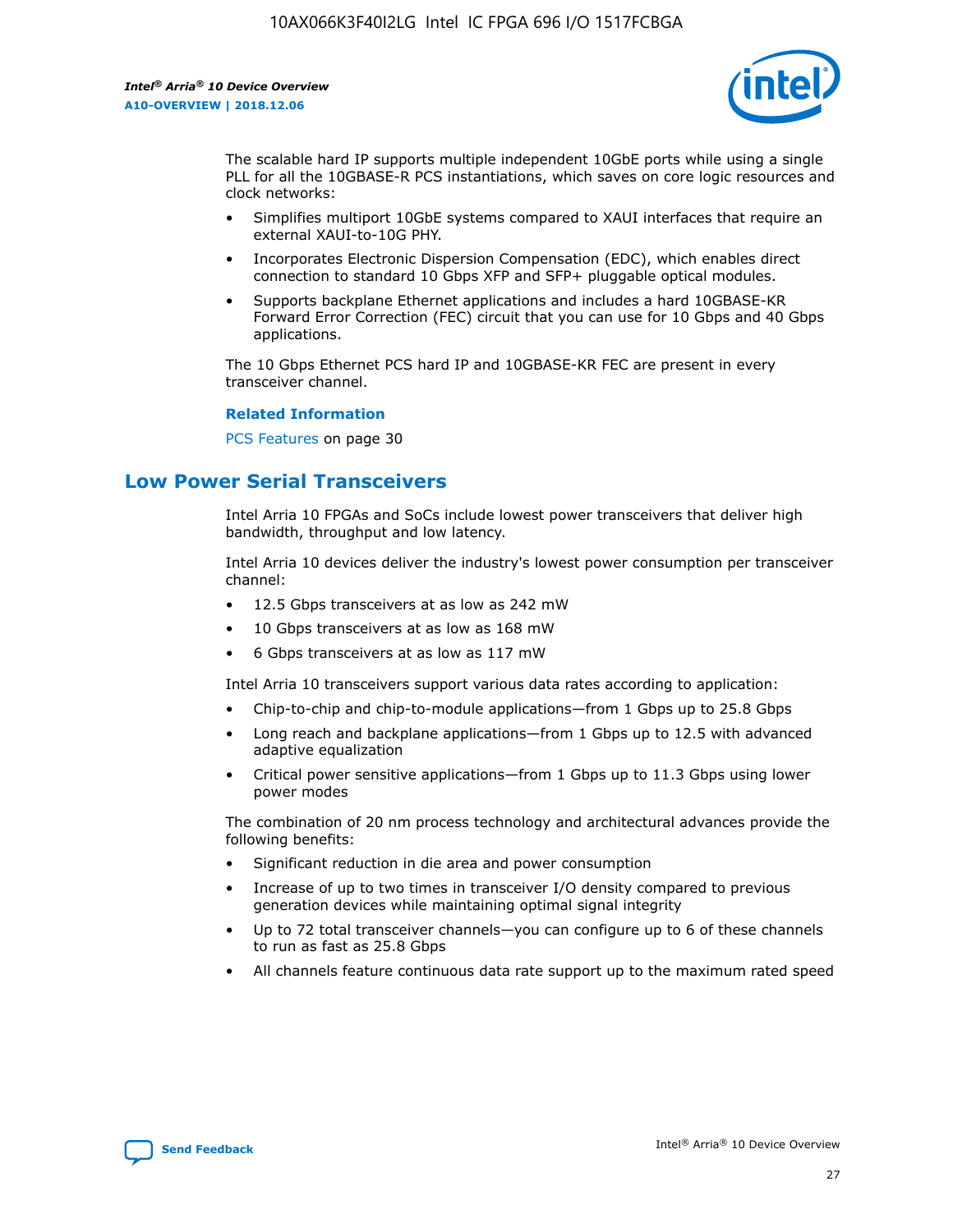

# Transceiver PMA TX/RX PCS ATX PLL Transceiver PMA TX/RX PCS fPLL Network Flexible Clock Distribution Network PCS Transceiver PMA TX/RX FPGA **Clock Distribution** Fabric PCS Transceiver PMA TX/RX ATX Flexible PLL PCS Transceiver PMA TX/RX ▲ fPLL Transceiver PMA TX/RX PCS 4

## **Figure 6. Intel Arria 10 Transceiver Block Architecture**

## **Transceiver Channels**

All transceiver channels feature a dedicated Physical Medium Attachment (PMA) and a hardened Physical Coding Sublayer (PCS).

- The PMA provides primary interfacing capabilities to physical channels.
- The PCS typically handles encoding/decoding, word alignment, and other preprocessing functions before transferring data to the FPGA core fabric.

A transceiver channel consists of a PMA and a PCS block. Most transceiver banks have 6 channels. There are some transceiver banks that contain only 3 channels.

A wide variety of bonded and non-bonded data rate configurations is possible using a highly configurable clock distribution network. Up to 80 independent transceiver data rates can be configured.

The following figures are graphical representations of top views of the silicon die, which correspond to reverse views for flip chip packages. Different Intel Arria 10 devices may have different floorplans than the ones shown in the figures.

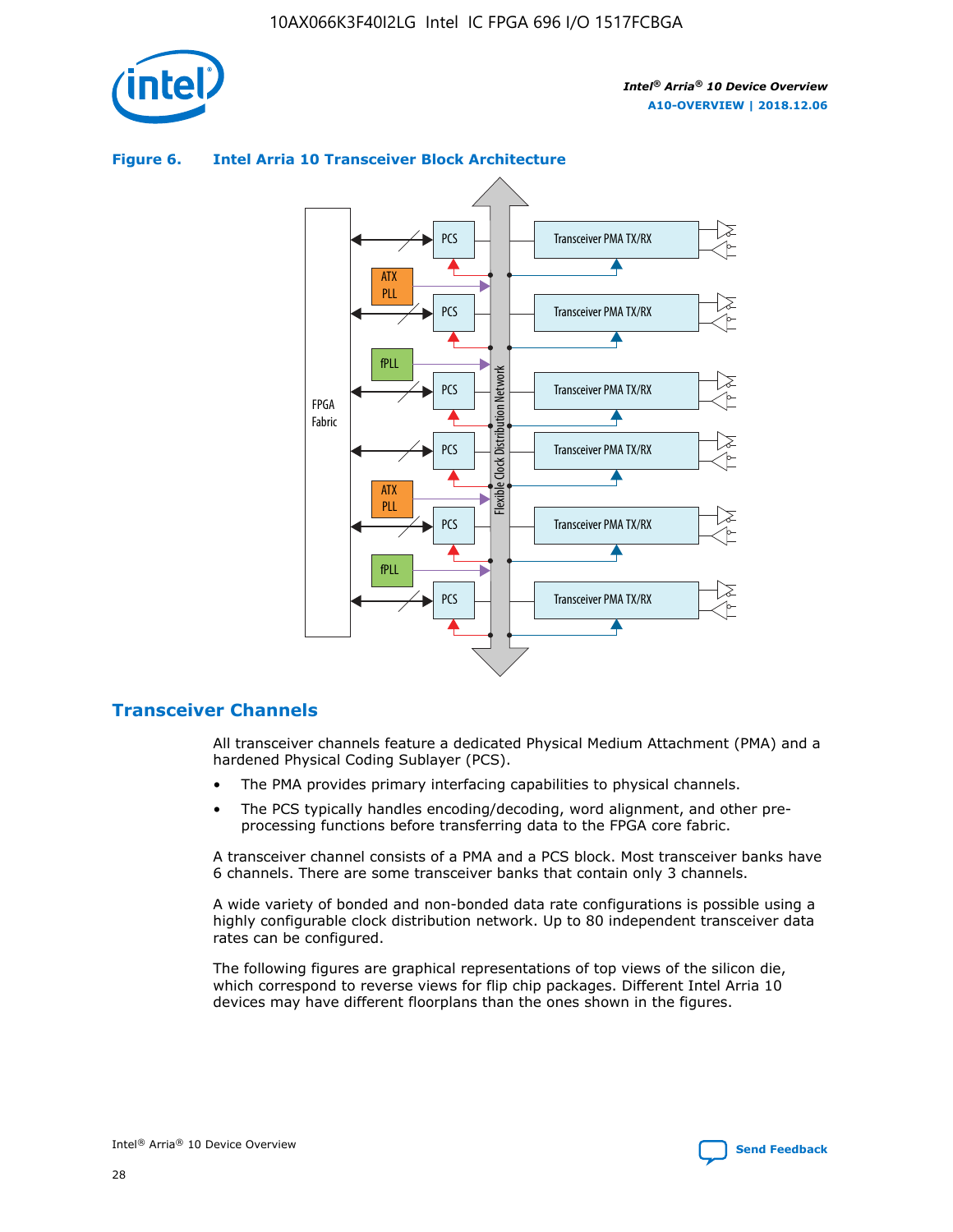

## **Figure 7. Device Chip Overview for Intel Arria 10 GX and GT Devices**



M20K Internal Memory Blocks Core Logic Fabric Transceiver Channels Hard IP Per Transceiver: Standard PCS and Enhanced PCS Hard IPs PCI Express Gen3 Hard IP Fractional PLLs M20K Internal Memory Blocks PCI Express Gen3 Hard IP Variable Precision DSP Blocks I/O PLLs Hard Memory Controllers, General-Purpose I/O Cells, LVDS Hard Processor Subsystem, Dual-Core ARM Cortex A9 M20K Internal Memory Blocks Variable Precision DSP Blocks M20K Internal Memory Blocks Core Logic Fabric I/O PLLs Hard Memory Controllers, General-Purpose I/O Cells, LVDS M20K Internal Memory Blocks Variable Precision DSP Blocks M20K Internal Memory Blocks Transceiver Channels Hard IP Per Transceiver: Standard PCS and Enhanced PCS Hard IPs PCI Express Gen3 Hard IP Fractional PLLs PCI Express Gen3 Hard IP Hard PCS Hard PCS Hard PCS Hard PCS Hard PCS Hard PCS Transceiver PMA Transceiver PMA Transceiver PMA Transceiver PMA Transceiver PMA Transceiver PMA Transceiver Clock Networks fPLL ATX (LC) **Transmit** PLL fPLL ATX (LC) Transmi PLL

#### **PMA Features**

Intel Arria 10 transceivers provide exceptional signal integrity at data rates up to 25.8 Gbps. Clocking options include ultra-low jitter ATX PLLs (LC tank based), clock multiplier unit (CMU) PLLs, and fractional PLLs.

Hard PCS Hard PCS Hard PCS

fPLL ATX (LC) **Transmit** PLL

Transceiver PMA

Transceiver PMA Transceiver PMA

Unused transceiver chann can be used as additional transceiver transmit PLLs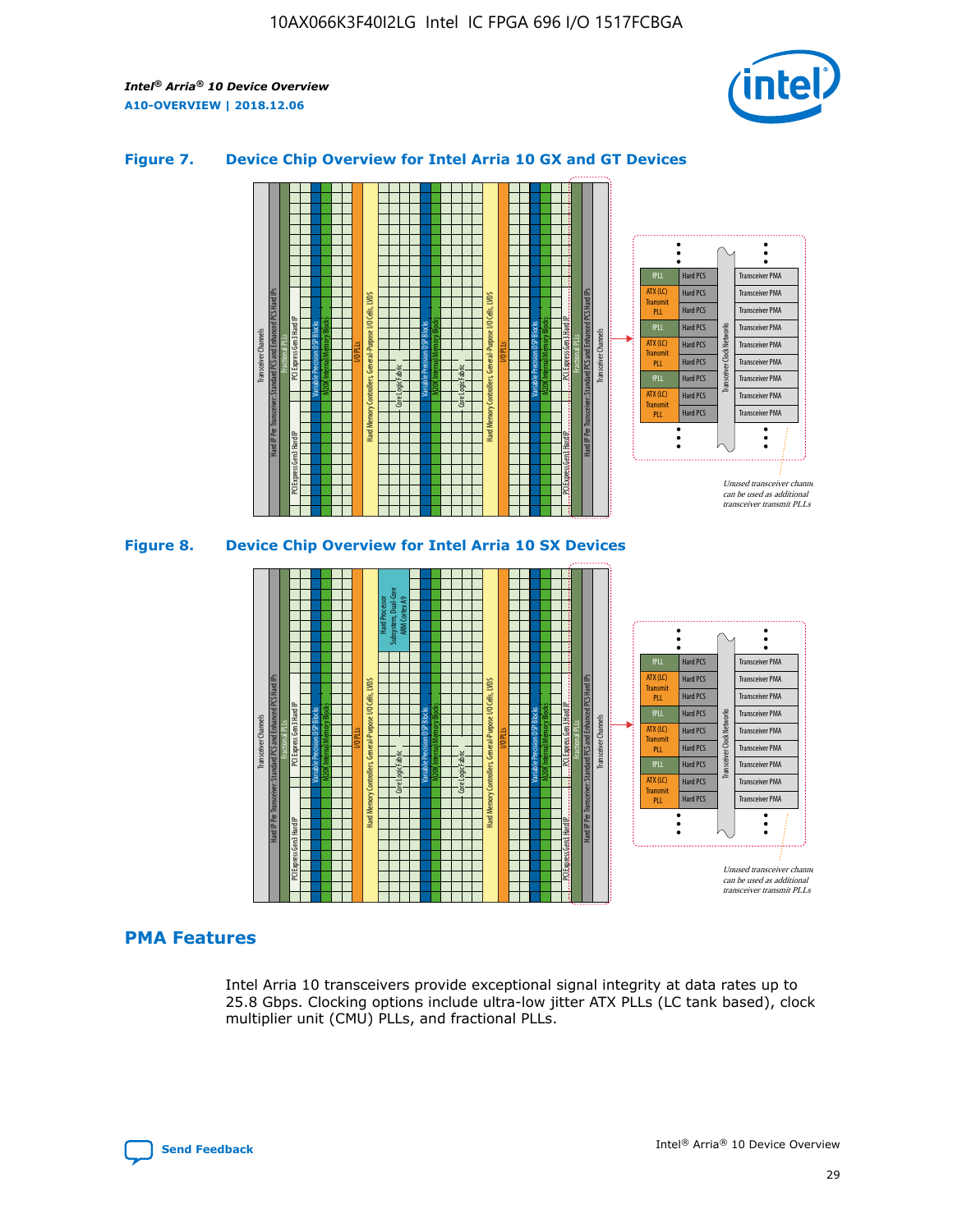

Each transceiver channel contains a channel PLL that can be used as the CMU PLL or clock data recovery (CDR) PLL. In CDR mode, the channel PLL recovers the receiver clock and data in the transceiver channel. Up to 80 independent data rates can be configured on a single Intel Arria 10 device.

# **Table 23. PMA Features of the Transceivers in Intel Arria 10 Devices**

| <b>Feature</b>                                             | <b>Capability</b>                                                                                                                                                                                                             |
|------------------------------------------------------------|-------------------------------------------------------------------------------------------------------------------------------------------------------------------------------------------------------------------------------|
| Chip-to-Chip Data Rates                                    | 1 Gbps to 17.4 Gbps (Intel Arria 10 GX devices)<br>1 Gbps to 25.8 Gbps (Intel Arria 10 GT devices)                                                                                                                            |
| <b>Backplane Support</b>                                   | Drive backplanes at data rates up to 12.5 Gbps                                                                                                                                                                                |
| <b>Optical Module Support</b>                              | SFP+/SFP, XFP, CXP, QSFP/QSFP28, CFP/CFP2/CFP4                                                                                                                                                                                |
| Cable Driving Support                                      | SFP+ Direct Attach, PCI Express over cable, eSATA                                                                                                                                                                             |
| Transmit Pre-Emphasis                                      | 4-tap transmit pre-emphasis and de-emphasis to compensate for system channel loss                                                                                                                                             |
| Continuous Time Linear<br>Equalizer (CTLE)                 | Dual mode, high-gain, and high-data rate, linear receive equalization to compensate for<br>system channel loss                                                                                                                |
| Decision Feedback Equalizer<br>(DFE)                       | 7-fixed and 4-floating tap DFE to equalize backplane channel loss in the presence of<br>crosstalk and noisy environments                                                                                                      |
| Variable Gain Amplifier                                    | Optimizes the signal amplitude prior to the CDR sampling and operates in fixed and<br>adaptive modes                                                                                                                          |
| Altera Digital Adaptive<br>Parametric Tuning (ADAPT)       | Fully digital adaptation engine to automatically adjust all link equalization parameters-<br>including CTLE, DFE, and variable gain amplifier blocks—that provide optimal link margin<br>without intervention from user logic |
| Precision Signal Integrity<br>Calibration Engine (PreSICE) | Hardened calibration controller to quickly calibrate all transceiver control parameters on<br>power-up, which provides the optimal signal integrity and jitter performance                                                    |
| Advanced Transmit (ATX)<br>PLL                             | Low jitter ATX (LC tank based) PLLs with continuous tuning range to cover a wide range of<br>standard and proprietary protocols                                                                                               |
| <b>Fractional PLLs</b>                                     | On-chip fractional frequency synthesizers to replace on-board crystal oscillators and reduce<br>system cost                                                                                                                   |
| Digitally Assisted Analog<br><b>CDR</b>                    | Superior jitter tolerance with fast lock time                                                                                                                                                                                 |
| Dynamic Partial<br>Reconfiguration                         | Allows independent control of the Avalon memory-mapped interface of each transceiver<br>channel for the highest transceiver flexibility                                                                                       |
| Multiple PCS-PMA and PCS-<br>PLD interface widths          | 8-, 10-, 16-, 20-, 32-, 40-, or 64-bit interface widths for flexibility of deserialization width,<br>encoding, and reduced latency                                                                                            |

# **PCS Features**

This table summarizes the Intel Arria 10 transceiver PCS features. You can use the transceiver PCS to support a wide range of protocols ranging from 1 Gbps to 25.8 Gbps.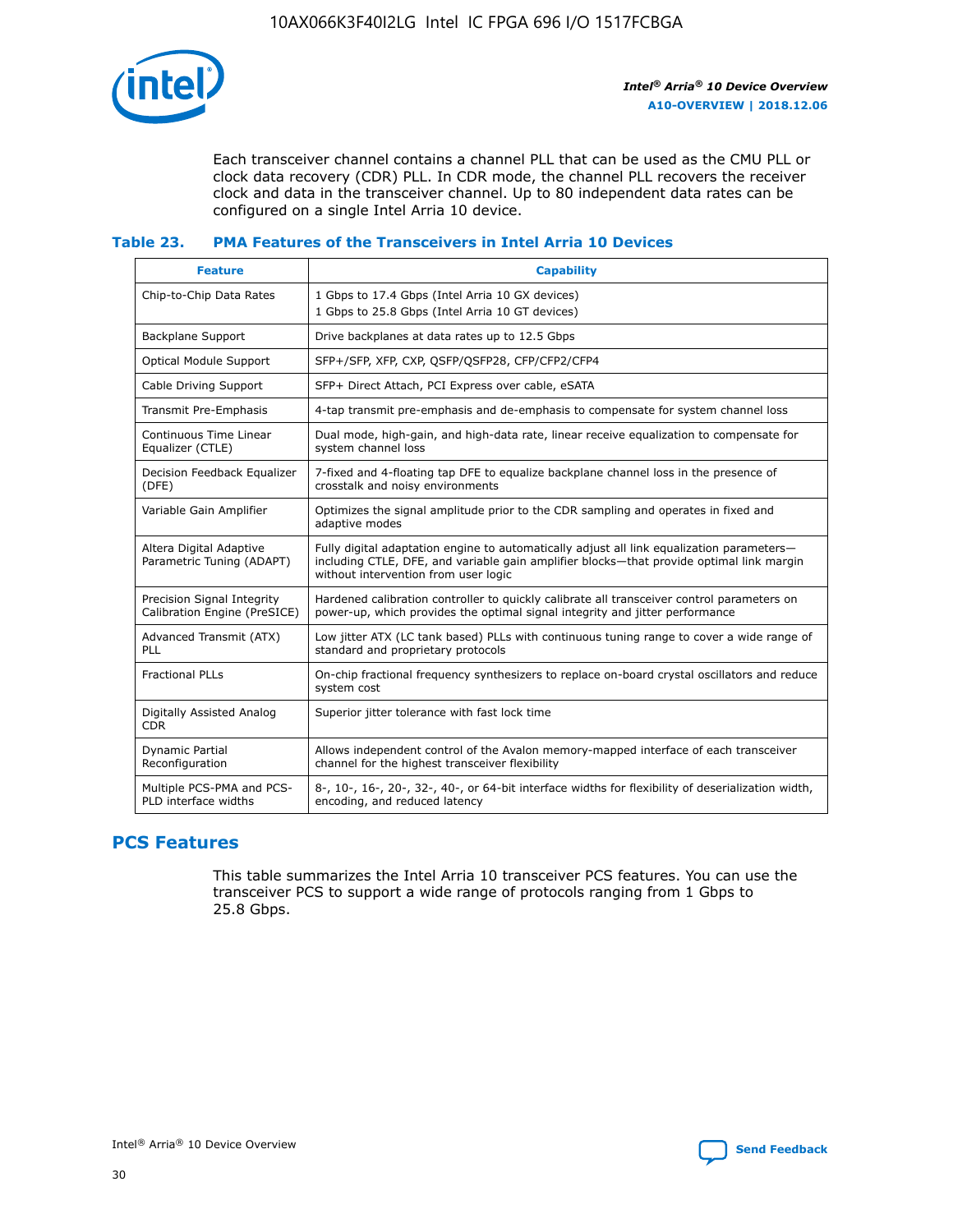

| <b>PCS</b>    | <b>Description</b>                                                                                                                                                                                                                                                                                                                                                                                             |
|---------------|----------------------------------------------------------------------------------------------------------------------------------------------------------------------------------------------------------------------------------------------------------------------------------------------------------------------------------------------------------------------------------------------------------------|
| Standard PCS  | Operates at a data rate up to 12 Gbps<br>Supports protocols such as PCI-Express, CPRI 4.2+, GigE, IEEE 1588 in Hard PCS<br>Implements other protocols using Basic/Custom (Standard PCS) transceiver<br>configuration rules.                                                                                                                                                                                    |
| Enhanced PCS  | Performs functions common to most serial data industry standards, such as word<br>alignment, encoding/decoding, and framing, before data is sent or received off-chip<br>through the PMA<br>• Handles data transfer to and from the FPGA fabric<br>Handles data transfer internally to and from the PMA<br>Provides frequency compensation<br>Performs channel bonding for multi-channel low skew applications |
| PCIe Gen3 PCS | Supports the seamless switching of Data and Clock between the Gen1, Gen2, and Gen3<br>data rates<br>Provides support for PIPE 3.0 features<br>Supports the PIPE interface with the Hard IP enabled, as well as with the Hard IP<br>bypassed                                                                                                                                                                    |

#### **Related Information**

- PCIe Gen1, Gen2, and Gen3 Hard IP on page 26
- Interlaken Support on page 26
- 10 Gbps Ethernet Support on page 26

# **PCS Protocol Support**

This table lists some of the protocols supported by the Intel Arria 10 transceiver PCS. For more information about the blocks in the transmitter and receiver data paths, refer to the related information.

| <b>Protocol</b>                                 | <b>Data Rate</b><br>(Gbps) | <b>Transceiver IP</b>       | <b>PCS Support</b>                      |
|-------------------------------------------------|----------------------------|-----------------------------|-----------------------------------------|
| PCIe Gen3 x1, x2, x4, x8                        | 8.0                        | Native PHY (PIPE)           | Standard PCS and PCIe<br>Gen3 PCS       |
| PCIe Gen2 x1, x2, x4, x8                        | 5.0                        | Native PHY (PIPE)           | <b>Standard PCS</b>                     |
| PCIe Gen1 x1, x2, x4, x8                        | 2.5                        | Native PHY (PIPE)           | Standard PCS                            |
| 1000BASE-X Gigabit Ethernet                     | 1.25                       | Native PHY                  | <b>Standard PCS</b>                     |
| 1000BASE-X Gigabit Ethernet with<br>IEEE 1588v2 | 1.25                       | Native PHY                  | Standard PCS                            |
| 10GBASE-R                                       | 10.3125                    | Native PHY                  | <b>Enhanced PCS</b>                     |
| 10GBASE-R with IEEE 1588v2                      | 10.3125                    | Native PHY                  | <b>Enhanced PCS</b>                     |
| 10GBASE-R with KR FEC                           | 10.3125                    | Native PHY                  | <b>Enhanced PCS</b>                     |
| 10GBASE-KR and 1000BASE-X                       | 10.3125                    | 1G/10GbE and 10GBASE-KR PHY | Standard PCS and<br><b>Enhanced PCS</b> |
| Interlaken (CEI-6G/11G)                         | 3.125 to 17.4              | Native PHY                  | <b>Enhanced PCS</b>                     |
| SFI-S/SFI-5.2                                   | 11.2                       | Native PHY                  | <b>Enhanced PCS</b>                     |
| $10G$ SDI                                       | 10.692                     | Native PHY                  | <b>Enhanced PCS</b>                     |
|                                                 |                            |                             | continued                               |

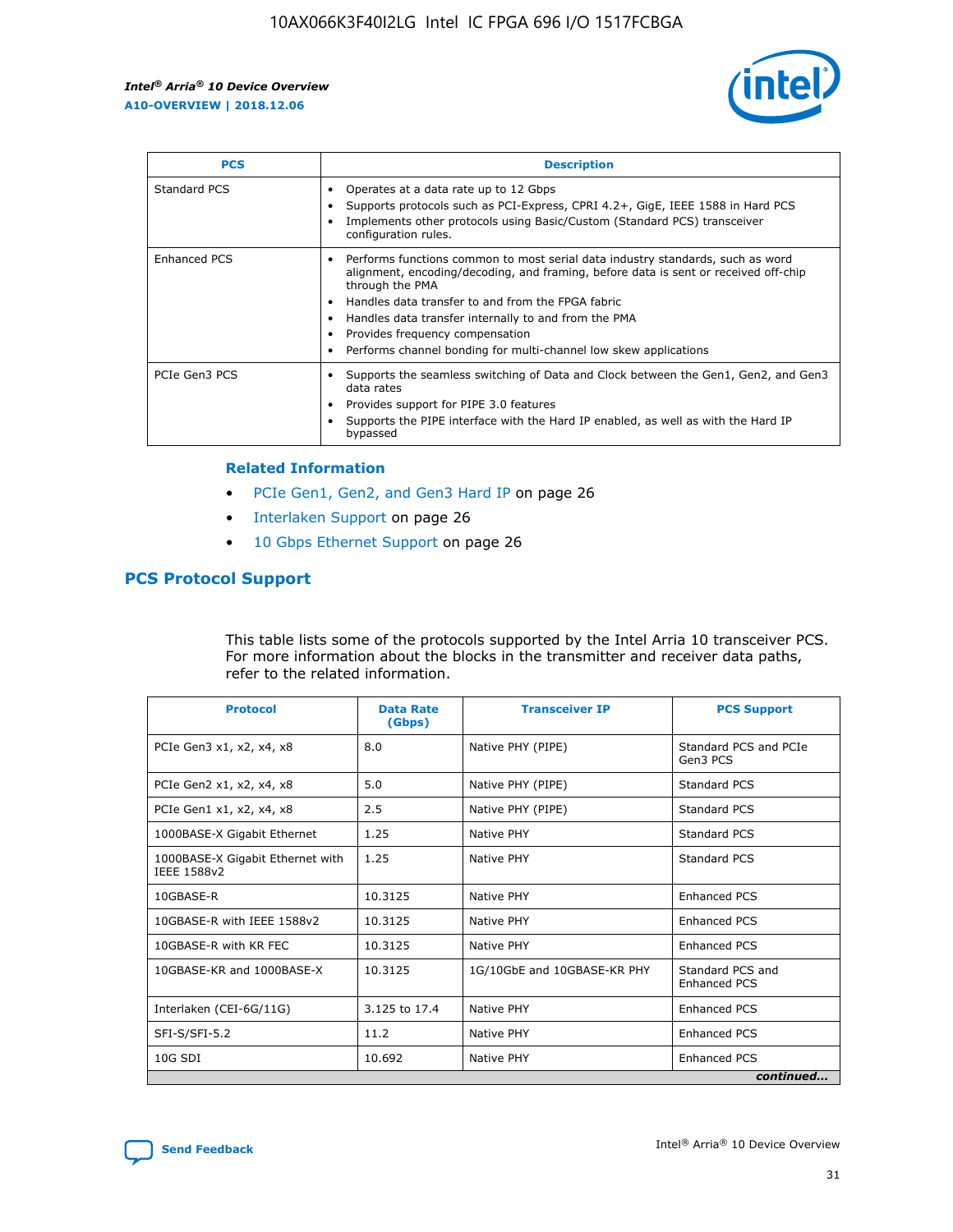

| <b>Protocol</b>      | <b>Data Rate</b><br>(Gbps) | <b>Transceiver IP</b> | <b>PCS Support</b> |
|----------------------|----------------------------|-----------------------|--------------------|
| CPRI 6.0 (64B/66B)   | 0.6144 to<br>10.1376       | Native PHY            | Enhanced PCS       |
| CPRI 4.2 (8B/10B)    | 0.6144 to<br>9.8304        | Native PHY            | Standard PCS       |
| OBSAI RP3 v4.2       | 0.6144 to 6.144            | Native PHY            | Standard PCS       |
| SD-SDI/HD-SDI/3G-SDI | $0.143(12)$ to<br>2.97     | Native PHY            | Standard PCS       |

## **Related Information**

#### [Intel Arria 10 Transceiver PHY User Guide](https://www.intel.com/content/www/us/en/programmable/documentation/nik1398707230472.html#nik1398707091164)

Provides more information about the supported transceiver protocols and PHY IP, the PMA architecture, and the standard, enhanced, and PCIe Gen3 PCS architecture.

# **SoC with Hard Processor System**

Each SoC device combines an FPGA fabric and a hard processor system (HPS) in a single device. This combination delivers the flexibility of programmable logic with the power and cost savings of hard IP in these ways:

- Reduces board space, system power, and bill of materials cost by eliminating a discrete embedded processor
- Allows you to differentiate the end product in both hardware and software, and to support virtually any interface standard
- Extends the product life and revenue through in-field hardware and software updates

<sup>(12)</sup> The 0.143 Gbps data rate is supported using oversampling of user logic that you must implement in the FPGA fabric.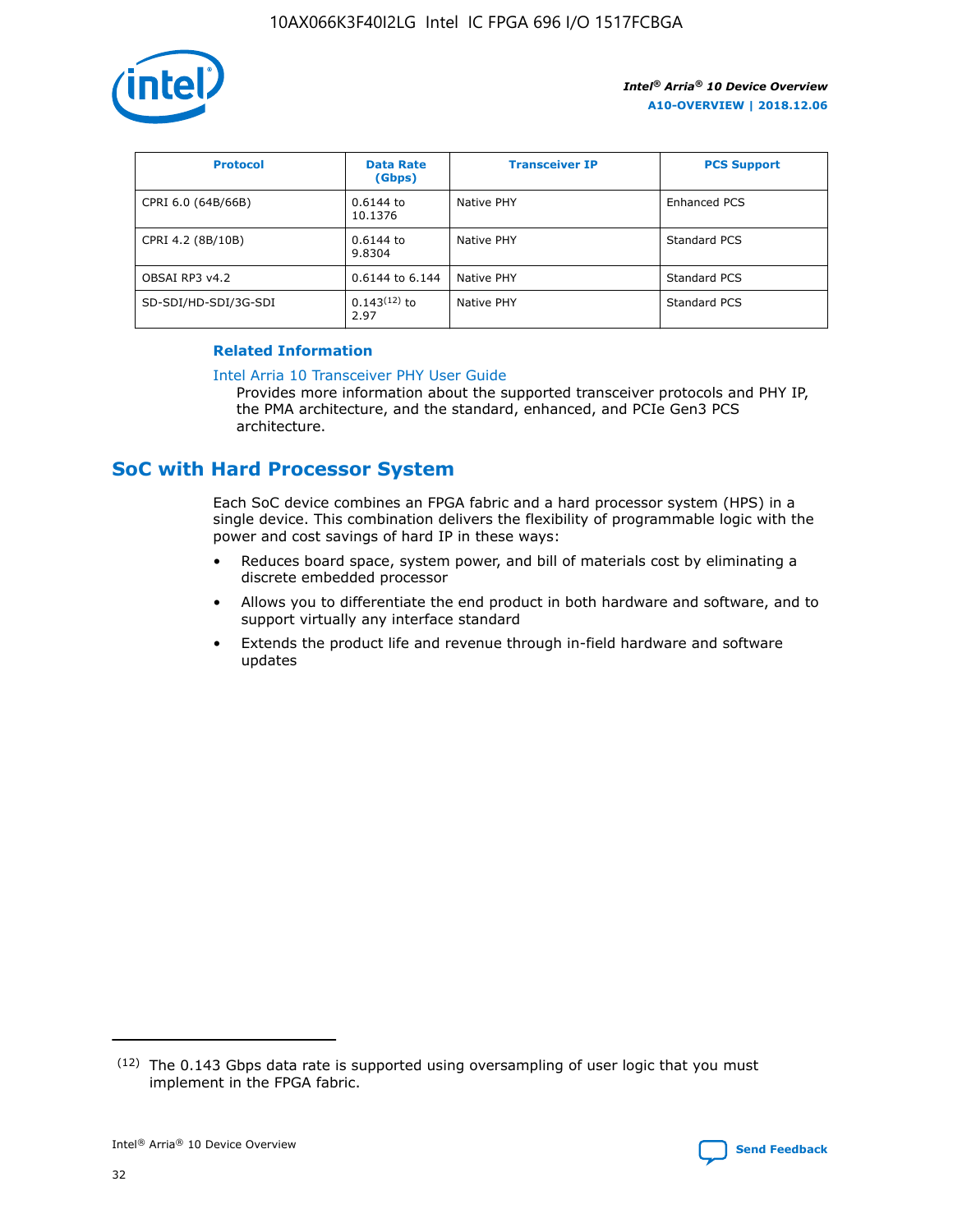

#### **Figure 9. HPS Block Diagram**

This figure shows a block diagram of the HPS with the dual ARM Cortex-A9 MPCore processor.



# **Key Advantages of 20-nm HPS**

The 20-nm HPS strikes a balance between enabling maximum software compatibility with 28-nm SoCs while still improving upon the 28-nm HPS architecture. These improvements address the requirements of the next generation target markets such as wireless and wireline communications, compute and storage equipment, broadcast and military in terms of performance, memory bandwidth, connectivity via backplane and security.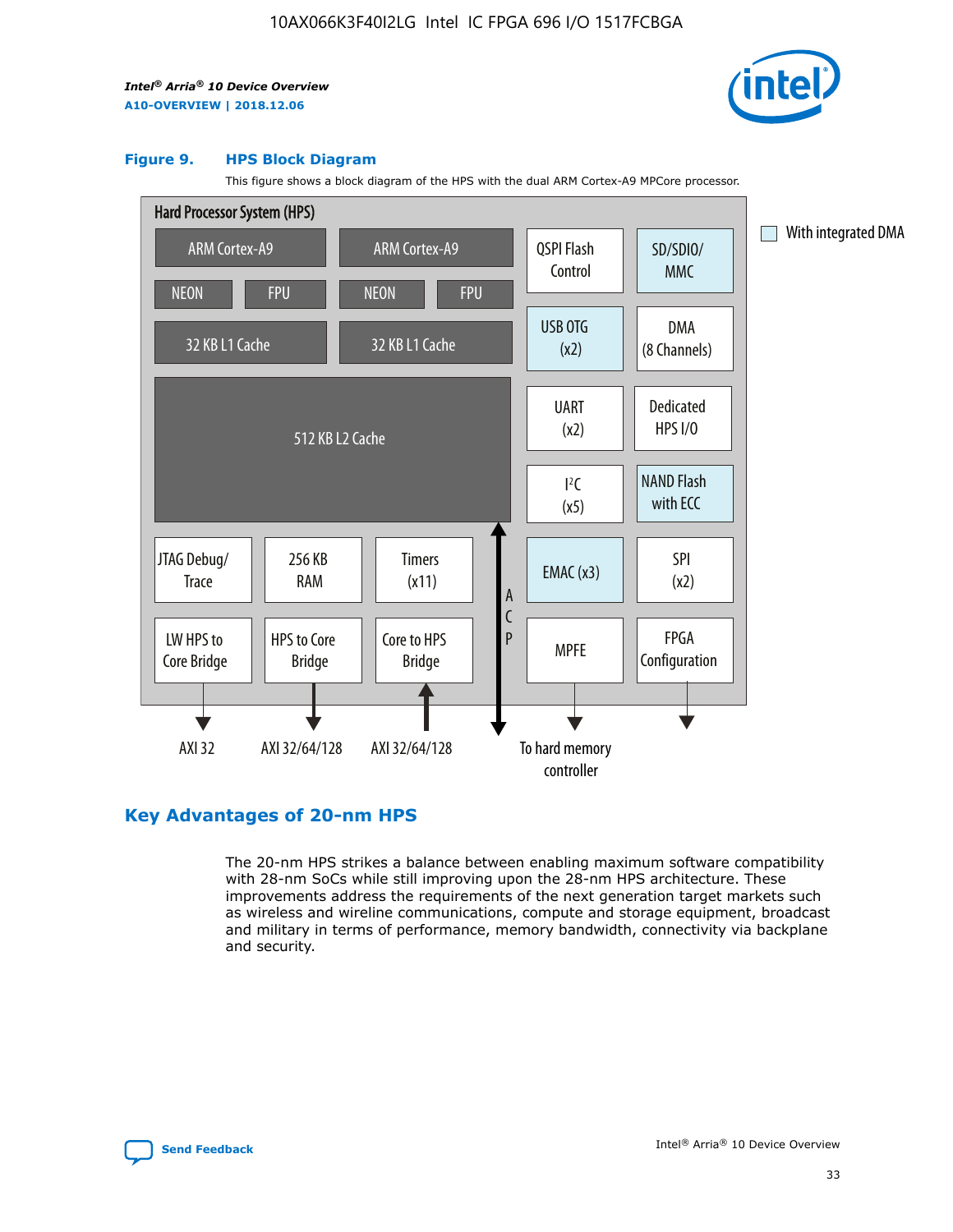

## **Table 24. Improvements in 20 nm HPS**

This table lists the key improvements of the 20 nm HPS compared to the 28 nm HPS.

| Advantages/<br><b>Improvements</b>                          | <b>Description</b>                                                                                                                                                                                                                                                                                                                                                                                                                                                                                                                                                                                                                                                                                                                                                                                                                                                                                                                   |
|-------------------------------------------------------------|--------------------------------------------------------------------------------------------------------------------------------------------------------------------------------------------------------------------------------------------------------------------------------------------------------------------------------------------------------------------------------------------------------------------------------------------------------------------------------------------------------------------------------------------------------------------------------------------------------------------------------------------------------------------------------------------------------------------------------------------------------------------------------------------------------------------------------------------------------------------------------------------------------------------------------------|
| Increased performance and<br>overdrive capability           | While the nominal processor frequency is 1.2 GHz, the 20 nm HPS offers an "overdrive"<br>feature which enables a higher processor operating frequency. This requires a higher supply<br>voltage value that is unique to the HPS and may require a separate requlator.                                                                                                                                                                                                                                                                                                                                                                                                                                                                                                                                                                                                                                                                |
| Increased processor memory<br>bandwidth and DDR4<br>support | Up to 64-bit DDR4 memory at 2,400 Mbps support is available for the processor. The hard<br>memory controller for the HPS comprises a multi-port front end that manages connections<br>to a single port memory controller. The multi-port front end allows logic core and the HPS<br>to share ports and thereby the available bandwidth of the memory controller.                                                                                                                                                                                                                                                                                                                                                                                                                                                                                                                                                                     |
| Flexible I/O sharing                                        | An advanced I/O pin muxing scheme allows improved sharing of I/O between the HPS and<br>the core logic. The following types of I/O are available for SoC:<br>17 dedicated I/Os-physically located inside the HPS block and are not accessible to<br>logic within the core. The 17 dedicated I/Os are used for HPS clock, resets, and<br>interfacing with boot devices, QSPI, and SD/MMC.<br>48 direct shared I/O-located closest to the HPS block and are ideal for high speed HPS<br>peripherals such as EMAC, USB, and others. There is one bank of 48 I/Os that supports<br>direct sharing where the 48 I/Os can be shared 12 I/Os at a time.<br>Standard (shared) I/O-all standard I/Os can be shared by the HPS peripherals and any<br>$\bullet$<br>logic within the core. For designs where more than 48 I/Os are required to fully use all<br>the peripherals in the HPS, these I/Os can be connected through the core logic. |
| <b>EMAC</b> core                                            | Three EMAC cores are available in the HPS. The EMAC cores enable an application to<br>support two redundant Ethernet connections; for example, backplane, or two EMAC cores<br>for managing IEEE 1588 time stamp information while allowing a third EMAC core for debug<br>and configuration. All three EMACs can potentially share the same time stamps, simplifying<br>the 1588 time stamping implementation. A new serial time stamp interface allows core<br>logic to access and read the time stamp values. The integrated EMAC controllers can be<br>connected to external Ethernet PHY through the provided MDIO or I <sup>2</sup> C interface.                                                                                                                                                                                                                                                                               |
| On-chip memory                                              | The on-chip memory is updated to 256 KB support and can support larger data sets and<br>real time algorithms.                                                                                                                                                                                                                                                                                                                                                                                                                                                                                                                                                                                                                                                                                                                                                                                                                        |
| <b>ECC</b> enhancements                                     | Improvements in L2 Cache ECC management allow identification of errors down to the<br>address level. ECC enhancements also enable improved error injection and status reporting<br>via the introduction of new memory mapped access to syndrome and data signals.                                                                                                                                                                                                                                                                                                                                                                                                                                                                                                                                                                                                                                                                    |
| HPS to FPGA Interconnect<br>Backbone                        | Although the HPS and the Logic Core can operate independently, they are tightly coupled<br>via a high-bandwidth system interconnect built from high-performance ARM AMBA AXI bus<br>bridges. IP bus masters in the FPGA fabric have access to HPS bus slaves via the FPGA-to-<br>HPS interconnect. Similarly, HPS bus masters have access to bus slaves in the core fabric<br>via the HPS-to-FPGA bridge. Both bridges are AMBA AXI-3 compliant and support<br>simultaneous read and write transactions. Up to three masters within the core fabric can<br>share the HPS SDRAM controller with the processor. Additionally, the processor can be used<br>to configure the core fabric under program control via a dedicated 32-bit configuration port.                                                                                                                                                                               |
| FPGA configuration and HPS<br>booting                       | The FPGA fabric and HPS in the SoCs are powered independently. You can reduce the clock<br>frequencies or gate the clocks to reduce dynamic power.<br>You can configure the FPGA fabric and boot the HPS independently, in any order, providing<br>you with more design flexibility.                                                                                                                                                                                                                                                                                                                                                                                                                                                                                                                                                                                                                                                 |
| Security                                                    | New security features have been introduced for anti-tamper management, secure boot,<br>encryption (AES), and authentication (SHA).                                                                                                                                                                                                                                                                                                                                                                                                                                                                                                                                                                                                                                                                                                                                                                                                   |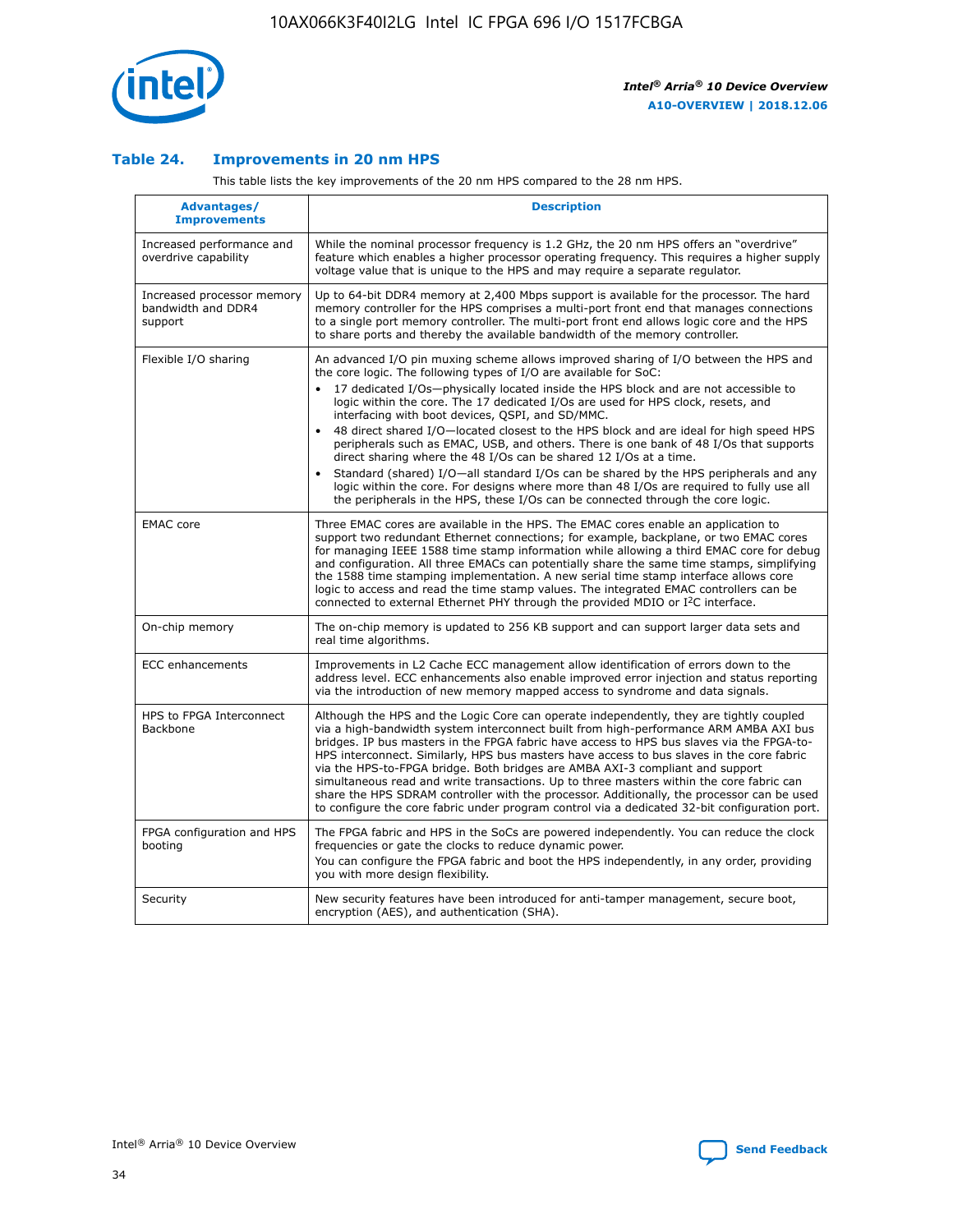

# **Features of the HPS**

The HPS has the following features:

- 1.2-GHz, dual-core ARM Cortex-A9 MPCore processor with up to 1.5-GHz via overdrive
	- ARMv7-A architecture that runs 32-bit ARM instructions, 16-bit and 32-bit Thumb instructions, and 8-bit Java byte codes in Jazelle style
	- Superscalar, variable length, out-of-order pipeline with dynamic branch prediction
	- Instruction Efficiency 2.5 MIPS/MHz, which provides total performance of 7500 MIPS at 1.5 GHz
- Each processor core includes:
	- 32 KB of L1 instruction cache, 32 KB of L1 data cache
	- Single- and double-precision floating-point unit and NEON media engine
	- CoreSight debug and trace technology
	- Snoop Control Unit (SCU) and Acceleration Coherency Port (ACP)
- 512 KB of shared L2 cache
- 256 KB of scratch RAM
- Hard memory controller with support for DDR3, DDR4 and optional error correction code (ECC) support
- Multiport Front End (MPFE) Scheduler interface to the hard memory controller
- 8-channel direct memory access (DMA) controller
- QSPI flash controller with SIO, DIO, QIO SPI Flash support
- NAND flash controller (ONFI 1.0 or later) with DMA and ECC support, updated to support 8 and 16-bit Flash devices and new command DMA to offload CPU for fast power down recovery
- Updated SD/SDIO/MMC controller to eMMC 4.5 with DMA with CE-ATA digital command support
- 3 10/100/1000 Ethernet media access control (MAC) with DMA
- 2 USB On-the-Go (OTG) controllers with DMA
- $\bullet$  5 I<sup>2</sup>C controllers (3 can be used by EMAC for MIO to external PHY)
- 2 UART 16550 Compatible controllers
- 4 serial peripheral interfaces (SPI) (2 Master, 2 Slaves)
- 62 programmable general-purpose I/Os, which includes 48 direct share I/Os that allows the HPS peripherals to connect directly to the FPGA I/Os
- 7 general-purpose timers
- 4 watchdog timers
- Anti-tamper, Secure Boot, Encryption (AES) and Authentication (SHA)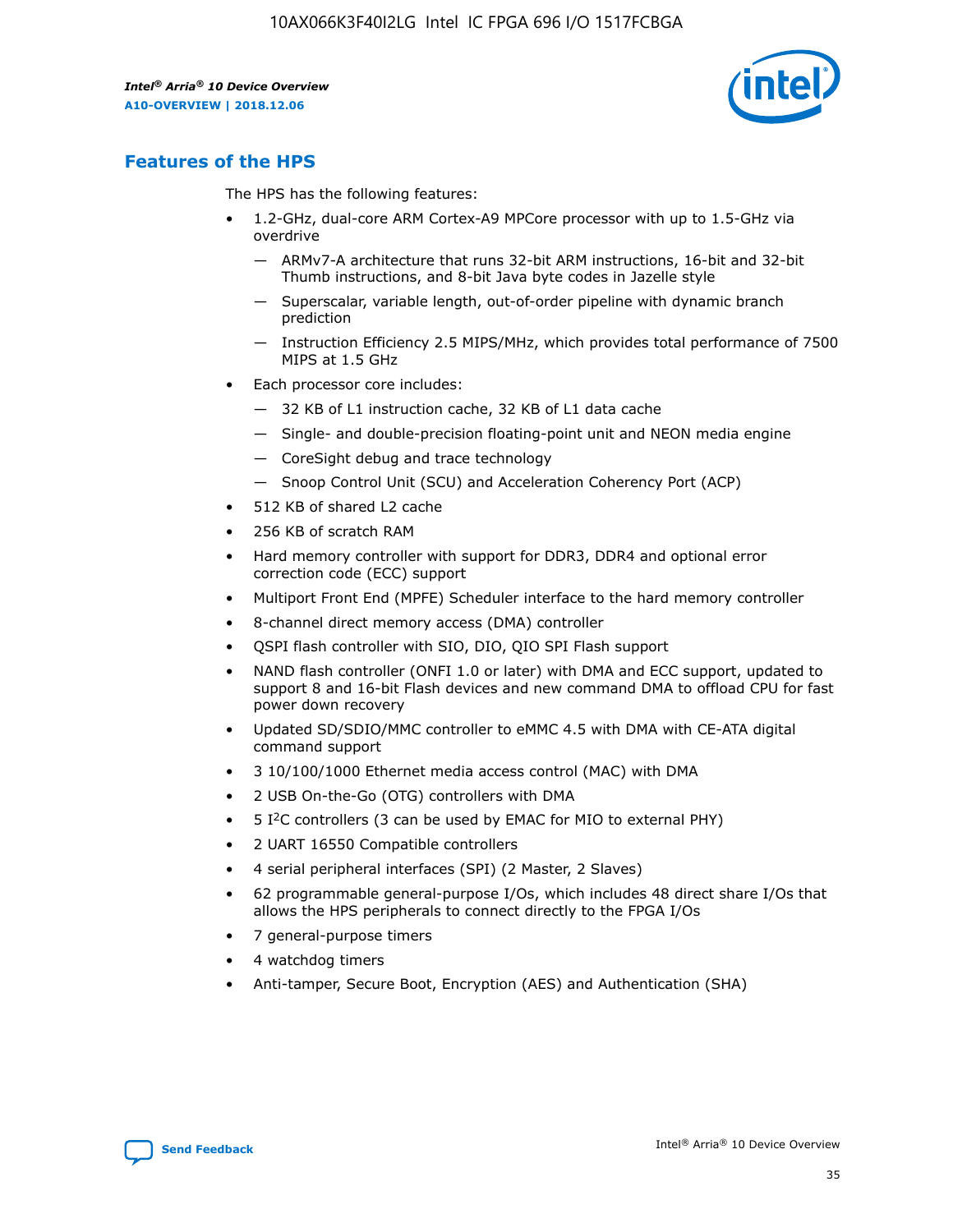

## **System Peripherals and Debug Access Port**

Each Ethernet MAC, USB OTG, NAND flash controller, and SD/MMC controller module has an integrated DMA controller. For modules without an integrated DMA controller, an additional DMA controller module provides up to eight channels of high-bandwidth data transfers. Peripherals that communicate off-chip are multiplexed with other peripherals at the HPS pin level. This allows you to choose which peripherals interface with other devices on your PCB.

The debug access port provides interfaces to industry standard JTAG debug probes and supports ARM CoreSight debug and core traces to facilitate software development.

## **HPS–FPGA AXI Bridges**

The HPS–FPGA bridges, which support the Advanced Microcontroller Bus Architecture (AMBA) Advanced eXtensible Interface (AXI™) specifications, consist of the following bridges:

- FPGA-to-HPS AMBA AXI bridge—a high-performance bus supporting 32, 64, and 128 bit data widths that allows the FPGA fabric to issue transactions to slaves in the HPS.
- HPS-to-FPGA Avalon/AMBA AXI bridge—a high-performance bus supporting 32, 64, and 128 bit data widths that allows the HPS to issue transactions to slaves in the FPGA fabric.
- Lightweight HPS-to-FPGA AXI bridge—a lower latency 32 bit width bus that allows the HPS to issue transactions to soft peripherals in the FPGA fabric. This bridge is primarily used for control and status register (CSR) accesses to peripherals in the FPGA fabric.

The HPS–FPGA AXI bridges allow masters in the FPGA fabric to communicate with slaves in the HPS logic, and vice versa. For example, the HPS-to-FPGA AXI bridge allows you to share memories instantiated in the FPGA fabric with one or both microprocessors in the HPS, while the FPGA-to-HPS AXI bridge allows logic in the FPGA fabric to access the memory and peripherals in the HPS.

Each HPS–FPGA bridge also provides asynchronous clock crossing for data transferred between the FPGA fabric and the HPS.

#### **HPS SDRAM Controller Subsystem**

The HPS SDRAM controller subsystem contains a multiport SDRAM controller and DDR PHY that are shared between the FPGA fabric (through the FPGA-to-HPS SDRAM interface), the level 2 (L2) cache, and the level 3 (L3) system interconnect. The FPGA-to-HPS SDRAM interface supports AMBA AXI and Avalon® Memory-Mapped (Avalon-MM) interface standards, and provides up to six individual ports for access by masters implemented in the FPGA fabric.

The HPS SDRAM controller supports up to 3 masters (command ports), 3x 64-bit read data ports and 3x 64-bit write data ports.

To maximize memory performance, the SDRAM controller subsystem supports command and data reordering, deficit round-robin arbitration with aging, and high-priority bypass features.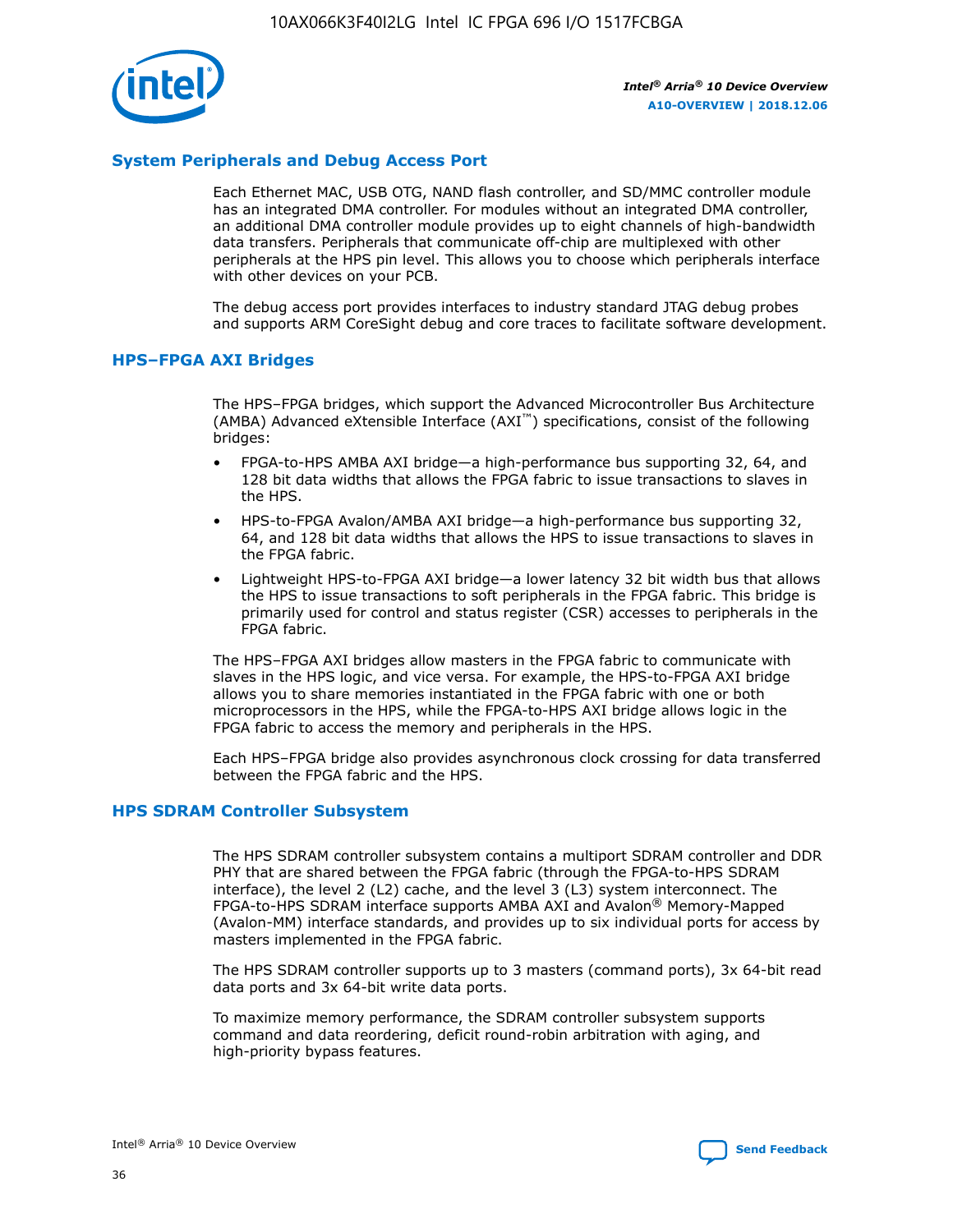

# **FPGA Configuration and HPS Booting**

The FPGA fabric and HPS in the SoC FPGA must be powered at the same time. You can reduce the clock frequencies or gate the clocks to reduce dynamic power.

Once powered, the FPGA fabric and HPS can be configured independently thus providing you with more design flexibility:

- You can boot the HPS independently. After the HPS is running, the HPS can fully or partially reconfigure the FPGA fabric at any time under software control. The HPS can also configure other FPGAs on the board through the FPGA configuration controller.
- Configure the FPGA fabric first, and then boot the HPS from memory accessible to the FPGA fabric.

## **Hardware and Software Development**

For hardware development, you can configure the HPS and connect your soft logic in the FPGA fabric to the HPS interfaces using the Platform Designer system integration tool in the Intel Quartus Prime software.

For software development, the ARM-based SoC FPGA devices inherit the rich software development ecosystem available for the ARM Cortex-A9 MPCore processor. The software development process for Intel SoC FPGAs follows the same steps as those for other SoC devices from other manufacturers. Support for Linux\*, VxWorks\*, and other operating systems are available for the SoC FPGAs. For more information on the operating systems support availability, contact the Intel FPGA sales team.

You can begin device-specific firmware and software development on the Intel SoC FPGA Virtual Target. The Virtual Target is a fast PC-based functional simulation of a target development system—a model of a complete development board. The Virtual Target enables the development of device-specific production software that can run unmodified on actual hardware.

# **Dynamic and Partial Reconfiguration**

The Intel Arria 10 devices support dynamic and partial reconfiguration. You can use dynamic and partial reconfiguration simultaneously to enable seamless reconfiguration of both the device core and transceivers.

# **Dynamic Reconfiguration**

You can reconfigure the PMA and PCS blocks while the device continues to operate. This feature allows you to change the data rates, protocol, and analog settings of a channel in a transceiver bank without affecting on-going data transfer in other transceiver banks. This feature is ideal for applications that require dynamic multiprotocol or multirate support.

# **Partial Reconfiguration**

Using partial reconfiguration, you can reconfigure some parts of the device while keeping the device in operation.

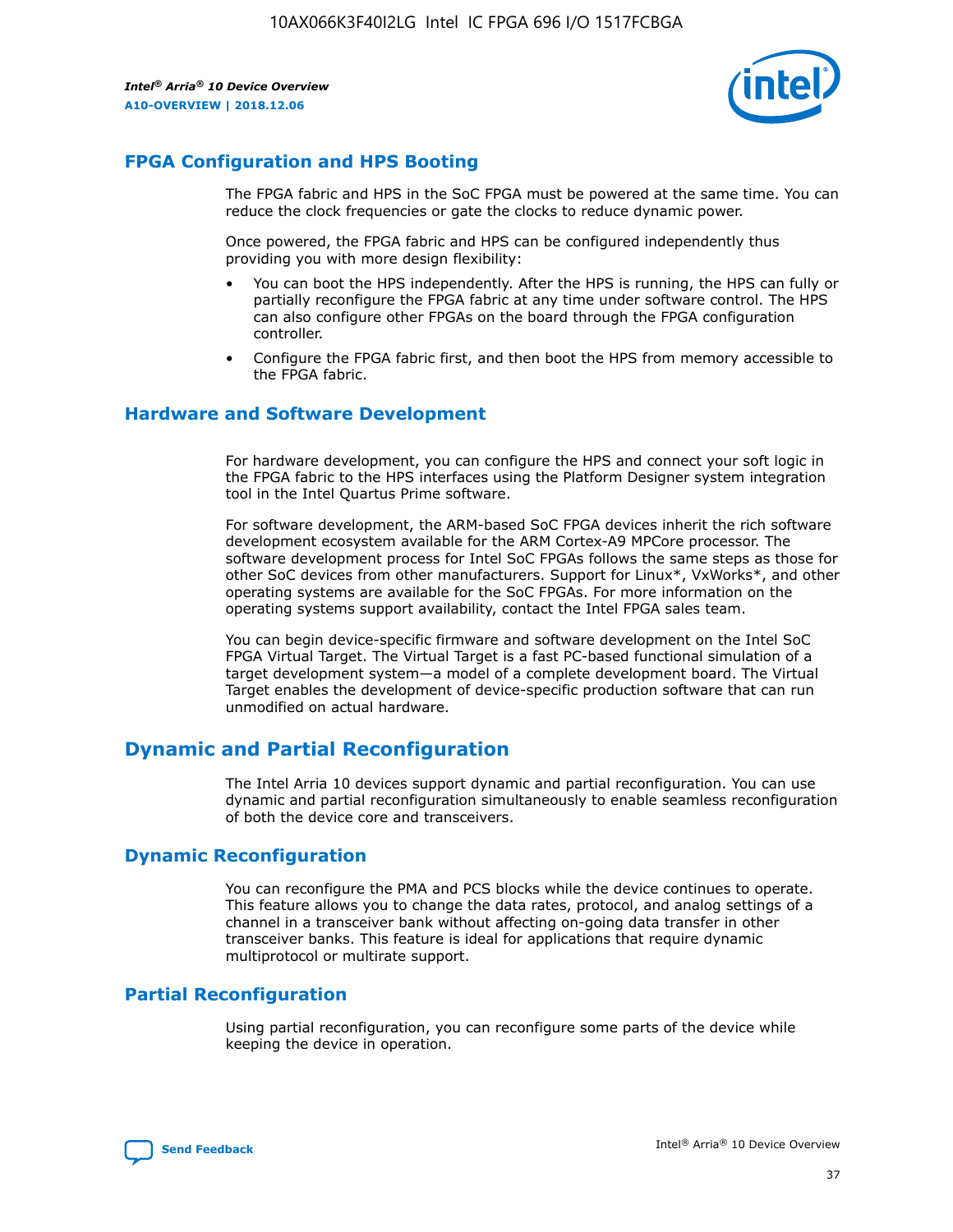

Instead of placing all device functions in the FPGA fabric, you can store some functions that do not run simultaneously in external memory and load them only when required. This capability increases the effective logic density of the device, and lowers cost and power consumption.

In the Intel solution, you do not have to worry about intricate device architecture to perform a partial reconfiguration. The partial reconfiguration capability is built into the Intel Quartus Prime design software, making such time-intensive task simple.

Intel Arria 10 devices support partial reconfiguration in the following configuration options:

- Using an internal host:
	- All supported configuration modes where the FPGA has access to external memory devices such as serial and parallel flash memory.
	- Configuration via Protocol [CvP (PCIe)]
- Using an external host—passive serial (PS), fast passive parallel (FPP) x8, FPP x16, and FPP x32 I/O interface.

# **Enhanced Configuration and Configuration via Protocol**

## **Table 25. Configuration Schemes and Features of Intel Arria 10 Devices**

Intel Arria 10 devices support 1.8 V programming voltage and several configuration schemes.

| <b>Scheme</b>                                                          | <b>Data</b><br><b>Width</b> | <b>Max Clock</b><br>Rate<br>(MHz) | <b>Max Data</b><br>Rate<br>(Mbps)<br>(13) | <b>Decompression</b> | <b>Design</b><br>Security <sup>(1</sup><br>4) | <b>Partial</b><br>Reconfiguration<br>(15) | <b>Remote</b><br><b>System</b><br><b>Update</b> |
|------------------------------------------------------------------------|-----------------------------|-----------------------------------|-------------------------------------------|----------------------|-----------------------------------------------|-------------------------------------------|-------------------------------------------------|
| <b>JTAG</b>                                                            | 1 bit                       | 33                                | 33                                        |                      |                                               | Yes(16)                                   |                                                 |
| Active Serial (AS)<br>through the<br>EPCO-L<br>configuration<br>device | 1 bit,<br>4 bits            | 100                               | 400                                       | Yes                  | Yes                                           | Yes(16)                                   | Yes                                             |
| Passive serial (PS)<br>through CPLD or<br>external<br>microcontroller  | 1 bit                       | 100                               | 100                                       | Yes                  | Yes                                           | Yes <sup>(16)</sup>                       | Parallel<br>Flash<br>Loader<br>(PFL) IP<br>core |
|                                                                        |                             |                                   |                                           |                      |                                               |                                           | continued                                       |

<sup>(13)</sup> Enabling either compression or design security features affects the maximum data rate. Refer to the Intel Arria 10 Device Datasheet for more information.

<sup>(14)</sup> Encryption and compression cannot be used simultaneously.

 $(15)$  Partial reconfiguration is an advanced feature of the device family. If you are interested in using partial reconfiguration, contact Intel for support.

 $(16)$  Partial configuration can be performed only when it is configured as internal host.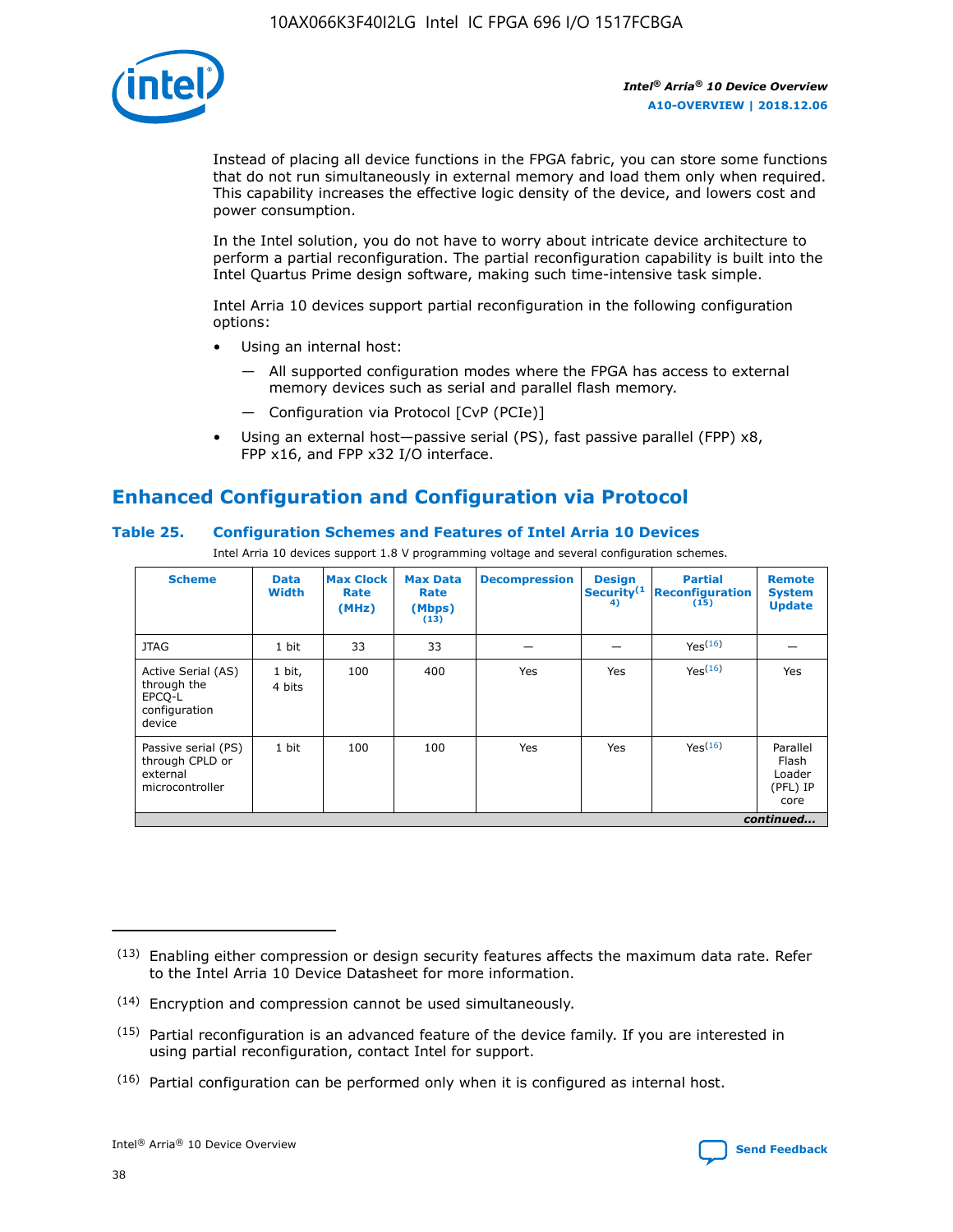

| <b>Scheme</b>                                    | <b>Data</b><br><b>Width</b> | <b>Max Clock</b><br>Rate<br>(MHz) | <b>Max Data</b><br>Rate<br>(Mbps)<br>(13) | <b>Decompression</b> | <b>Design</b><br>Security <sup>(1</sup><br>4) | <b>Partial</b><br><b>Reconfiguration</b><br>(15) | <b>Remote</b><br><b>System</b><br><b>Update</b> |
|--------------------------------------------------|-----------------------------|-----------------------------------|-------------------------------------------|----------------------|-----------------------------------------------|--------------------------------------------------|-------------------------------------------------|
| Fast passive                                     | 8 bits                      | 100                               | 3200                                      | Yes                  | Yes                                           | Yes(17)                                          | PFL IP                                          |
| parallel (FPP)<br>through CPLD or                | 16 bits                     |                                   |                                           | Yes                  | Yes                                           |                                                  | core                                            |
| external<br>microcontroller                      | 32 bits                     |                                   |                                           | Yes                  | Yes                                           |                                                  |                                                 |
| Configuration via                                | 16 bits                     | 100                               | 3200                                      | Yes                  | Yes                                           | Yes <sup>(17)</sup>                              |                                                 |
| <b>HPS</b>                                       | 32 bits                     |                                   |                                           | Yes                  | Yes                                           |                                                  |                                                 |
| Configuration via<br>Protocol [CvP<br>$(PCIe^*)$ | x1, x2,<br>x4, x8<br>lanes  |                                   | 8000                                      | Yes                  | Yes                                           | Yes(16)                                          |                                                 |

You can configure Intel Arria 10 devices through PCIe using Configuration via Protocol (CvP). The Intel Arria 10 CvP implementation conforms to the PCIe 100 ms power-up-to-active time requirement.

#### **Related Information**

[Configuration via Protocol \(CvP\) Implementation in Intel FPGAs User Guide](https://www.intel.com/content/www/us/en/programmable/documentation/dsu1441819344145.html#dsu1442269728522) Provides more information about the CvP configuration scheme.

# **SEU Error Detection and Correction**

Intel Arria 10 devices offer robust and easy-to-use single-event upset (SEU) error detection and correction circuitry.

The detection and correction circuitry includes protection for Configuration RAM (CRAM) programming bits and user memories. The CRAM is protected by a continuously running CRC error detection circuit with integrated ECC that automatically corrects one or two errors and detects higher order multi-bit errors. When more than two errors occur, correction is available through reloading of the core programming file, providing a complete design refresh while the FPGA continues to operate.

The physical layout of the Intel Arria 10 CRAM array is optimized to make the majority of multi-bit upsets appear as independent single-bit or double-bit errors which are automatically corrected by the integrated CRAM ECC circuitry. In addition to the CRAM protection, the M20K memory blocks also include integrated ECC circuitry and are layout-optimized for error detection and correction. The MLAB does not have ECC.

(14) Encryption and compression cannot be used simultaneously.

<sup>(17)</sup> Supported at a maximum clock rate of 100 MHz.



 $(13)$  Enabling either compression or design security features affects the maximum data rate. Refer to the Intel Arria 10 Device Datasheet for more information.

 $(15)$  Partial reconfiguration is an advanced feature of the device family. If you are interested in using partial reconfiguration, contact Intel for support.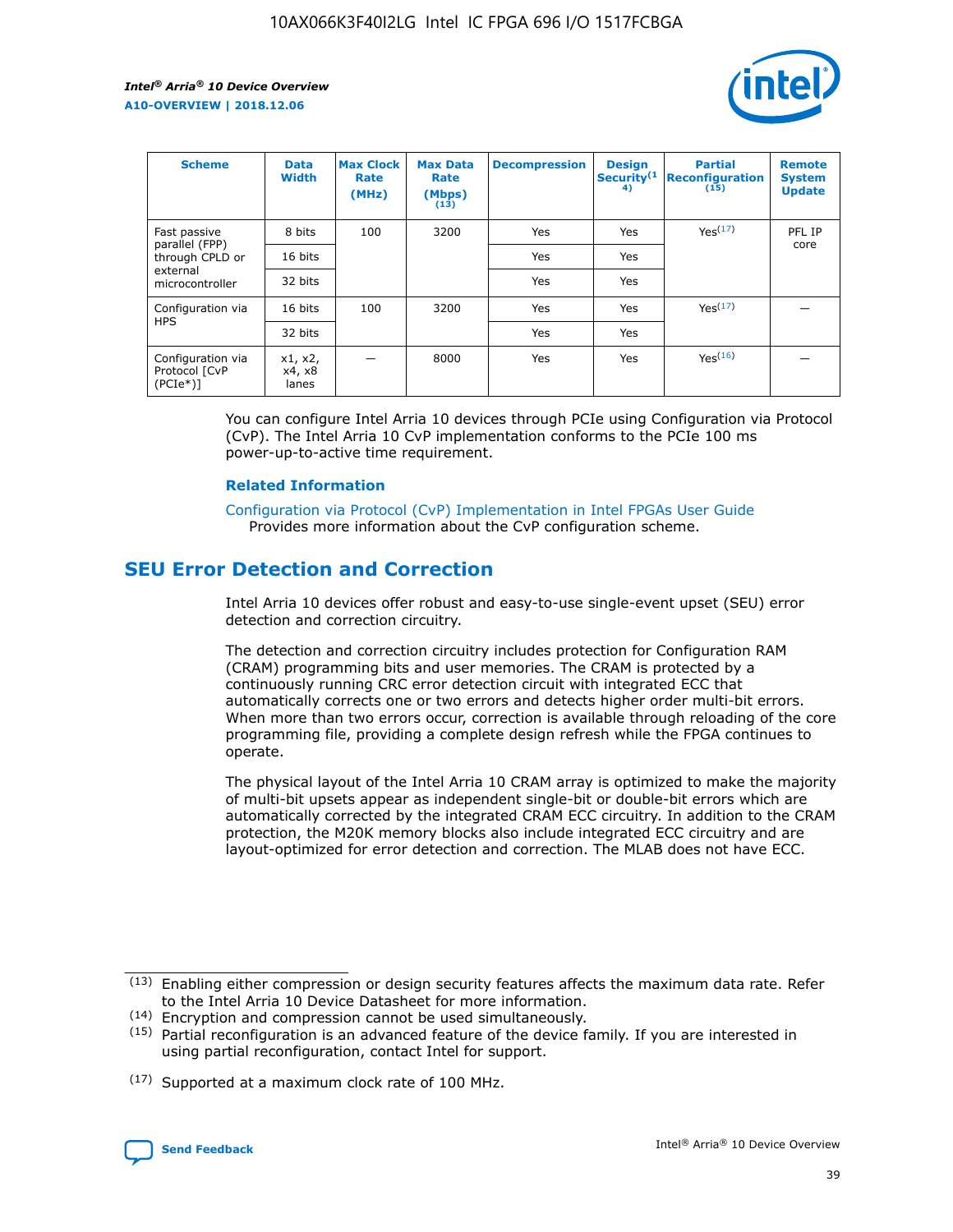

# **Power Management**

Intel Arria 10 devices leverage the advanced 20 nm process technology, a low 0.9 V core power supply, an enhanced core architecture, and several optional power reduction techniques to reduce total power consumption by as much as 40% compared to Arria V devices and as much as 60% compared to Stratix V devices.

The optional power reduction techniques in Intel Arria 10 devices include:

- **SmartVID**—a code is programmed into each device during manufacturing that allows a smart regulator to operate the device at lower core  $V_{CC}$  while maintaining performance
- **Programmable Power Technology**—non-critical timing paths are identified by the Intel Quartus Prime software and the logic in these paths is biased for low power instead of high performance
- **Low Static Power Options**—devices are available with either standard static power or low static power while maintaining performance

Furthermore, Intel Arria 10 devices feature Intel's industry-leading low power transceivers and include a number of hard IP blocks that not only reduce logic resources but also deliver substantial power savings compared to soft implementations. In general, hard IP blocks consume up to 90% less power than the equivalent soft logic implementations.

# **Incremental Compilation**

The Intel Quartus Prime software incremental compilation feature reduces compilation time and helps preserve performance to ease timing closure. The incremental compilation feature enables the partial reconfiguration flow for Intel Arria 10 devices.

Incremental compilation supports top-down, bottom-up, and team-based design flows. This feature facilitates modular, hierarchical, and team-based design flows where different designers compile their respective design sections in parallel. Furthermore, different designers or IP providers can develop and optimize different blocks of the design independently. These blocks can then be imported into the top level project.

# **Document Revision History for Intel Arria 10 Device Overview**

| <b>Document</b><br><b>Version</b> | <b>Changes</b>                                                                                                                                                                                                                                                              |
|-----------------------------------|-----------------------------------------------------------------------------------------------------------------------------------------------------------------------------------------------------------------------------------------------------------------------------|
| 2018.12.06                        | Added links to Intel Arria 10 device errata documents.<br>Removed automotive temperature option from the Intel Arria 10 GX devices.<br>Removed -3 fabric speed grade from the Intel Arria 10 GT devices.<br>Updated power options for the Intel Arria 10 GX and GT devices. |
| 2018.04.09                        | Updated the lowest $V_{CC}$ from 0.83 V to 0.82 V in the topic listing a summary of the device features.                                                                                                                                                                    |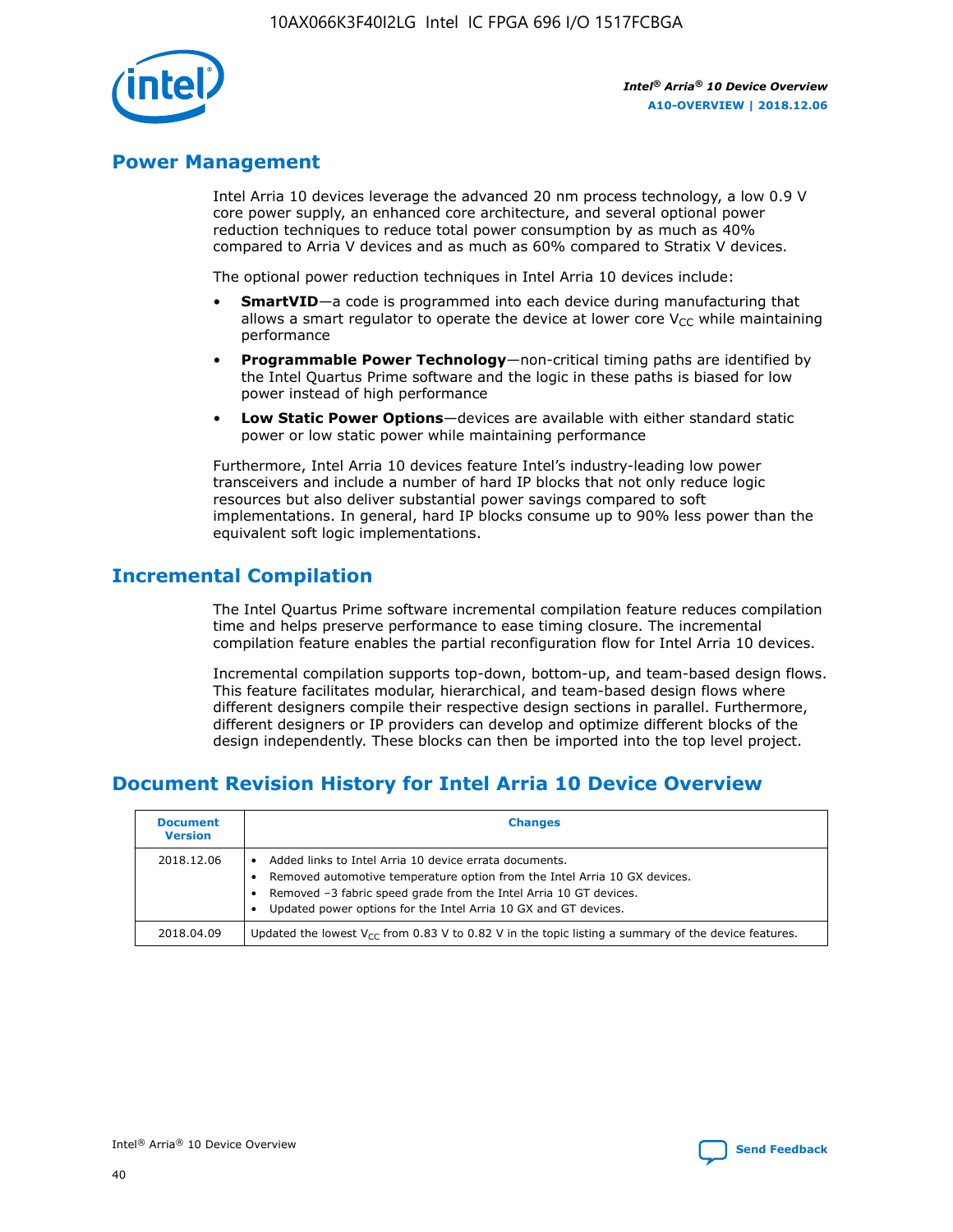*Intel® Arria® 10 Device Overview* **A10-OVERVIEW | 2018.12.06**



| <b>Date</b>    | <b>Version</b> | <b>Changes</b>                                                                                                                                                                                                                                                                                                                                                                                                                                                                                                                                                                                                                                                                                                                                                                                                                                                                                                                                                            |
|----------------|----------------|---------------------------------------------------------------------------------------------------------------------------------------------------------------------------------------------------------------------------------------------------------------------------------------------------------------------------------------------------------------------------------------------------------------------------------------------------------------------------------------------------------------------------------------------------------------------------------------------------------------------------------------------------------------------------------------------------------------------------------------------------------------------------------------------------------------------------------------------------------------------------------------------------------------------------------------------------------------------------|
| January 2018   | 2018.01.17     | Updated the maximum data rate for HPS (Intel Arria 10 SX devices<br>external memory interface DDR3 controller from 2,166 Mbps to 2,133<br>Mbps.<br>Updated maximum frequency supported for half rate QDRII and QDRII<br>+ SRAM to 633 MHz in Memory Standards Supported by the Soft<br>Memory Controller table.<br>Updated transceiver backplane capability to 12.5 Gbps.<br>$\bullet$<br>Removed transceiver speed grade 5 in Sample Ordering Core and<br>Available Options for Intel Arria 10 GX Devices figure.<br>Removed package code 40, low static power, SmartVID, industrial, and<br>military operating temperature support from Sample Ordering Core and<br>Available Options for Intel Arria 10 GT Devices figure.<br>Updated short reach transceiver rate for Intel Arria 10 GT devices to<br>25.8 Gbps.<br>Removed On-Die Instrumentation - EyeQ and Jitter Margin Tool<br>support from PMA Features of the Transceivers in Intel Arria 10 Devices<br>table. |
| September 2017 | 2017.09.20     | Updated the maximum speed of the DDR4 external memory interface from<br>1,333 MHz/2,666 Mbps to 1,200 MHz/2,400 Mbps.                                                                                                                                                                                                                                                                                                                                                                                                                                                                                                                                                                                                                                                                                                                                                                                                                                                     |
| July 2017      | 2017.07.13     | Corrected the automotive temperature range in the figure showing the<br>available options for the Intel Arria 10 GX devices from "-40°C to 100°C"<br>to "-40°C to 125°C".                                                                                                                                                                                                                                                                                                                                                                                                                                                                                                                                                                                                                                                                                                                                                                                                 |
| July 2017      | 2017.07.06     | Added automotive temperature option to Intel Arria 10 GX device family.                                                                                                                                                                                                                                                                                                                                                                                                                                                                                                                                                                                                                                                                                                                                                                                                                                                                                                   |
| May 2017       | 2017.05.08     | Corrected protocol names with "1588" to "IEEE 1588v2".<br>$\bullet$<br>Updated the vertical migration table to remove vertical migration<br>$\bullet$<br>between Intel Arria 10 GX and Intel Arria 10 SX device variants.<br>Removed all "Preliminary" marks.<br>$\bullet$                                                                                                                                                                                                                                                                                                                                                                                                                                                                                                                                                                                                                                                                                                |
| March 2017     | 2017.03.15     | Removed the topic about migration from Intel Arria 10 to Intel Stratix<br>10 devices.<br>Rebranded as Intel.<br>$\bullet$                                                                                                                                                                                                                                                                                                                                                                                                                                                                                                                                                                                                                                                                                                                                                                                                                                                 |
| October 2016   | 2016.10.31     | Removed package F36 from Intel Arria 10 GX devices.<br>Updated Intel Arria 10 GT sample ordering code and maximum GX<br>$\bullet$<br>transceiver count. Intel Arria 10 GT devices are available only in the<br>SF45 package option with a maximum of 72 transceivers.                                                                                                                                                                                                                                                                                                                                                                                                                                                                                                                                                                                                                                                                                                     |
| May 2016       | 2016.05.02     | Updated the FPGA Configuration and HPS Booting topic.<br>$\bullet$<br>Remove V <sub>CC</sub> PowerManager from the Summary of Features, Power<br>Management and Arria 10 Device Variants and packages topics. This<br>feature is no longer supported in Arria 10 devices.<br>Removed LPDDR3 from the Memory Standards Supported by the HPS<br>Hard Memory Controller table in the Memory Standards Supported by<br>Intel Arria 10 Devices topic. This standard is only supported by the<br>FPGA.<br>Removed transceiver speed grade 5 from the Device Variants and<br>Packages topic for Arria 10 GX and SX devices.                                                                                                                                                                                                                                                                                                                                                      |
| February 2016  | 2016.02.11     | Changed the maximum Arria 10 GT datarate to 25.8 Gbps and the<br>minimum datarate to 1 Gbps globally.<br>Revised the state for Core clock networks in the Summary of Features<br>$\bullet$<br>topic.<br>Changed the transceiver parameters in the "Summary of Features for<br>$\bullet$<br>Arria 10 Devices" table.<br>• Changed the transceiver parameters in the "Maximum Resource Counts<br>for Arria 10 GT Devices" table.<br>Changed the package availability for GT devices in the "Package Plan<br>for Arria 10 GT Devices" table.<br>Changed the package configurations for GT devices in the "Migration"<br>Capability Across Arria 10 Product Lines" figure.<br>continued                                                                                                                                                                                                                                                                                       |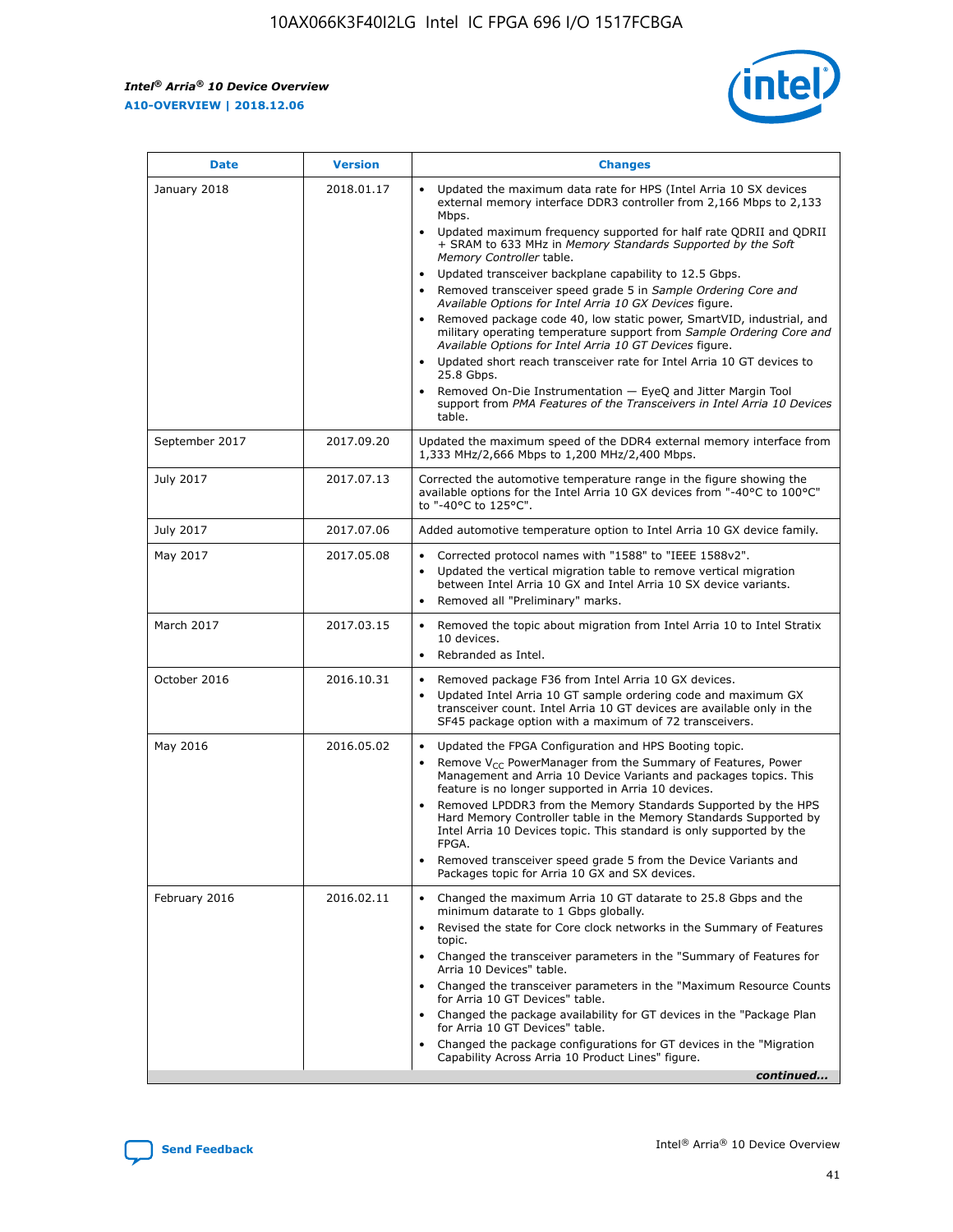

| <b>Date</b>   | <b>Version</b> | <b>Changes</b>                                                                                                                                                                   |
|---------------|----------------|----------------------------------------------------------------------------------------------------------------------------------------------------------------------------------|
|               |                | • Changed transceiver parameters in the "Low Power Serial Transceivers"<br>section.                                                                                              |
|               |                | • Changed the transceiver descriptions in the "Device Variants for the<br>Arria 10 Device Family" table.                                                                         |
|               |                | Changed the "Sample Ordering Code and Available Options for Arria 10<br>GT Devices" figure.                                                                                      |
|               |                | Changed the datarates for GT devices in the "PMA Features" section.                                                                                                              |
|               |                | Changed the datarates for GT devices in the "PCS Features" section.<br>$\bullet$                                                                                                 |
| December 2015 | 2015.12.14     | Updated the number of M20K memory blocks for Arria 10 GX 660 from<br>$\bullet$<br>2133 to 2131 and corrected the total RAM bit from 48,448 Kb to<br>48,408 Kb.                   |
|               |                | Corrected the number of DSP blocks for Arria 10 GX 660 from 1688 to<br>$\bullet$<br>1687 in the table listing floating-point arithmetic resources.                               |
| November 2015 | 2015.11.02     | Updated the maximum resources for Arria 10 GX 220, GX 320, GX 480,<br>$\bullet$<br>GX 660, SX 220, SX 320, SX 480, and SX 660.                                                   |
|               |                | Updated resource count for Arria 10 GX 320, GX 480, GX 660, SX 320,<br>$\bullet$<br>SX 480, a SX 660 devices in Number of Multipliers in Intel Arria 10<br><b>Devices</b> table. |
|               |                | Updated the available options for Arria 10 GX, GT, and SX.<br>$\bullet$                                                                                                          |
|               |                | Changed instances of Quartus II to Quartus Prime.<br>$\bullet$                                                                                                                   |
| June 2015     | 2015.06.15     | Corrected label for Intel Arria 10 GT product lines in the vertical migration<br>figure.                                                                                         |
| May 2015      | 2015.05.15     | Corrected the DDR3 half rate and quarter rate maximum frequencies in the<br>table that lists the memory standards supported by the Intel Arria 10 hard<br>memory controller.     |
| May 2015      | 2015.05.04     | • Added support for 13.5G JESD204b in the Summary of Features table.<br>• Added a link to Arria 10 GT Channel Usage in the Arria 10 GT Package<br>Plan topic.                    |
|               |                | • Added a note to the table, Maximum Resource Counts for Arria 10 GT<br>devices.                                                                                                 |
|               |                | Updated the power requirements of the transceivers in the Low Power<br>Serial Transceivers topic.                                                                                |
| January 2015  | 2015.01.23     | • Added floating point arithmetic features in the Summary of Features<br>table.                                                                                                  |
|               |                | • Updated the total embedded memory from 38.38 megabits (Mb) to<br>65.6 Mb.                                                                                                      |
|               |                | • Updated the table that lists the memory standards supported by Intel<br>Arria 10 devices.                                                                                      |
|               |                | Removed support for DDR3U, LPDDR3 SDRAM, RLDRAM 2, and DDR2.                                                                                                                     |
|               |                | Moved RLDRAM 3 support from hard memory controller to soft memory<br>controller. RLDRAM 3 support uses hard PHY with soft memory<br>controller.                                  |
|               |                | Added soft memory controller support for QDR IV.                                                                                                                                 |
|               |                | Updated the maximum resource count table to include the number of<br>hard memory controllers available in each device variant.                                                   |
|               |                | Updated the transceiver PCS data rate from 12.5 Gbps to 12 Gbps.<br>$\bullet$                                                                                                    |
|               |                | Updated the max clock rate of PS, FPP x8, FPP x16, and Configuration<br>via HPS from 125 MHz to 100 MHz.                                                                         |
|               |                | Added a feature for fractional synthesis PLLs: PLL cascading.                                                                                                                    |
|               |                | Updated the HPS programmable general-purpose I/Os from 54 to 62.                                                                                                                 |
|               |                | continued                                                                                                                                                                        |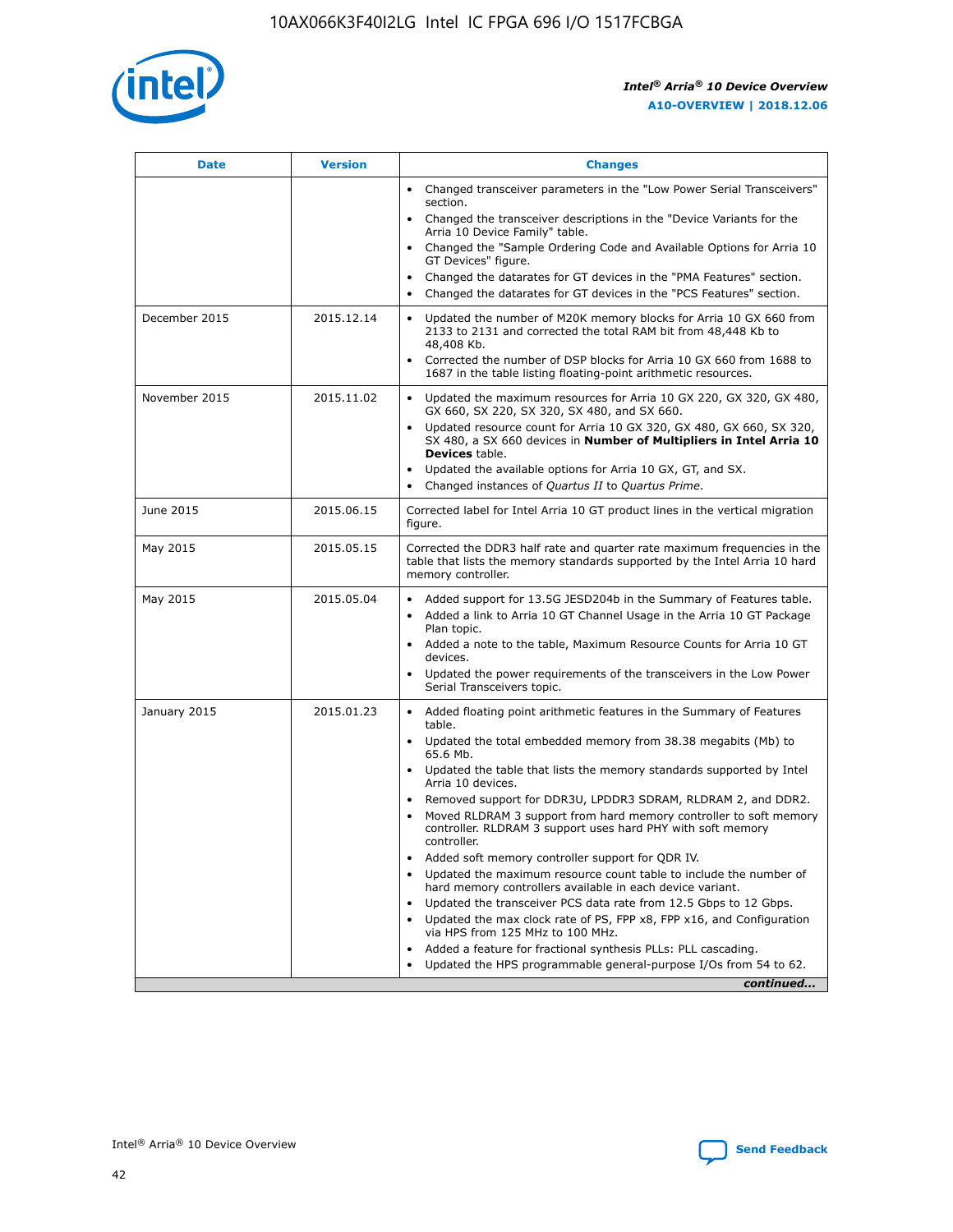r



| <b>Date</b>    | <b>Version</b> | <b>Changes</b>                                                                                                                                                                                                                                                                                                                                                                                                                                                                                                                                      |
|----------------|----------------|-----------------------------------------------------------------------------------------------------------------------------------------------------------------------------------------------------------------------------------------------------------------------------------------------------------------------------------------------------------------------------------------------------------------------------------------------------------------------------------------------------------------------------------------------------|
| September 2014 | 2014.09.30     | Corrected the 3 V I/O and LVDS I/O counts for F35 and F36 packages<br>$\bullet$<br>of Arria 10 GX.<br>Corrected the 3 V I/O, LVDS I/O, and transceiver counts for the NF40<br>$\bullet$<br>package of the Arria GX 570 and 660.<br>Removed 3 V I/O, LVDS I/O, and transceiver counts for the NF40<br>package of the Arria GX 900 and 1150. The NF40 package is not<br>available for Arria 10 GX 900 and 1150.                                                                                                                                       |
| August 2014    | 2014.08.18     | Updated Memory (Kb) M20K maximum resources for Arria 10 GX 660<br>devices from 42,660 to 42,620.<br>Added GPIO columns consisting of LVDS I/O Bank and 3V I/O Bank in<br>$\bullet$<br>the Package Plan table.<br>Added how to use memory interface clock frequency higher than 533<br>$\bullet$<br>MHz in the I/O vertical migration.<br>Added information to clarify that RLDRAM3 support uses hard PHY with<br>$\bullet$<br>soft memory controller.<br>Added variable precision DSP blocks support for floating-point<br>$\bullet$<br>arithmetic. |
| June 2014      | 2014.06.19     | Updated number of dedicated I/Os in the HPS block to 17.                                                                                                                                                                                                                                                                                                                                                                                                                                                                                            |
| February 2014  | 2014.02.21     | Updated transceiver speed grade options for GT devices in Figure 2.                                                                                                                                                                                                                                                                                                                                                                                                                                                                                 |
| February 2014  | 2014.02.06     | Updated data rate for Arria 10 GT devices from 28.1 Gbps to 28.3 Gbps.                                                                                                                                                                                                                                                                                                                                                                                                                                                                              |
| December 2013  | 2013.12.10     | Updated the HPS memory standards support from LPDDR2 to LPDDR3.<br>Updated HPS block diagram to include dedicated HPS I/O and FPGA<br>$\bullet$<br>Configuration blocks as well as repositioned SD/SDIO/MMC, DMA, SPI<br>and NAND Flash with ECC blocks.                                                                                                                                                                                                                                                                                            |
| December 2013  | 2013.12.02     | Initial release.                                                                                                                                                                                                                                                                                                                                                                                                                                                                                                                                    |